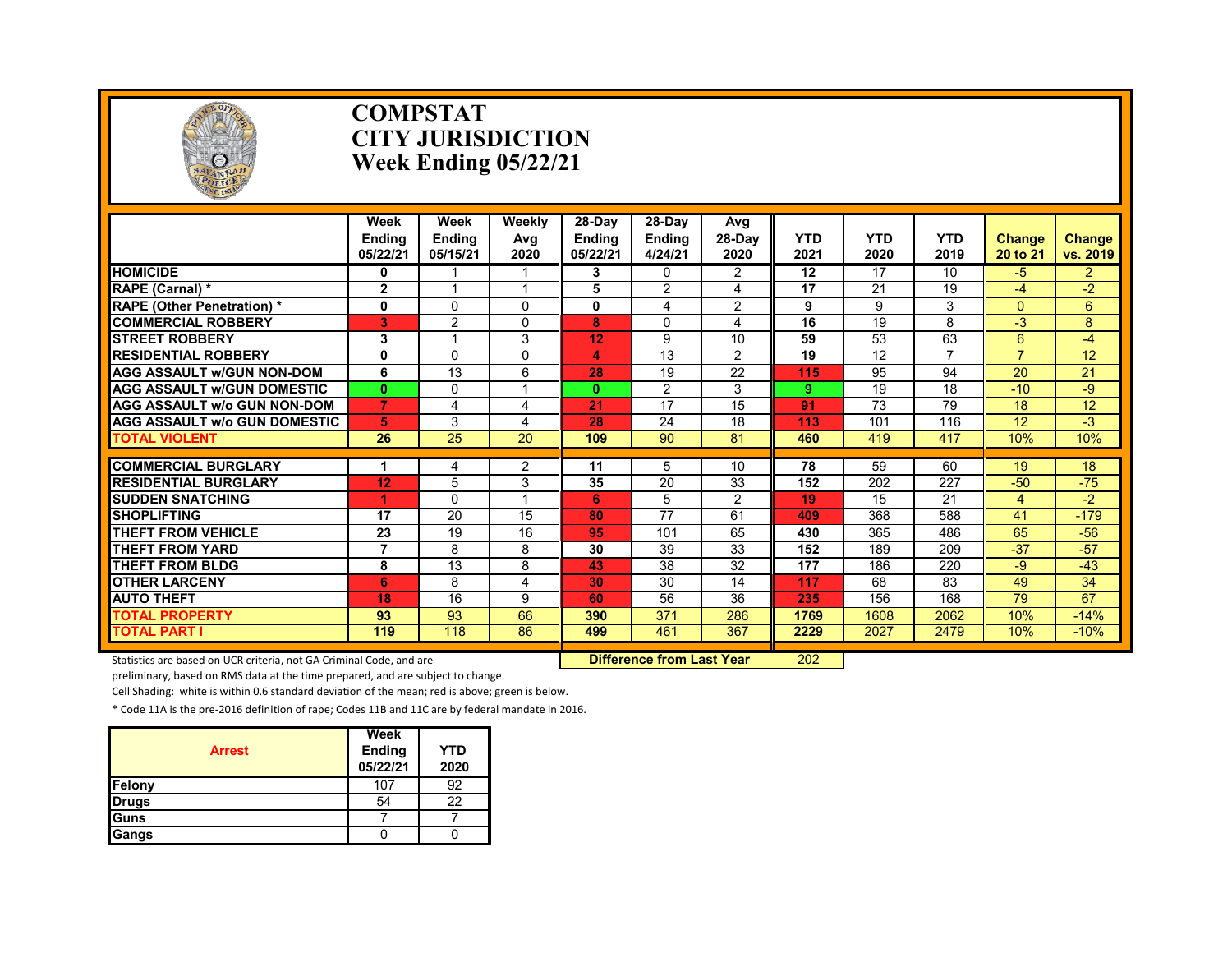

#### **COMPSTATNORTH PRECINCTWeek Ending 05/22/21**

#### **PRECINCT COMMANDER:**

**CAPT. BEN HERRON**



|                                     | Week<br><b>Endina</b><br>05/22/21 | Week<br><b>Ending</b><br>05/15/21 | Weekly<br>Avg<br>2020 | 28-Day<br><b>Ending</b><br>05/22/21 | 28-Day<br><b>Ending</b><br>4/24/21 | Avg<br>$28-Dav$<br>2020  | <b>YTD</b><br>2021 | <b>YTD</b><br>2020       | <b>YTD</b><br>2019 | <b>Change</b><br>20 to 21 | Change<br>vs. 2019 |
|-------------------------------------|-----------------------------------|-----------------------------------|-----------------------|-------------------------------------|------------------------------------|--------------------------|--------------------|--------------------------|--------------------|---------------------------|--------------------|
| <b>HOMICIDE</b>                     | 0                                 | $\Omega$                          | 0                     | 0                                   | 0                                  |                          |                    | 3                        | 3                  | $-2$                      | $-2$               |
| RAPE (Carnal) *                     | 1                                 | $\Omega$                          | $\Omega$              | $\overline{2}$                      |                                    |                          | 4                  | 9                        | 4                  | $-5$                      | $\overline{0}$     |
| <b>RAPE (Other Penetration) *</b>   | $\mathbf{0}$                      | $\Omega$                          | $\Omega$              | $\bf{0}$                            |                                    | $\Omega$                 | 1                  | $\overline{\phantom{a}}$ |                    | $\Omega$                  | $\overline{0}$     |
| <b>COMMERCIAL ROBBERY</b>           | 3                                 |                                   | 0                     | 4                                   | $\Omega$                           |                          | 4                  | 2                        |                    | $\overline{2}$            | 3                  |
| <b>STREET ROBBERY</b>               | 1                                 |                                   |                       | 7                                   | 0                                  | 3                        | 25                 | 17                       | 16                 | 8                         | 9                  |
| <b>RESIDENTIAL ROBBERY</b>          | $\mathbf{0}$                      | $\Omega$                          | 0                     | 0                                   | 10                                 | $\Omega$                 | $\mathbf{2}$       | 3                        |                    | $-1$                      | 1                  |
| <b>AGG ASSAULT W/GUN NON-DOM</b>    | 3                                 | $\overline{4}$                    | 2                     | 7                                   | 3                                  | 7                        | 19                 | 29                       | 23                 | $-10$                     | $-4$               |
| <b>AGG ASSAULT W/GUN DOMESTIC</b>   | $\mathbf{0}$                      | $\Omega$                          | 0                     | $\bf{0}$                            | 0                                  |                          | 3                  | 5                        |                    | $-2$                      | $\overline{2}$     |
| <b>AGG ASSAULT w/o GUN NON-DOM</b>  | 6                                 | $\overline{2}$                    |                       | 9                                   | 5                                  | 4                        | 33                 | 21                       | 22                 | 12                        | 11                 |
| <b>AGG ASSAULT W/o GUN DOMESTIC</b> | $\overline{2}$                    | $\Omega$                          |                       | 4                                   | 4                                  | 4                        | 20                 | 15                       | 27                 | 5                         | $-7$               |
| <b>TOTAL VIOLENT</b>                | 16                                | 8                                 | 5                     | 33                                  | 24                                 | 22                       | 112                | 105                      | 99                 | 7%                        | 13%                |
|                                     |                                   |                                   |                       |                                     |                                    |                          |                    |                          |                    |                           |                    |
| <b>COMMERCIAL BURGLARY</b>          | 0                                 | 0                                 |                       | 0                                   | 0                                  | 2                        | 20                 | 16                       | 13                 | 4                         |                    |
| <b>RESIDENTIAL BURGLARY</b>         | 1                                 |                                   |                       | 4                                   | 3                                  | $\overline{\phantom{a}}$ | 23                 | 44                       | 30                 | $-21$                     | $-7$               |
| <b>SUDDEN SNATCHING</b>             |                                   | $\Omega$                          | 0                     | 5                                   | 5                                  |                          | 15                 | $\overline{ }$           | 9                  | 8                         | 6                  |
| <b>SHOPLIFTING</b>                  | 1                                 | $\overline{A}$                    | $\overline{2}$        | 7                                   | 8                                  | 8                        | 40                 | 56                       | 66                 | $-16$                     | $-26$              |
| <b>THEFT FROM VEHICLE</b>           | $\overline{7}$                    | 5                                 | 4                     | 33                                  | 38                                 | 15                       | 160                | 59                       | 114                | 101                       | 46                 |
| <b>THEFT FROM YARD</b>              | 1                                 |                                   | 2                     | 7                                   | 12                                 | 9                        | 42                 | 55                       | 53                 | $-13$                     | $-11$              |
| <b>THEFT FROM BLDG</b>              | 4                                 | 7                                 | 2                     | 19                                  | 11                                 | 7                        | 54                 | 35                       | 49                 | 19                        | 5                  |
| <b>OTHER LARCENY</b>                | $\mathbf{0}$                      |                                   |                       | 4                                   | 3                                  | 4                        | 16                 | 15                       | 15                 |                           | 1                  |
| <b>AUTO THEFT</b>                   | 7                                 | $\overline{4}$                    | 2                     | 17                                  | $\overline{23}$                    | $\overline{7}$           | 79                 | 34                       | 24                 | 45                        | 55                 |
| <b>TOTAL PROPERTY</b>               | 22                                | 20                                | 14                    | 96                                  | 103                                | 59                       | 449                | 321                      | 373                | 40%                       | 20%                |
| <b>TOTAL PART I</b>                 | 38                                | 28                                | 19                    | 129                                 | 127                                | 81                       | 561                | 426                      | 472                | 32%                       | 19%                |

Statistics are based on UCR criteria, not GA Criminal Code, and are **Difference from Last Year** 135

preliminary, based on RMS data at the time prepared, and are subject to change.

Cell Shading: white is within 0.6 standard deviation of the mean; red is above; green is below.

| <b>Arrests</b> | Week<br><b>Ending</b><br>05/22/21 | YTD<br>2020 |
|----------------|-----------------------------------|-------------|
| <b>Felony</b>  |                                   | 85          |
| <b>Drugs</b>   |                                   | 16          |
| Guns           |                                   |             |
| <b>Gangs</b>   |                                   |             |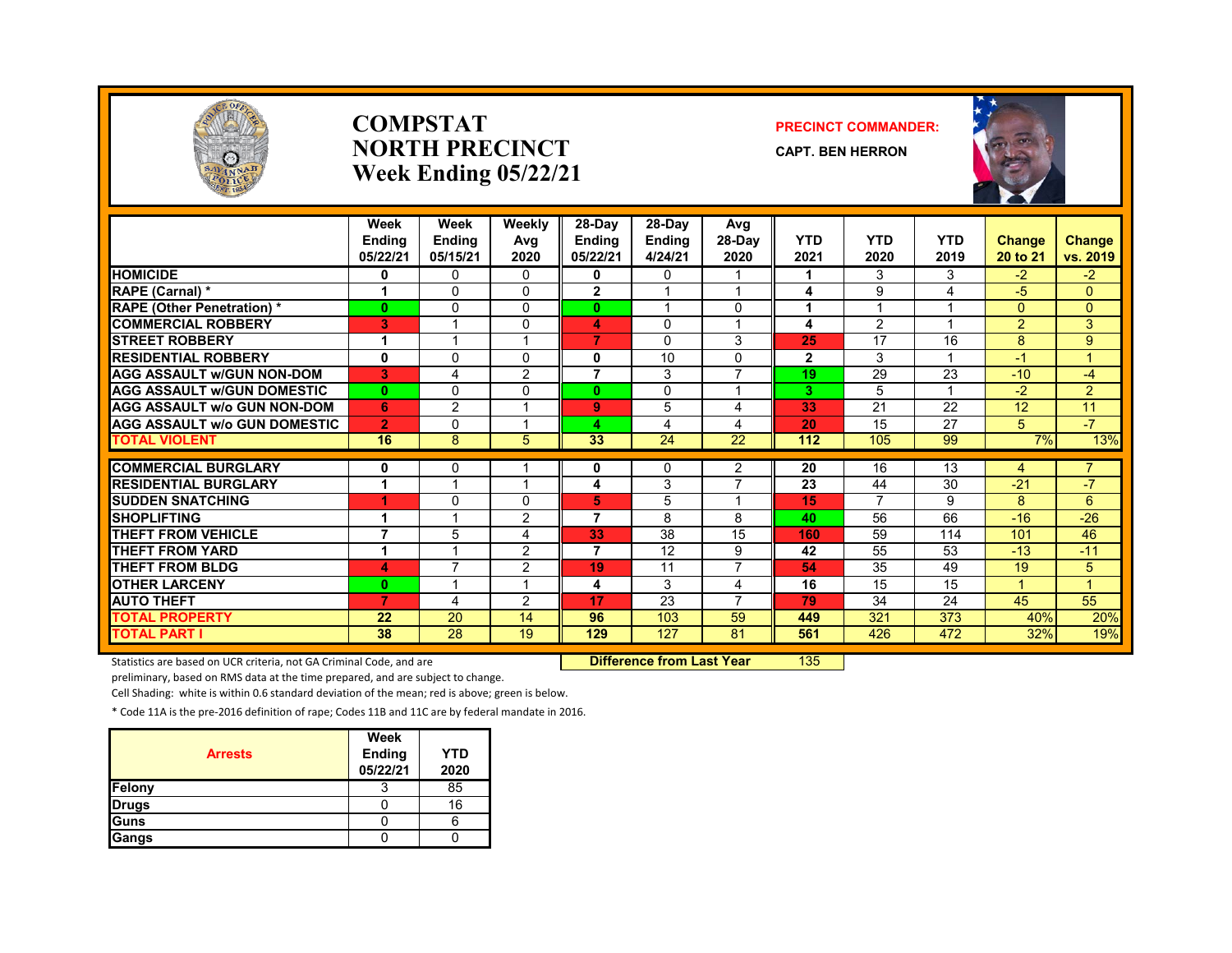

#### **COMPSTATCENTRAL PRECINCTWeek Ending 05/22/21**

#### **PRECINCT COMMANDER:**

**CAPT. TONYA REID**



|                                     | Week<br><b>Endina</b><br>05/22/21 | Week<br><b>Ending</b><br>05/15/21 | Weekly<br>Avg<br>2020 | 28-Day<br><b>Ending</b><br>05/22/21 | $28-Dav$<br><b>Ending</b><br>4/24/21 | Avg<br>28-Day<br>2020 | <b>YTD</b><br>2021 | <b>YTD</b><br>2020 | <b>YTD</b><br>2019 | <b>Change</b><br>20 to 21 | Change<br>vs. 2019 |
|-------------------------------------|-----------------------------------|-----------------------------------|-----------------------|-------------------------------------|--------------------------------------|-----------------------|--------------------|--------------------|--------------------|---------------------------|--------------------|
| <b>HOMICIDE</b>                     | 0                                 | $\mathbf{0}$                      | $\mathbf{0}$          | $\overline{2}$                      | 0                                    |                       | 5                  | 8                  | $\overline{2}$     | $-3$                      | 3                  |
| <b>RAPE (Carnal) *</b>              | 1                                 | $\Omega$                          | $\Omega$              | 1                                   | $\Omega$                             |                       | 5                  | 6                  | 5                  | $-1$                      | $\overline{0}$     |
| <b>RAPE</b> (Other Penetration) *   | 0                                 | $\mathbf{0}$                      | $\Omega$              | 0                                   | 2                                    | $\Omega$              | 3                  |                    | -1                 | $\overline{2}$            | $\overline{2}$     |
| <b>COMMERCIAL ROBBERY</b>           | 0                                 | $\Omega$                          | 0                     | 0                                   | 0                                    |                       | 3                  | 2                  | $\overline{2}$     |                           |                    |
| <b>STREET ROBBERY</b>               | 1                                 | $\Omega$                          |                       |                                     | 4                                    | 3                     | 14                 | 15                 | 22                 | $-1$                      | -8                 |
| <b>RESIDENTIAL ROBBERY</b>          | 0                                 | $\mathbf{0}$                      | <sup>0</sup>          |                                     | 2                                    |                       | 4                  | 5                  |                    | $-1$                      | 3                  |
| <b>AGG ASSAULT w/GUN NON-DOM</b>    |                                   | 4                                 | $\overline{2}$        | 12                                  | $\overline{7}$                       | 6                     | 43                 | 25                 | 31                 | 18                        | 12                 |
| <b>AGG ASSAULT W/GUN DOMESTIC</b>   | $\mathbf{0}$                      | $\Omega$                          | $\Omega$              | 0                                   | 2                                    | $\overline{ }$        | $\overline{2}$     | 5                  | 5                  | $-3$                      | $-3$               |
| <b>AGG ASSAULT w/o GUN NON-DOM</b>  | $\mathbf{0}$                      | $\mathbf{0}$                      |                       | 4                                   | 2                                    | 4                     | 13                 | 14                 | 23                 | $-1$                      | $-10$              |
| <b>AGG ASSAULT W/o GUN DOMESTIC</b> | $\overline{2}$                    | $\overline{2}$                    |                       | 8                                   | 6                                    | 5                     | 26                 | 31                 | 35                 | $-5$                      | $-9$               |
| <b>TOTAL VIOLENT</b>                | 5                                 | 6                                 | 6                     | 29                                  | 25                                   | 24                    | 118                | 112                | 127                | 5%                        | $-7%$              |
|                                     |                                   |                                   |                       | 7                                   |                                      |                       |                    |                    |                    |                           |                    |
| <b>COMMERCIAL BURGLARY</b>          | 1                                 | 4                                 |                       |                                     | 3                                    | 4                     | 22                 | 17                 | 14                 | 5                         | 8                  |
| <b>RESIDENTIAL BURGLARY</b>         | 3                                 | $\overline{2}$                    |                       | 14                                  | 10                                   | 11                    | 59                 | 69                 | 74                 | $-10$                     | $-15$              |
| <b>SUDDEN SNATCHING</b>             | $\mathbf{0}$                      | $\mathbf{0}$<br>$\overline{ }$    | $\Omega$              |                                     | $\Omega$                             |                       | $\overline{2}$     | 3                  | 3                  | $-1$                      | $-1$               |
| <b>SHOPLIFTING</b>                  | 5                                 |                                   | 3                     | 17                                  | 10                                   | 12                    | 69                 | 67                 | 97                 | $\overline{2}$            | $-28$              |
| <b>THEFT FROM VEHICLE</b>           | 9                                 | 6                                 | 4                     | 20                                  | 15                                   | 16                    | 86                 | 78                 | 113                | 8                         | $-27$              |
| <b>THEFT FROM YARD</b>              | 3                                 | $\overline{4}$                    | 3                     | 13                                  | 11                                   | 11                    | 48                 | 62                 | 80                 | $-14$                     | $-32$              |
| THEFT FROM BLDG                     | $\mathbf{0}$                      | $\overline{4}$                    | 2                     | 7                                   | 6                                    | 8                     | 30                 | 41                 | 52                 | $-11$                     | $-22$              |
| <b>OTHER LARCENY</b>                | 3                                 | 2                                 |                       | 10                                  | 5                                    | 5                     | 37                 | 20                 | 29                 | 17                        | 8                  |
| <b>AUTO THEFT</b>                   | 6                                 | 8                                 | 3                     | 20                                  | 12                                   | 12                    | 57                 | 54                 | 54                 | 3                         | 3 <sup>1</sup>     |
| <b>TOTAL PROPERTY</b>               | 30                                | 37                                | 18                    | 109                                 | 72                                   | 80                    | 410                | 411                | 516                | 0%                        | $-21%$             |
| <b>TOTAL PART I</b>                 | 35                                | 43                                | 24                    | 138                                 | 97                                   | 104                   | 528                | 523                | 643                | $1\%$                     | $-18%$             |

Statistics are based on UCR criteria, not GA Criminal Code, and are **Difference from Last Year** 5

preliminary, based on RMS data at the time prepared, and are subject to change.

Cell Shading: white is within 0.6 standard deviation of the mean; red is above; green is below.

| <b>Arrests</b> | Week<br>Ending<br>05/22/21 | <b>YTD</b><br>2020 |
|----------------|----------------------------|--------------------|
| <b>Felony</b>  |                            |                    |
| <b>Drugs</b>   |                            |                    |
| <b>Guns</b>    |                            |                    |
| <b>Gangs</b>   |                            |                    |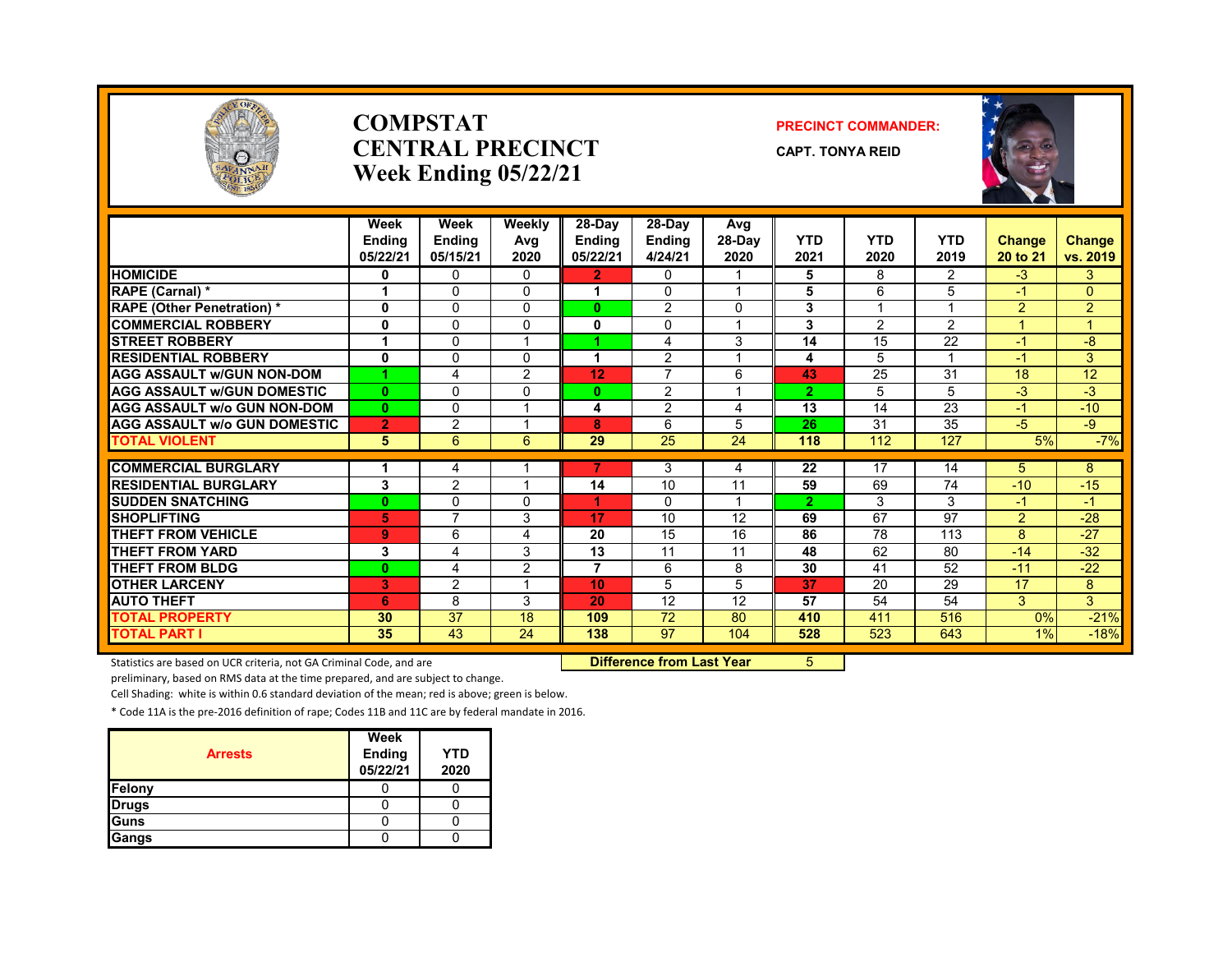

#### **COMPSTATSOUTH PRECINCTWeek Ending 05/22/21**

#### **PRECINCT COMMANDER:**

**CAPT. ALEX TOBAR**



|                                     | Week<br><b>Ending</b><br>05/22/21 | Week<br>Ending<br>05/15/21 | Weekly<br>Avg<br>2020   | 28-Day<br><b>Endina</b><br>05/22/21 | 28-Day<br><b>Ending</b><br>4/24/21 | Avg<br>$28-Dav$<br>2020 | <b>YTD</b><br>2021 | <b>YTD</b><br>2020 | <b>YTD</b><br>2019 | <b>Change</b><br>20 to 21 | <b>Change</b><br>vs. 2019 |
|-------------------------------------|-----------------------------------|----------------------------|-------------------------|-------------------------------------|------------------------------------|-------------------------|--------------------|--------------------|--------------------|---------------------------|---------------------------|
| <b>HOMICIDE</b>                     | 0                                 |                            | $\Omega$                |                                     | 0                                  | $\mathbf{0}$            | 4                  | 3                  | 4                  |                           | $\mathbf{0}$              |
| RAPE (Carnal) *                     | $\mathbf{0}$                      | $\Omega$                   | $\Omega$                | $\mathbf{0}$                        |                                    |                         | 3                  | 6                  | 5                  | $-3$                      | $-2$                      |
| <b>RAPE (Other Penetration) *</b>   | $\mathbf{0}$                      | $\Omega$                   | $\Omega$                | $\mathbf{0}$                        | $\overline{\mathbf{A}}$            | $\overline{ }$          | 4                  | 4                  | $\Omega$           | $\Omega$                  | $\overline{4}$            |
| <b>COMMERCIAL ROBBERY</b>           | 0                                 | -1                         | $\Omega$                | 3                                   | $\Omega$                           | $\overline{\mathbf{A}}$ | 5.                 | 11                 | 4                  | $-6$                      | $\blacktriangleleft$      |
| <b>STREET ROBBERY</b>               | ۹                                 | 0                          |                         | 3.                                  | 3                                  | 2                       | 12                 | 13                 | 11                 | -1                        | $\overline{A}$            |
| <b>RESIDENTIAL ROBBERY</b>          | 0                                 | $\Omega$                   | $\Omega$                | 1                                   |                                    |                         | 7                  | 3                  | 3                  | $\overline{4}$            | $\overline{4}$            |
| <b>AGG ASSAULT w/GUN NON-DOM</b>    | 1                                 |                            |                         | 3                                   | 5                                  | 3                       | 21                 | 19                 | 14                 | 2                         | $\overline{7}$            |
| <b>AGG ASSAULT W/GUN DOMESTIC</b>   | $\mathbf{0}$                      | $\Omega$                   | $\Omega$                | $\bf{0}$                            | $\Omega$                           | $\Omega$                | $\overline{2}$     | 3                  | $\overline{7}$     | -1                        | $-5$                      |
| <b>AGG ASSAULT w/o GUN NON-DOM</b>  | $\mathbf{0}$                      | $\Omega$                   | $\overline{\mathbf{A}}$ | 3                                   | 2                                  | 3                       | 19                 | 13                 | 15                 | 6                         | $\overline{4}$            |
| <b>AGG ASSAULT w/o GUN DOMESTIC</b> | $\mathbf{0}$                      | $\Omega$                   | ۰                       | 9                                   | $\overline{7}$                     | 3                       | 38                 | 21                 | 21                 | 17                        | 17                        |
| <b>TOTAL VIOLENT</b>                | $\overline{2}$                    | 3                          | 4                       | 23                                  | 20                                 | 16                      | 115                | 96                 | 84                 | 20%                       | 37%                       |
|                                     |                                   |                            |                         |                                     |                                    |                         |                    |                    |                    |                           |                           |
| <b>COMMERCIAL BURGLARY</b>          | 0                                 | 0                          |                         | 2                                   | 2                                  | $\overline{2}$          | 27                 | 12                 | 28                 | 15                        | -1                        |
| <b>RESIDENTIAL BURGLARY</b>         | 4                                 |                            |                         | 9                                   | $\mathbf{0}$                       | 6                       | 21                 | 36                 | 29                 | $-15$                     | $-8$                      |
| <b>SUDDEN SNATCHING</b>             | $\bf{0}$                          | $\Omega$                   | $\Omega$                | $\mathbf{0}$                        | $\Omega$                           | $\Omega$                | $\overline{2}$     | 3                  | 4                  | -1                        | $-2$                      |
| <b>SHOPLIFTING</b>                  | 3                                 | 9                          | 6                       | 36                                  | 23                                 | 25                      | 190                | 124                | 305                | 66                        | $-115$                    |
| THEFT FROM VEHICLE                  | 3                                 | 4                          | 5                       | 21                                  | 33                                 | 19                      | 109                | 116                | 119                | -7                        | $-10$                     |
| <b>THEFT FROM YARD</b>              | $\mathbf{2}$                      | 3                          | 2                       | 7                                   | 5                                  | 6                       | 32                 | 31                 | 29                 |                           | 3                         |
| <b>THEFT FROM BLDG</b>              | $\mathbf{2}$                      | $\Omega$                   | 2                       | 9                                   | 14                                 | 9                       | 52                 | 49                 | 65                 | 3                         | $-13$                     |
| <b>OTHER LARCENY</b>                | $\overline{2}$                    | $\overline{2}$             |                         | 7                                   | 11                                 | 3                       | 30                 | 13                 | 14                 | 17                        | 16                        |
| <b>AUTO THEFT</b>                   | 4                                 | $\Omega$                   | 2                       | 11                                  | 12                                 | 8                       | 48                 | 35                 | 41                 | 13                        | $\overline{7}$            |
| <b>TOTAL PROPERTY</b>               | 20                                | 19                         | 19                      | 102                                 | 100                                | 79                      | 511                | 419                | 634                | 22%                       | $-19%$                    |
| <b>TOTAL PART I</b>                 | 22                                | 22                         | 23                      | 125                                 | 120                                | 95                      | 626                | 515                | 718                | 22%                       | $-13%$                    |

Statistics are based on UCR criteria, not GA Criminal Code, and are **Difference from Last Year** 111

preliminary, based on RMS data at the time prepared, and are subject to change.

Cell Shading: white is within 0.6 standard deviation of the mean; red is above; green is below.

| <b>Arrests</b> | Week<br>Ending<br>05/22/21 | <b>YTD</b><br>2020 |
|----------------|----------------------------|--------------------|
| Felony         | 104                        |                    |
| <b>Drugs</b>   | 54                         |                    |
| Guns           |                            |                    |
| Gangs          |                            |                    |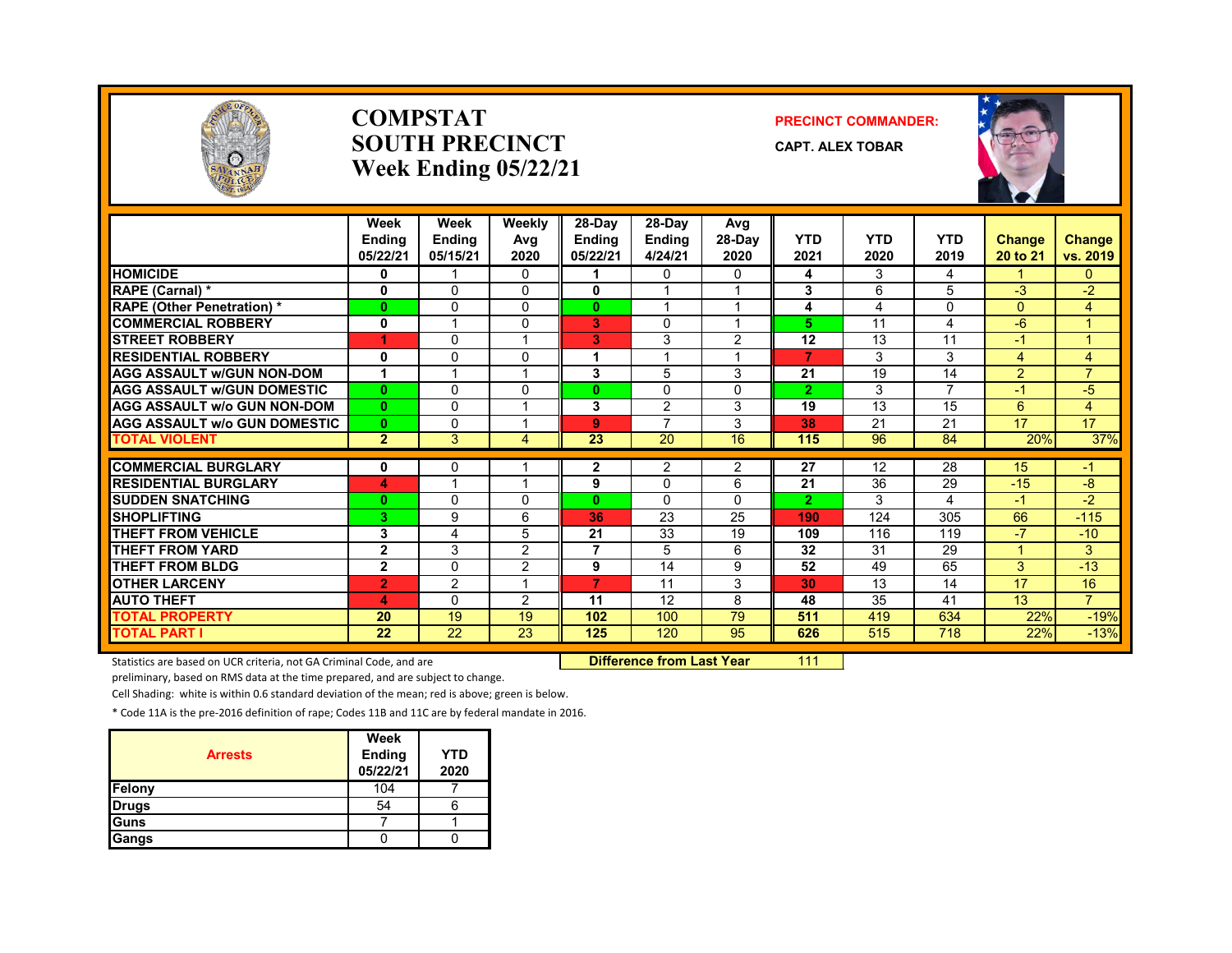

#### **COMPSTATEAST PRECINCTWeek Ending 05/22/21**

#### **PRECINCT COMMANDER:**

**CAPT. SHINITA YOUNG**



|                                     | Week<br><b>Ending</b><br>05/22/21 | Week<br><b>Ending</b><br>05/15/21 | Weekly<br>Avg<br>2020 | $28-Dav$<br><b>Endina</b><br>05/22/21 | 28-Day<br><b>Ending</b><br>4/24/21 | Avg<br>$28-Day$<br>2020 | <b>YTD</b><br>2021 | <b>YTD</b><br>2020 | <b>YTD</b><br>2019      | <b>Change</b><br>20 to 21 | <b>Change</b><br>vs. 2019 |
|-------------------------------------|-----------------------------------|-----------------------------------|-----------------------|---------------------------------------|------------------------------------|-------------------------|--------------------|--------------------|-------------------------|---------------------------|---------------------------|
| <b>HOMICIDE</b>                     | 0                                 | 0                                 | 0                     | 0                                     | 0                                  | 0                       | $\mathbf{2}$       | 3                  |                         | -1                        |                           |
| RAPE (Carnal) *                     | 0                                 |                                   | $\Omega$              | $\overline{2}$                        | $\Omega$                           | $\Omega$                | 5                  | $\Omega$           | 5                       | 5                         | 0                         |
| <b>RAPE (Other Penetration)*</b>    | $\mathbf{0}$                      | 0                                 | $\Omega$              | $\mathbf{0}$                          | 0                                  | $\overline{ }$          | 4                  | 3                  |                         | $-2$                      | $\Omega$                  |
| <b>COMMERCIAL ROBBERY</b>           | 0                                 | 0                                 | $\Omega$              |                                       | $\Omega$                           | 1                       | 4                  | 4                  | $\overline{\mathbf{A}}$ | $\Omega$                  | 3                         |
| <b>STREET ROBBERY</b>               | $\bf{0}$                          | $\Omega$                          | $\Omega$              |                                       | $\overline{2}$                     | $\overline{2}$          | 8                  | 8                  | 14                      | $\Omega$                  | -6                        |
| <b>RESIDENTIAL ROBBERY</b>          | 0                                 | 0                                 | $\Omega$              | $\overline{2}$                        | 0                                  | 0                       | 6                  |                    | $\overline{2}$          | 5                         | 4                         |
| <b>AGG ASSAULT w/GUN NON-DOM</b>    | 1                                 | 4                                 | $\overline{2}$        | 6                                     | 4                                  | 6                       | 32                 | 22                 | 26                      | 10                        | 6                         |
| <b>AGG ASSAULT W/GUN DOMESTIC</b>   | $\mathbf{0}$                      | 0                                 | $\Omega$              | $\bf{0}$                              | $\Omega$                           | 1                       | $\overline{2}$     | 6                  | 5                       | -4                        | $-3$                      |
| <b>AGG ASSAULT w/o GUN NON-DOM</b>  | 1                                 | $\overline{2}$                    | ×                     | 5                                     | 8                                  | 4                       | 26                 | 25                 | 19                      | ◢                         | $\overline{7}$            |
| <b>AGG ASSAULT w/o GUN DOMESTIC</b> | 4                                 | и                                 | ٠                     | 7.                                    | 7                                  | 5                       | 29                 | 34                 | 33                      | $-5$                      | $-4$                      |
| <b>TOTAL VIOLENT</b>                | 3                                 | 8                                 | 5.                    | 24                                    | 21                                 | 20                      | 115                | 106                | 107                     | 8%                        | 7%                        |
|                                     |                                   |                                   |                       |                                       |                                    |                         |                    |                    |                         |                           |                           |
| <b>COMMERCIAL BURGLARY</b>          | 0                                 | 0                                 | $\Omega$<br>×         | $\mathbf{2}$                          | 0<br>$\overline{7}$                | 2                       | 9                  | 14                 | 5                       | $-5$                      | 4                         |
| <b>RESIDENTIAL BURGLARY</b>         | 4                                 |                                   |                       | 8                                     |                                    | 9                       | 49                 | 53                 | 94                      | $-4$                      | $-45$                     |
| <b>SUDDEN SNATCHING</b>             | 0                                 | 0                                 | $\Omega$              | $\mathbf{0}$                          | 0                                  | $\Omega$                | $\bf{0}$           | 2                  | 5.                      | $-2$                      | $-5$                      |
| <b>SHOPLIFTING</b>                  | 8                                 | 3                                 | 4                     | 20                                    | 36                                 | 16                      | 110                | 121                | 120                     | $-11$                     | $-10$                     |
| THEFT FROM VEHICLE                  | 4                                 | 4                                 | 4                     | 21                                    | 15                                 | 15                      | 75                 | 112                | 140                     | $-37$                     | $-65$                     |
| <b>THEFT FROM YARD</b>              | 1                                 | 0                                 | 2                     | 3                                     | 11                                 | $\overline{7}$          | 30                 | 41                 | 47                      | $-11$                     | $-17$                     |
| THEFT FROM BLDG                     | $\mathbf{2}$                      | $\overline{2}$                    | 2                     | 8                                     | $\overline{7}$                     | 8                       | 41                 | 61                 | 54                      | $-20$                     | $-13$                     |
| <b>OTHER LARCENY</b>                | 1                                 | 3                                 | $\overline{ }$        | $\mathbf{9}$                          | 11                                 | 3                       | 34                 | 20                 | 25                      | 14                        | 9                         |
| <b>AUTO THEFT</b>                   | 1                                 | 4                                 | 2                     | 12                                    | 9                                  | 8                       | 51                 | 33                 | 49                      | 18                        | $\overline{2}$            |
| <b>TOTAL PROPERTY</b>               | 21                                | 17                                | 15                    | 83                                    | 96                                 | 68                      | 399                | 457                | 539                     | $-13%$                    | $-26%$                    |
| <b>TOTAL PART I</b>                 | 24                                | 25                                | 20                    | 107                                   | 117                                | 88                      | 514                | 563                | 646                     | $-9%$                     | $-20%$                    |

Statistics are based on UCR criteria, not GA Criminal Code, and are **Difference from Last Year** -49

preliminary, based on RMS data at the time prepared, and are subject to change.

Cell Shading: white is within 0.6 standard deviation of the mean; red is above; green is below.

| <b>Arrests</b> | Week<br><b>Ending</b><br>05/22/21 | YTD<br>2020 |
|----------------|-----------------------------------|-------------|
| Felony         |                                   |             |
| <b>Drugs</b>   |                                   |             |
| Guns           |                                   |             |
| Gangs          |                                   |             |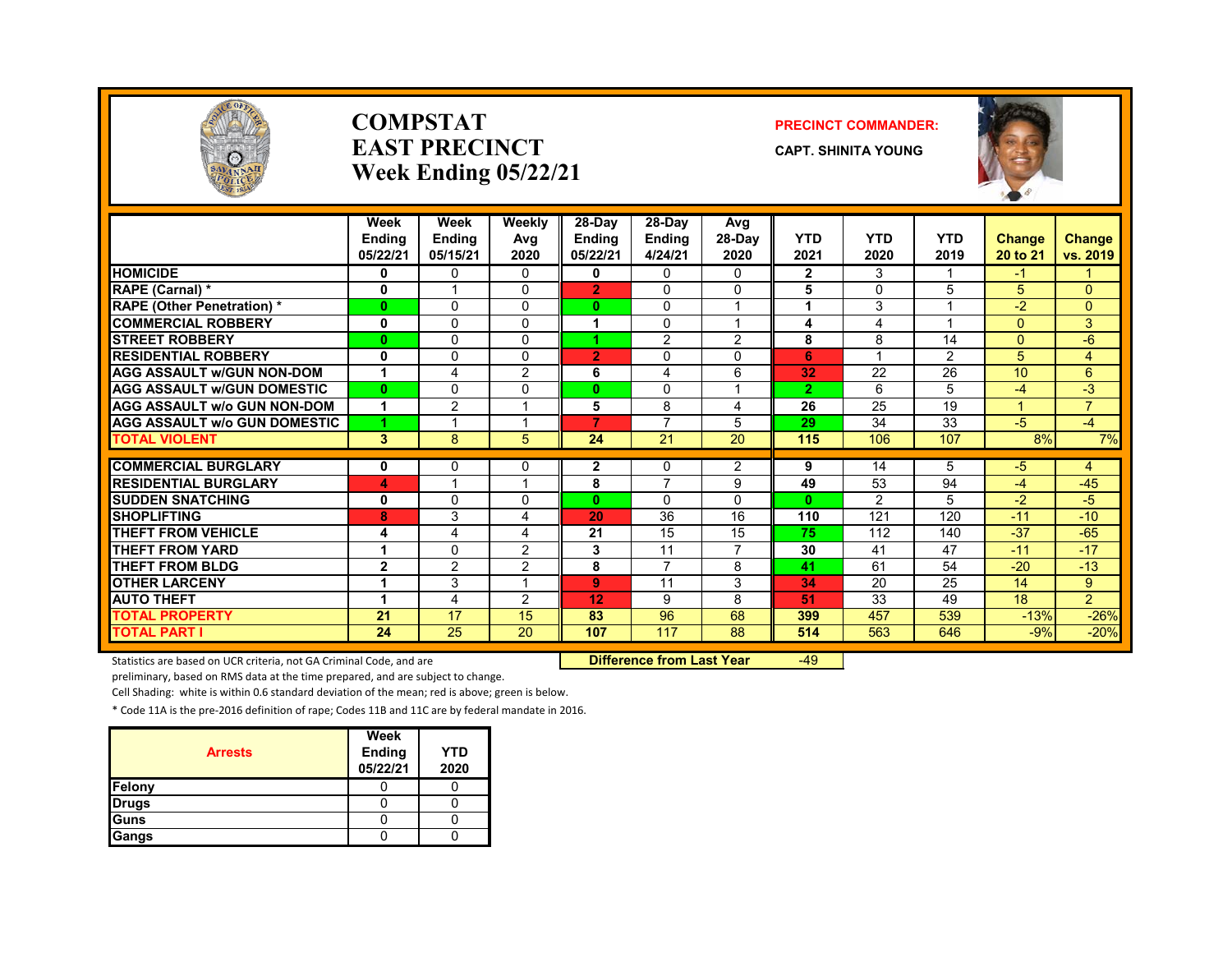# **BEAT 21 North Precinct Week Ending 05/22/21**

|                                     |                |                                  | <b>Last 4 Weeks</b> |               | 28 Days        | 28 Day  |                |                |                |                      |                |
|-------------------------------------|----------------|----------------------------------|---------------------|---------------|----------------|---------|----------------|----------------|----------------|----------------------|----------------|
|                                     | <b>Ending</b>  | <b>Ending</b>                    | <b>Ending</b>       | <b>Ending</b> | <b>Ending</b>  | Average | <b>YTD</b>     | <b>YTD</b>     | <b>YTD</b>     | <b>Change</b>        | Change         |
|                                     | 05/01/21       | 05/08/21                         | 05/15/21            | 05/22/21      | 05/22/21       | 2020    | 2021           | 2020           | 2019           | 20 to 21             | vs. 2019       |
| <b>HOMICIDE</b>                     | $\Omega$       | $\Omega$                         | $\Omega$            | $\Omega$      | 0              | 0.0     | 0              | $\Omega$       | $\Omega$       | $\Omega$             | $\mathbf{0}$   |
| RAPE (Carnal) *                     | $\Omega$       | $\Omega$                         | $\Omega$            | $\Omega$      | $\Omega$       | 0.2     | $\mathbf{1}$   | $\mathbf{1}$   | $\mathbf{1}$   | $\Omega$             | $\Omega$       |
| <b>RAPE (Other Penetration) *</b>   | $\Omega$       | $\Omega$                         | $\Omega$            | $\Omega$      | $\Omega$       | 0.0     | $\Omega$       | $\Omega$       | $\Omega$       | $\Omega$             | $\Omega$       |
| <b>COMMERCIAL ROBBERY</b>           | $\Omega$       | $\Omega$                         | $\Omega$            | $\Omega$      | $\Omega$       | 0.0     | $\Omega$       | $\Omega$       | $\Omega$       | $\Omega$             | $\Omega$       |
| <b>STREET ROBBERY</b>               | $\mathbf{1}$   | $\Omega$                         | $\mathbf{0}$        | 0             | $\mathbf{1}$   | 0.4     | $\mathbf{1}$   | 2              | 0              | $-1$                 | $\mathbf{1}$   |
| <b>RESIDENTIAL ROBBERY</b>          | $\Omega$       | $\Omega$                         | $\Omega$            | $\Omega$      | $\Omega$       | 0.0     | $\Omega$       | $\Omega$       | $\Omega$       | $\Omega$             | $\Omega$       |
| <b>AGG ASSAULT w/GUN NON-DOM</b>    | $\mathbf{0}$   | $\Omega$                         | $\Omega$            | $\Omega$      | $\Omega$       | 0.4     | $\Omega$       | $\overline{2}$ | $\Omega$       | $-2$                 | $\Omega$       |
| <b>AGG ASSAULT W/GUN DOMESTIC</b>   | $\Omega$       | $\Omega$                         | $\Omega$            | $\Omega$      | $\Omega$       | 0.2     | $\Omega$       | $\Omega$       | $\Omega$       | $\Omega$             | $\Omega$       |
| <b>AGG ASSAULT W/o GUN NON-DOM</b>  | $\Omega$       | $\Omega$                         | $\mathbf{0}$        | 0             | 0              | 0.1     | 0              | 0              | 1              | $\Omega$             | $-1$           |
| <b>AGG ASSAULT w/o GUN DOMESTIC</b> | $\Omega$       | $\Omega$                         | $\Omega$            | $\Omega$      | $\Omega$       | 1.2     | 3              | 4              | $\overline{2}$ | $-1$                 | $\mathbf{1}$   |
| <b>TOTAL VIOLENT</b>                | $\mathbf{1}$   | $\mathbf{0}$                     | $\mathbf{0}$        | $\mathbf{0}$  | $\mathbf{1}$   | 2.5     | 5              | 9              | 4              | $-44%$               | 25%            |
| <b>COMMERCIAL BURGLARY</b>          | $\mathbf{0}$   | $\Omega$                         | $\Omega$            | $\Omega$      | $\Omega$       | 0.2     | $\mathbf{1}$   | 1              | $\mathbf{1}$   | $\Omega$             | $\Omega$       |
| <b>RESIDENTIAL BURGLARY</b>         | $\Omega$       | $\Omega$                         | $\Omega$            | $\Omega$      | $\Omega$       | 0.8     | $\overline{3}$ | $\overline{3}$ | 8              | $\Omega$             | -5             |
| <b>SUDDEN SNATCHING</b>             | $\Omega$       | $\mathbf{1}$                     | $\Omega$            | $\Omega$      | $\mathbf{1}$   | 0.2     | $\mathbf{1}$   | $\Omega$       | $\Omega$       | $\blacktriangleleft$ | $\mathbf{1}$   |
| <b>SHOPLIFTING</b>                  | 0              | 0                                | $\Omega$            | 0             | 0              | 0.2     | $\overline{2}$ | $\overline{2}$ | 5              | $\Omega$             | $-3$           |
| <b>THEFT FROM VEHICLE</b>           | $\Omega$       | $\Omega$                         | $\Omega$            | $\Omega$      | $\Omega$       | 1.0     | 11             | $\mathbf{1}$   | 16             | 10                   | $-5$           |
| <b>THEFT FROM YARD</b>              | $\mathbf{1}$   | $\Omega$                         | $\mathbf{1}$        | $\Omega$      | $\overline{2}$ | 0.5     | 3              | $\Omega$       | 3              | $\overline{3}$       | $\overline{0}$ |
| <b>THEFT FROM BLDG</b>              | $\Omega$       | $\Omega$                         | $\mathbf{1}$        | $\mathbf{1}$  | 2              | 0.7     | 9              | 3              | $\overline{2}$ | 6                    | $\overline{7}$ |
| <b>OTHER LARCENY</b>                | $\Omega$       | $\Omega$                         | $\Omega$            | $\Omega$      | $\Omega$       | 0.2     | $\Omega$       | $\Omega$       | $\mathbf{1}$   | $\Omega$             | $-1$           |
| <b>AUTO THEFT</b>                   | $\Omega$       | $\mathbf{1}$                     | $\Omega$            | $\Omega$      | $\mathbf{1}$   | 0.6     | 9              | $\mathbf{1}$   | 5              | 8                    | $\overline{4}$ |
| <b>TOTAL PROPERTY</b>               | $\mathbf{1}$   | $\overline{2}$                   | $\overline{2}$      | $\mathbf{1}$  | 6              | 4.4     | 39             | 11             | 41             | 255%                 | $-5%$          |
| <b>TOTAL PART I</b>                 | $\overline{2}$ | $\overline{2}$                   | $\overline{2}$      | $\mathbf{1}$  | $\overline{7}$ | 6.8     | 44             | 20             | 45             | 120%                 | $-2%$          |
|                                     |                | <b>Difference from Last Year</b> |                     | 24            |                |         |                |                |                |                      |                |

Statistics are based on UCR criteria, not GA Criminal Code.

\* Rape Code 11A is the historical definition of rape (aka Legacy Rape); Rape Codes 11B and 11C are those moved from Part II to Part I in 2017.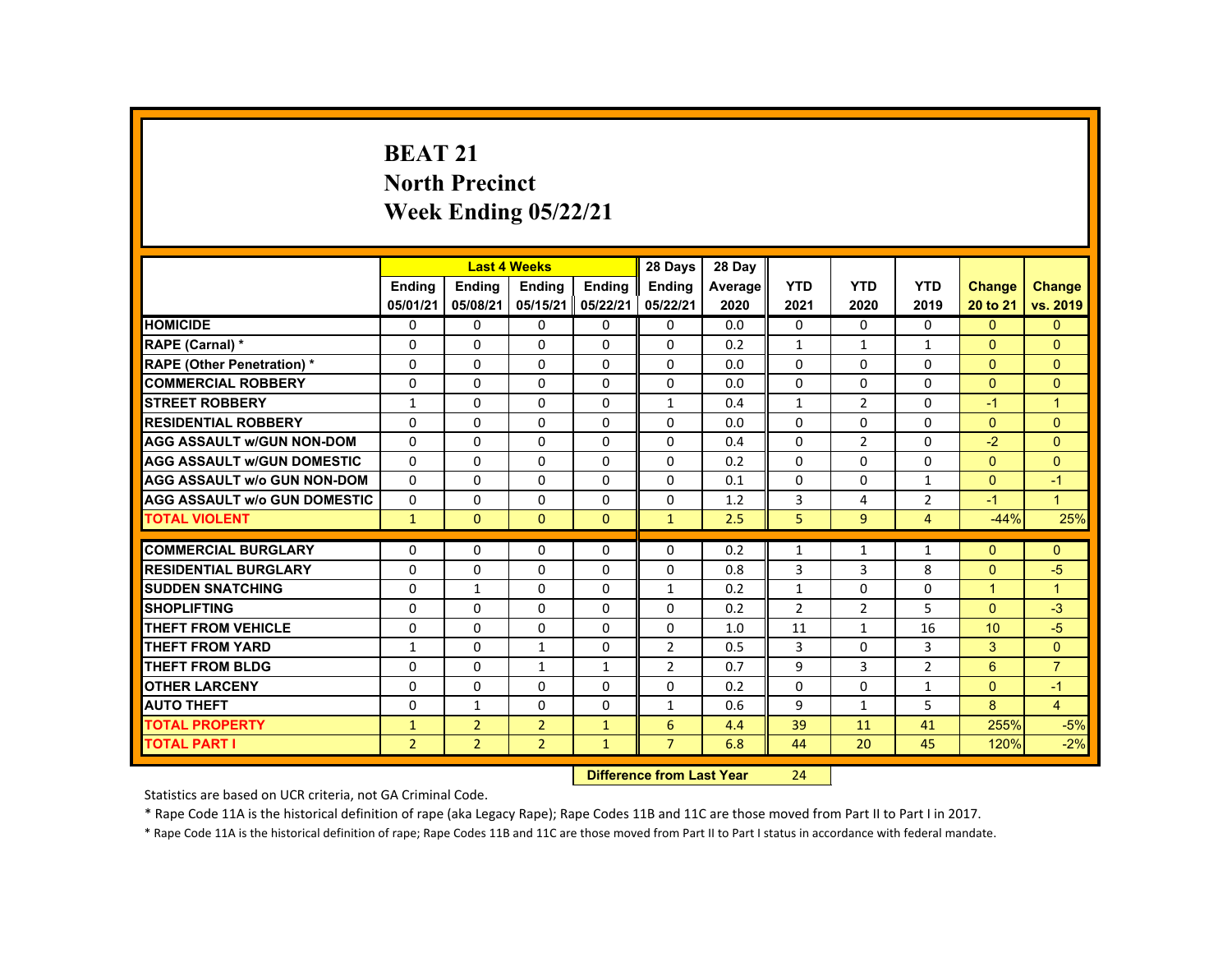# **BEAT 22North Precinct Week Ending 05/22/21**

|                                     |                |                | <b>Last 4 Weeks</b> |                | 28 Days        | 28 Day  |                |                |                |                |                |
|-------------------------------------|----------------|----------------|---------------------|----------------|----------------|---------|----------------|----------------|----------------|----------------|----------------|
|                                     | <b>Ending</b>  | <b>Ending</b>  | <b>Endina</b>       | <b>Endina</b>  | <b>Endina</b>  | Average | <b>YTD</b>     | <b>YTD</b>     | <b>YTD</b>     | Change         | <b>Change</b>  |
|                                     | 05/01/21       | 05/08/21       | 05/15/21            | 05/22/21       | 05/22/21       | 2020    | 2021           | 2020           | 2019           | 20 to 21       | vs. 2019       |
| <b>HOMICIDE</b>                     | 0              | $\Omega$       | 0                   | 0              | 0              | 0.2     | 0              | $\mathbf{1}$   | $\mathbf{1}$   | $-1$           | $-1$           |
| <b>RAPE (Carnal) *</b>              | $\Omega$       | $\Omega$       | $\Omega$            | $\Omega$       | $\Omega$       | 0.2     | $\Omega$       | $\mathbf{1}$   | $\Omega$       | $-1$           | $\Omega$       |
| <b>RAPE (Other Penetration) *</b>   | $\Omega$       | $\Omega$       | $\Omega$            | $\Omega$       | $\Omega$       | 0.1     | $\Omega$       | $\mathbf{1}$   | $\Omega$       | $-1$           | $\overline{0}$ |
| <b>COMMERCIAL ROBBERY</b>           | $\Omega$       | $\Omega$       | $\Omega$            | $\Omega$       | $\Omega$       | 0.1     | $\Omega$       | $\Omega$       | $\Omega$       | $\mathbf{0}$   | $\Omega$       |
| <b>STREET ROBBERY</b>               | $\Omega$       | $\mathbf{1}$   | $\Omega$            | $\Omega$       | $\mathbf{1}$   | 0.5     | $\mathbf{1}$   | $\mathbf{1}$   | 4              | $\Omega$       | $-3$           |
| <b>RESIDENTIAL ROBBERY</b>          | $\Omega$       | $\Omega$       | $\Omega$            | $\Omega$       | $\Omega$       | 0.1     | $\Omega$       | $\mathbf{1}$   | $\Omega$       | $-1$           | $\Omega$       |
| <b>AGG ASSAULT W/GUN NON-DOM</b>    | $\Omega$       | $\Omega$       | $\overline{2}$      | $\overline{3}$ | 5              | 2.6     | 9              | 13             | $\overline{7}$ | $-4$           | $\overline{2}$ |
| <b>AGG ASSAULT W/GUN DOMESTIC</b>   | $\Omega$       | $\Omega$       | $\Omega$            | 0              | 0              | 0.2     | $\overline{2}$ | $\overline{2}$ | 0              | $\mathbf{0}$   | $\overline{2}$ |
| <b>AGG ASSAULT w/o GUN NON-DOM</b>  | $\Omega$       | $\Omega$       | $\Omega$            | $\mathbf{1}$   | $\mathbf{1}$   | 0.5     | 3              | 3              | $\mathbf{1}$   | $\Omega$       | $\overline{2}$ |
| <b>AGG ASSAULT W/o GUN DOMESTIC</b> | $\Omega$       | $\Omega$       | $\Omega$            | $\Omega$       | $\Omega$       | 0.7     | 3              | $\overline{2}$ | 13             | $\mathbf{1}$   | $-10$          |
| <b>TOTAL VIOLENT</b>                | $\Omega$       | $\mathbf{1}$   | $\overline{2}$      | $\overline{4}$ | $\overline{7}$ | 5.0     | 18             | 25             | 26             | $-28%$         | $-31%$         |
| <b>COMMERCIAL BURGLARY</b>          | $\Omega$       | $\Omega$       | $\Omega$            | $\Omega$       | $\Omega$       | 0.3     | $\overline{7}$ | $\overline{2}$ | $\overline{2}$ | 5              | 5              |
| <b>RESIDENTIAL BURGLARY</b>         | $\mathbf{1}$   | $\Omega$       | $\mathbf{1}$        | $\Omega$       | $\overline{2}$ | 2.3     | 4              | 20             | $\overline{7}$ | $-16$          | $-3$           |
| <b>SUDDEN SNATCHING</b>             | $\Omega$       | $\mathbf{0}$   | $\Omega$            | $\Omega$       | $\Omega$       | 0.1     | $\Omega$       | 0              | $\mathbf{1}$   | $\mathbf{0}$   | $-1$           |
| <b>SHOPLIFTING</b>                  | $\Omega$       | $\Omega$       | $\Omega$            | $\Omega$       | $\Omega$       | 0.5     | $\overline{2}$ | 4              | 3              | $-2$           | $-1$           |
| <b>THEFT FROM VEHICLE</b>           | 1              | $\mathbf{1}$   | $\Omega$            | $\Omega$       | $\overline{2}$ | 2.3     | 17             | 12             | 9              | 5              | 8              |
| <b>THEFT FROM YARD</b>              | $\mathbf{1}$   | $\Omega$       | $\Omega$            | $\Omega$       | $\mathbf{1}$   | 0.9     | 6              | 9              | $\overline{7}$ | $-3$           | $-1$           |
| THEFT FROM BLDG                     | 0              | $\Omega$       | 1                   | 1              | $\overline{2}$ | 1.1     | 9              | $\overline{7}$ | 10             | $\overline{2}$ | $-1$           |
| <b>OTHER LARCENY</b>                | $\Omega$       | $\Omega$       | $\Omega$            | $\Omega$       | $\Omega$       | 0.6     | $\overline{2}$ | $\mathbf{1}$   | 0              | $\mathbf{1}$   | $\overline{2}$ |
| <b>AUTO THEFT</b>                   | $\Omega$       | $\Omega$       | $\Omega$            | $\Omega$       | $\Omega$       | 1.7     | 9              | 9              | 4              | $\Omega$       | 5              |
| <b>TOTAL PROPERTY</b>               | $\overline{3}$ | $\mathbf{1}$   | $\overline{2}$      | $\mathbf{1}$   | $\overline{7}$ | 9.8     | 56             | 64             | 43             | $-13%$         | 30%            |
| <b>TOTAL PART I</b>                 | $\overline{3}$ | $\overline{2}$ | $\overline{4}$      | 5              | 14             | 14.8    | 74             | 89             | 69             | $-17%$         | 7%             |
|                                     |                |                |                     |                |                |         |                |                |                |                |                |

 **Difference from Last Year**r -15

Statistics are based on UCR criteria, not GA Criminal Code.

\* Rape Code 11A is the historical definition of rape (aka Legacy Rape); Rape Codes 11B and 11C are those moved from Part II to Part I in 2017.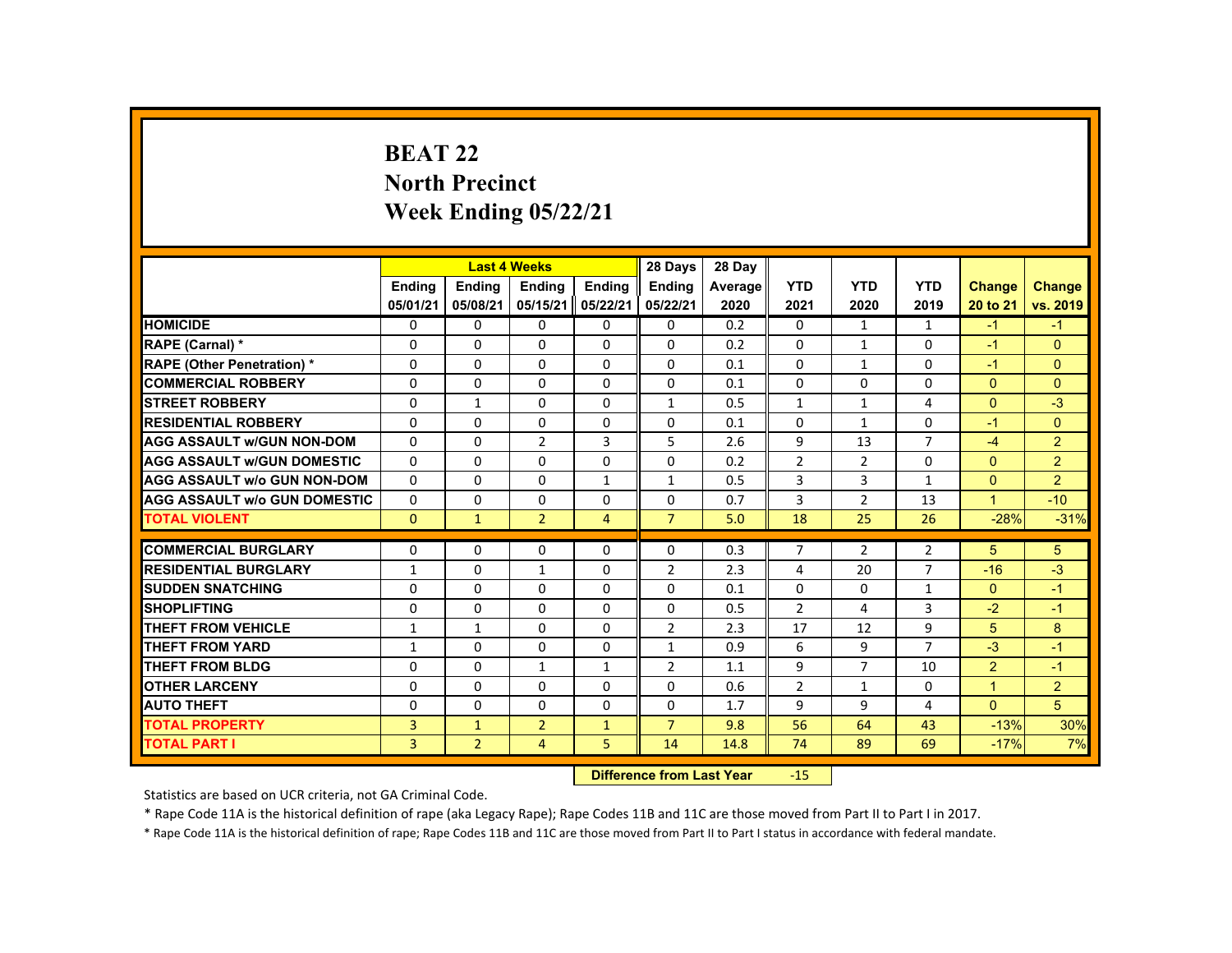# **BEAT 23 North Precinct Week Ending 05/22/21**

|                                     |                |                | <b>Last 4 Weeks</b> |                | 28 Days                   | 28 Day  |              |                |                   |                      |                 |
|-------------------------------------|----------------|----------------|---------------------|----------------|---------------------------|---------|--------------|----------------|-------------------|----------------------|-----------------|
|                                     | <b>Endina</b>  | Ending         | Ending              | Ending         | <b>Endina</b>             | Average | <b>YTD</b>   | <b>YTD</b>     | <b>YTD</b>        | Change               | <b>Change</b>   |
|                                     | 05/01/21       | 05/08/21       | 05/15/21            | 05/22/21       | 05/22/21                  | 2020    | 2021         | 2020           | 2019              | 20 to 21             | vs. 2019        |
| <b>HOMICIDE</b>                     | 0              | $\Omega$       | $\Omega$            | $\Omega$       | 0                         | 0.3     | 0            | $\mathbf{1}$   | $\overline{2}$    | $-1$                 | $-2$            |
| RAPE (Carnal) *                     | 0              | $\mathbf{1}$   | $\Omega$            | $\Omega$       | $\mathbf{1}$              | 0.2     | $\mathbf{1}$ | $\Omega$       | $\mathbf{1}$      | $\blacktriangleleft$ | $\Omega$        |
| <b>RAPE (Other Penetration) *</b>   | 0              | $\Omega$       | $\Omega$            | $\Omega$       | $\Omega$                  | 0.2     | $\Omega$     | $\Omega$       | $\Omega$          | $\Omega$             | $\mathbf{0}$    |
| <b>COMMERCIAL ROBBERY</b>           | $\Omega$       | $\Omega$       | $\Omega$            | $\Omega$       | $\Omega$                  | 0.0     | $\Omega$     | $\Omega$       | $\Omega$          | $\mathbf{0}$         | $\mathbf{0}$    |
| <b>STREET ROBBERY</b>               | $\Omega$       | $\Omega$       | $\Omega$            | $\Omega$       | $\Omega$                  | 0.3     | 6            | $\overline{7}$ | $\overline{2}$    | $-1$                 | $\overline{4}$  |
| <b>RESIDENTIAL ROBBERY</b>          | $\mathbf{0}$   | $\Omega$       | $\mathbf{0}$        | 0              | 0                         | 0.0     | $\mathbf{1}$ | $\mathbf{1}$   | 0                 | $\mathbf{0}$         | $\overline{1}$  |
| <b>AGG ASSAULT W/GUN NON-DOM</b>    | $\Omega$       | $\Omega$       | $\mathbf{1}$        | $\Omega$       | $\mathbf{1}$              | 1.6     | 3            | $\overline{2}$ | 6                 | $\mathbf{1}$         | $-3$            |
| <b>AGG ASSAULT W/GUN DOMESTIC</b>   | $\Omega$       | $\Omega$       | $\Omega$            | $\Omega$       | $\Omega$                  | 0.2     | $\Omega$     | $\overline{2}$ | $\Omega$          | $-2$                 | $\Omega$        |
| <b>AGG ASSAULT w/o GUN NON-DOM</b>  | $\Omega$       | $\Omega$       | $\mathbf{1}$        | $\Omega$       | $\mathbf{1}$              | 0.4     | 3            | $\mathbf{1}$   | 6                 | $\overline{2}$       | $-3$            |
| <b>AGG ASSAULT W/o GUN DOMESTIC</b> | $\Omega$       | $\Omega$       | $\mathbf{0}$        | $\mathbf{1}$   | $\mathbf{1}$              | 0.8     | 5            | $\mathbf{1}$   | 4                 | $\overline{4}$       | $\mathbf{1}$    |
| <b>TOTAL VIOLENT</b>                | $\Omega$       | $\mathbf{1}$   | $\overline{2}$      | $\mathbf{1}$   | $\overline{4}$            | 3.9     | 19           | 15             | 21                | 27%                  | $-10%$          |
| <b>COMMERCIAL BURGLARY</b>          | $\Omega$       | $\Omega$       | $\Omega$            | $\Omega$       | $\Omega$                  | 0.7     | 6            | 4              | $\overline{3}$    | $\overline{2}$       | 3               |
| <b>RESIDENTIAL BURGLARY</b>         | 0              | $\Omega$       | $\Omega$            | $\Omega$       | $\Omega$                  | 1.6     | 3            | 7              | 5                 | $-4$                 | $-2$            |
| <b>SUDDEN SNATCHING</b>             | $\Omega$       | $\Omega$       | $\Omega$            | $\Omega$       | $\Omega$                  | 0.2     | 3            | $\overline{2}$ |                   | $\mathbf{1}$         | $\overline{2}$  |
| <b>SHOPLIFTING</b>                  | $\Omega$       | $\Omega$       | $\Omega$            | $\Omega$       | $\Omega$                  | 1.2     | $\Omega$     | $\overline{7}$ | $\mathbf{1}$<br>3 | $-7$                 | $-3$            |
| <b>THEFT FROM VEHICLE</b>           | $\Omega$       | $\Omega$       | $\Omega$            | $\Omega$       | $\Omega$                  | 2.5     | 13           | 12             | 15                | $\mathbf{1}$         | $-2$            |
| <b>THEFT FROM YARD</b>              | $\overline{2}$ | $\Omega$       | $\Omega$            | $\Omega$       | $\overline{2}$            | 2.3     | 6            | 14             | 4                 | $-8$                 | $\overline{2}$  |
| <b>THEFT FROM BLDG</b>              | $\Omega$       | $\mathbf{1}$   | $\mathbf{0}$        | $\Omega$       | $\mathbf{1}$              | 0.9     | 4            | 3              | 5                 | $\mathbf{1}$         | $-1$            |
| <b>OTHER LARCENY</b>                | $\mathbf{1}$   | $\Omega$       | $\Omega$            | 0              | $\mathbf{1}$              | 0.4     | 3            | $\mathbf{1}$   | $\overline{2}$    | $\overline{2}$       | $\overline{1}$  |
|                                     |                |                |                     |                |                           |         |              |                |                   |                      | $6\overline{6}$ |
| <b>AUTO THEFT</b>                   | $\mathbf{1}$   | $\mathbf{1}$   | $\mathbf{1}$        | $\mathbf{1}$   | 4                         | 1.5     | 12           | 5              | 6                 | $\overline{7}$       |                 |
| <b>TOTAL PROPERTY</b>               | 4              | $\overline{2}$ | $\mathbf{1}$        | $\mathbf{1}$   | 8                         | 11.4    | 50           | 55             | 44                | $-9%$                | 14%             |
| <b>TOTAL PART I</b>                 | 4              | 3              | 3                   | $\overline{2}$ | 12                        | 15.4    | 69           | 70             | 65                | $-1%$                | 6%              |
|                                     |                |                |                     |                | Difference from Look Vaca |         | $\sim$       |                |                   |                      |                 |

 **Difference from Last Year**r -1

Statistics are based on UCR criteria, not GA Criminal Code.

\* Rape Code 11A is the historical definition of rape (aka Legacy Rape); Rape Codes 11B and 11C are those moved from Part II to Part I in 2017.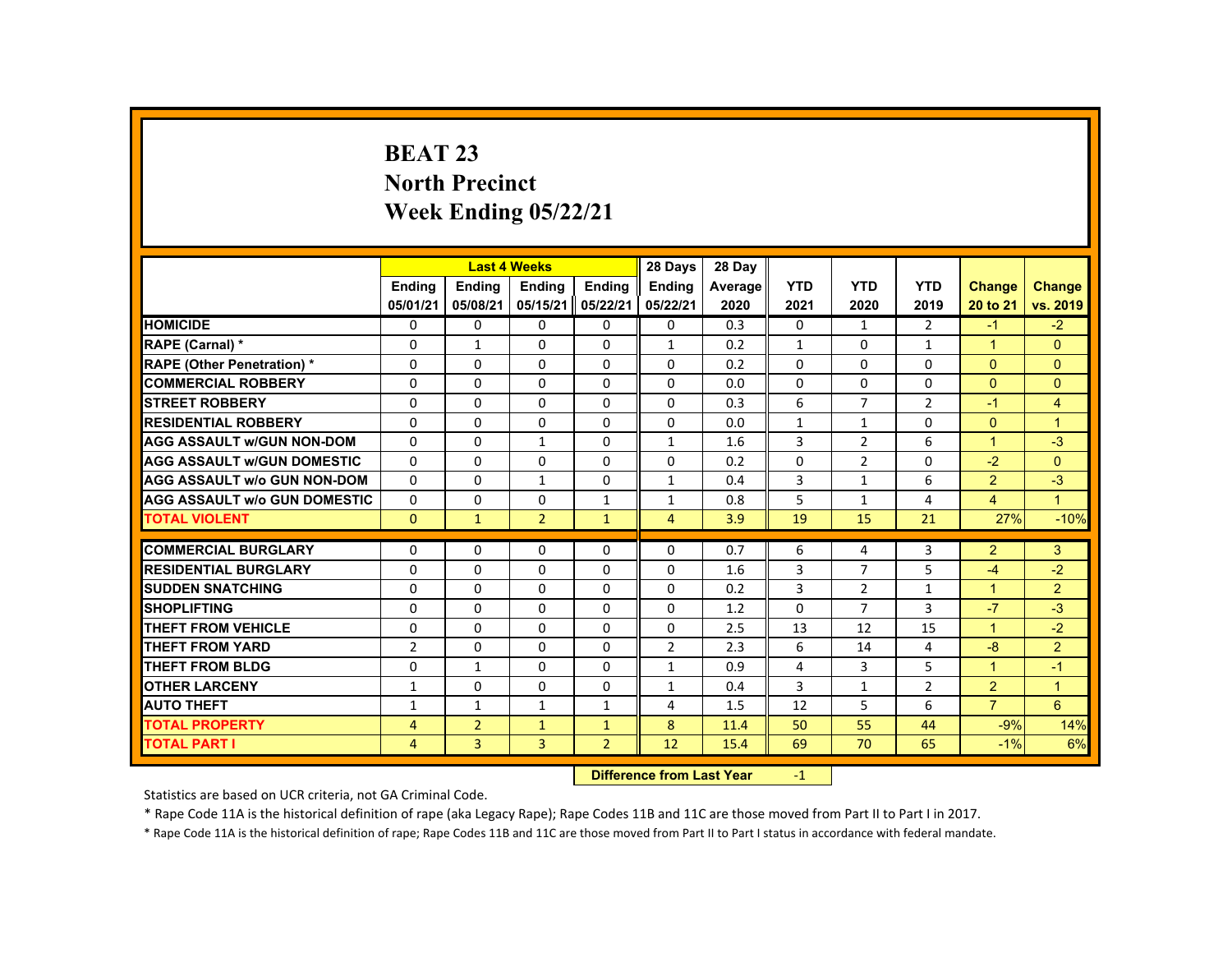# **BEAT 24 North Precinct Week Ending 05/22/21**

|                                     |               |                | <b>Last 4 Weeks</b> |                | 28 Days                           | 28 Day  |                |                |                |                |                |
|-------------------------------------|---------------|----------------|---------------------|----------------|-----------------------------------|---------|----------------|----------------|----------------|----------------|----------------|
|                                     | <b>Endina</b> | Ending         | Ending              | Ending         | <b>Endina</b>                     | Average | <b>YTD</b>     | <b>YTD</b>     | <b>YTD</b>     | Change         | <b>Change</b>  |
|                                     | 05/01/21      | 05/08/21       | 05/15/21            | 05/22/21       | 05/22/21                          | 2020    | 2021           | 2020           | 2019           | 20 to 21       | vs. 2019       |
| <b>HOMICIDE</b>                     | 0             | $\Omega$       | $\Omega$            | $\Omega$       | 0                                 | 0.1     | 0              | $\mathbf{1}$   | $\mathbf{0}$   | $-1$           | $\mathbf{0}$   |
| RAPE (Carnal) *                     | 0             | $\Omega$       | $\Omega$            | $\Omega$       | $\Omega$                          | 0.2     | $\Omega$       | $\mathbf{1}$   | $\Omega$       | $-1$           | $\Omega$       |
| <b>RAPE (Other Penetration) *</b>   | 0             | $\Omega$       | $\Omega$            | $\Omega$       | $\Omega$                          | 0.0     | $\Omega$       | $\Omega$       | $\mathbf{1}$   | $\Omega$       | $-1$           |
| <b>COMMERCIAL ROBBERY</b>           | $\Omega$      | $\Omega$       | $\Omega$            | $\Omega$       | $\Omega$                          | 0.6     | $\Omega$       | $\mathbf{1}$   | $\Omega$       | $-1$           | $\overline{0}$ |
| <b>STREET ROBBERY</b>               | $\Omega$      | $\Omega$       | $\Omega$            | $\Omega$       | $\Omega$                          | 0.4     | 5              | $\overline{2}$ | $\Omega$       | 3              | 5              |
| <b>RESIDENTIAL ROBBERY</b>          | $\mathbf{0}$  | $\mathbf{0}$   | $\mathbf{0}$        | 0              | 0                                 | 0.0     | 0              | 0              | $\mathbf{1}$   | $\Omega$       | $-1$           |
| <b>AGG ASSAULT W/GUN NON-DOM</b>    | $\Omega$      | $\Omega$       | $\Omega$            | $\Omega$       | $\Omega$                          | 0.6     | $\mathbf{1}$   | 3              | $\overline{2}$ | $-2$           | $-1$           |
| <b>AGG ASSAULT W/GUN DOMESTIC</b>   | $\Omega$      | $\Omega$       | $\Omega$            | $\Omega$       | $\Omega$                          | 0.0     | $\Omega$       | $\Omega$       | $\Omega$       | $\Omega$       | $\mathbf{0}$   |
| <b>AGG ASSAULT w/o GUN NON-DOM</b>  | $\Omega$      | $\Omega$       | $\Omega$            | $\mathbf{1}$   | $\mathbf{1}$                      | 0.5     | $\overline{2}$ | $\overline{2}$ | $\mathbf{1}$   | $\Omega$       | $\overline{1}$ |
| <b>AGG ASSAULT W/o GUN DOMESTIC</b> | $\Omega$      | $\Omega$       | $\mathbf{0}$        | $\mathbf{1}$   | $\mathbf{1}$                      | 0.3     | $\overline{2}$ | $\mathbf{1}$   | 0              | $\mathbf{1}$   | $\overline{2}$ |
| <b>TOTAL VIOLENT</b>                | $\Omega$      | $\mathbf{0}$   | $\mathbf{0}$        | 2 <sup>1</sup> | $\overline{2}$                    | 2.7     | 10             | 11             | 5              | $-9%$          | 100%           |
| <b>COMMERCIAL BURGLARY</b>          | $\Omega$      | $\Omega$       | $\Omega$            | $\Omega$       | 0                                 | 0.2     | $\Omega$       | $\mathbf{1}$   | $\mathbf{1}$   | $-1$           | $-1$           |
| <b>RESIDENTIAL BURGLARY</b>         | 0             | $\Omega$       | $\Omega$            | $\mathbf{1}$   | $\mathbf{1}$                      | 0.8     | 8              | 5              | 4              | 3              | 4              |
| <b>SUDDEN SNATCHING</b>             | $\Omega$      | $\Omega$       | $\Omega$            | $\Omega$       | $\Omega$                          | 0.1     | 0              | $\mathbf{1}$   | $\Omega$       | $-1$           | $\Omega$       |
| <b>SHOPLIFTING</b>                  | $\Omega$      | $\mathbf{1}$   | $\mathbf{1}$        | $\Omega$       | $\overline{2}$                    | 2.2     | 9              | 10             | 17             | $-1$           | $-8$           |
| <b>THEFT FROM VEHICLE</b>           | $\mathbf{1}$  | $\Omega$       | $\Omega$            | $\mathbf{1}$   | 2                                 | 3.5     | 13             | 12             | 20             | $\mathbf{1}$   | $-7$           |
| <b>THEFT FROM YARD</b>              | $\Omega$      | $\Omega$       | $\Omega$            | $\Omega$       | $\Omega$                          | 1.7     | 5              | 11             | 19             | $-6$           | $-14$          |
| <b>THEFT FROM BLDG</b>              | 0             | $\mathbf{1}$   | $\mathbf{0}$        | $\Omega$       | $\mathbf{1}$                      | 0.8     | 3              | 5              | 4              | $-2$           | $-1$           |
| <b>OTHER LARCENY</b>                | $\Omega$      | $\mathbf{1}$   | $\mathbf{1}$        | 0              | 2                                 | 1.2     | 6              | 8              | 6              | $-2$           | $\Omega$       |
| <b>AUTO THEFT</b>                   | $\Omega$      | $\Omega$       | $\Omega$            | 3              | 3                                 | 1.3     | 9              | 5              | 4              | $\overline{4}$ | 5              |
| <b>TOTAL PROPERTY</b>               | $\mathbf{1}$  | $\overline{3}$ | $\overline{2}$      | 5              | 11                                | 11.8    | 53             | 58             | 75             | $-9%$          | $-29%$         |
| <b>TOTAL PART I</b>                 | $\mathbf{1}$  | 3              | $\overline{2}$      | $\overline{7}$ | 13                                | 14.5    | 63             | 69             | 80             | $-9%$          | $-21%$         |
|                                     |               |                |                     |                | <b>Difference from Least Vanc</b> |         | $\epsilon$     |                |                |                |                |

 **Difference from Last Year**‐6

Statistics are based on UCR criteria, not GA Criminal Code.

\* Rape Code 11A is the historical definition of rape (aka Legacy Rape); Rape Codes 11B and 11C are those moved from Part II to Part I in 2017.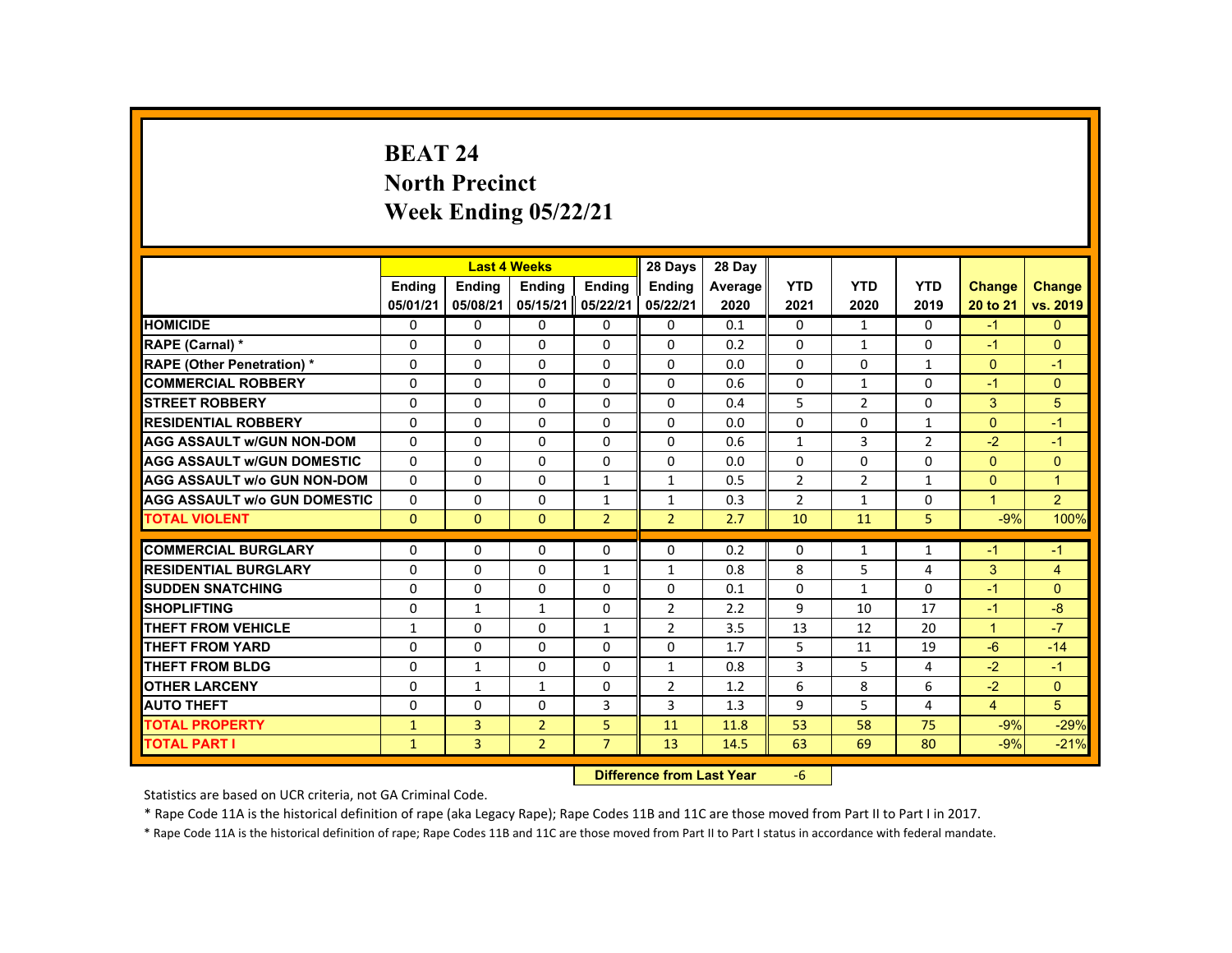# **BEAT 25 North Precinct Week Ending 05/22/21**

|                                     |                              |                      | <b>Last 4 Weeks</b> |                          | 28 Days        | 28 Day  |                |                |                |                |                      |
|-------------------------------------|------------------------------|----------------------|---------------------|--------------------------|----------------|---------|----------------|----------------|----------------|----------------|----------------------|
|                                     | <b>Ending</b>                | Ending               | <b>Ending</b>       | Ending                   | <b>Ending</b>  | Average | <b>YTD</b>     | <b>YTD</b>     | <b>YTD</b>     | <b>Change</b>  | <b>Change</b>        |
|                                     | 05/01/21                     | 05/08/21             | 05/15/21            | 05/22/21                 | 05/22/21       | 2020    | 2021           | 2020           | 2019           | 20 to 21       | vs. 2019             |
| <b>HOMICIDE</b>                     | 0                            | $\Omega$             | $\Omega$            | $\Omega$                 | 0              | 0.1     | 0              | $\Omega$       | 0              | $\Omega$       | $\mathbf{0}$         |
| RAPE (Carnal) *                     | 0                            | $\Omega$             | $\Omega$            | $\Omega$                 | $\Omega$       | 0.2     | $\mathbf{1}$   | $\overline{2}$ | $\mathbf{1}$   | $-1$           | $\Omega$             |
| <b>RAPE (Other Penetration) *</b>   | $\Omega$                     | $\Omega$             | $\Omega$            | $\Omega$                 | $\Omega$       | 0.0     | $\Omega$       | $\Omega$       | $\Omega$       | $\Omega$       | $\Omega$             |
| <b>COMMERCIAL ROBBERY</b>           | $\Omega$                     | $\Omega$             | $\Omega$            | $\Omega$                 | $\Omega$       | 0.0     | $\Omega$       | $\Omega$       | $\mathbf{1}$   | $\Omega$       | $-1$                 |
| <b>STREET ROBBERY</b>               | $\Omega$                     | $\mathbf{1}$         | $\Omega$            | $\Omega$                 | $\mathbf{1}$   | 0.2     | 4              | $\Omega$       | $\overline{2}$ | $\overline{4}$ | $\overline{2}$       |
| <b>RESIDENTIAL ROBBERY</b>          | 0                            | $\mathbf{0}$         | $\mathbf{0}$        | 0                        | 0              | 0.2     | $\mathbf{1}$   | 1              | $\Omega$       | $\Omega$       | $\overline{1}$       |
| <b>AGG ASSAULT w/GUN NON-DOM</b>    | $\mathbf{0}$                 | $\Omega$             | $\Omega$            | $\Omega$                 | $\Omega$       | 0.0     | 3              | $\Omega$       | $\mathbf{1}$   | 3              | $\overline{2}$       |
| <b>AGG ASSAULT W/GUN DOMESTIC</b>   | $\Omega$                     | $\Omega$             | $\Omega$            | 0                        | 0              | 0.0     | $\Omega$       | 0              | 0              | $\Omega$       | $\Omega$             |
| <b>AGG ASSAULT w/o GUN NON-DOM</b>  | $\Omega$                     | $\Omega$             | $\Omega$            | $\Omega$                 | $\Omega$       | 0.5     | $\mathbf{1}$   | 3              | $\mathbf{1}$   | $-2$           | $\Omega$             |
| <b>AGG ASSAULT W/o GUN DOMESTIC</b> | $\Omega$                     | $\Omega$             | $\Omega$            | $\Omega$                 | $\Omega$       | 0.5     | $\Omega$       | 3              | $\Omega$       | $-3$           | $\Omega$             |
| <b>TOTAL VIOLENT</b>                | $\Omega$                     | $\mathbf 1$          | $\Omega$            | $\Omega$                 | $\mathbf{1}$   | 1.5     | 10             | $\overline{9}$ | 6              | 11%            | 67%                  |
| <b>COMMERCIAL BURGLARY</b>          | $\Omega$                     | $\Omega$             | $\Omega$            | $\Omega$                 | $\Omega$       | 0.6     | $\overline{2}$ | 3              | $\mathbf{1}$   | $-1$           | $\overline{1}$       |
| <b>RESIDENTIAL BURGLARY</b>         | $\Omega$                     | $\Omega$             | $\Omega$            | $\Omega$                 | $\Omega$       | 0.8     | 4              | 5              | 3              | $-1$           | $\mathbf{1}$         |
| <b>SUDDEN SNATCHING</b>             | $\mathbf{0}$                 | $\Omega$             | $\mathbf{0}$        | $\mathbf{0}$             | 0              | 0.2     | $\overline{2}$ | $\mathbf{1}$   | $\mathbf{1}$   | $\mathbf{1}$   | $\blacktriangleleft$ |
| <b>SHOPLIFTING</b>                  | $\overline{2}$               | $\mathbf{1}$         | $\Omega$            | $\Omega$                 | 3              | 1.5     | 14             | 8              | 10             | 6              | $\overline{4}$       |
| <b>THEFT FROM VEHICLE</b>           | $\overline{2}$               | $\mathbf{1}$         | $\mathbf{1}$        | $\overline{2}$           | 6              | 3.1     | 25             | 8              | 28             | 17             | $-3$                 |
| <b>THEFT FROM YARD</b>              |                              | $\Omega$             | $\Omega$            |                          | $\overline{2}$ | 1.3     | 14             | 9              | 9              | 5              | 5                    |
| <b>THEFT FROM BLDG</b>              | $\mathbf{1}$<br>$\mathbf{1}$ | $\overline{2}$       |                     | $\mathbf{1}$<br>$\Omega$ | 5              | 0.8     | 13             | 5              | $\overline{7}$ | 8              | $6\phantom{1}$       |
| <b>OTHER LARCENY</b>                | $\Omega$                     | $\Omega$             | 2<br>$\Omega$       | $\Omega$                 | $\Omega$       |         | 3              | 4              | $\overline{2}$ | $-1$           | $\blacktriangleleft$ |
|                                     |                              |                      |                     |                          |                | 1.1     |                |                |                |                |                      |
| <b>AUTO THEFT</b>                   | $\mathbf{1}$                 | $\Omega$             | $\overline{2}$      | $\Omega$                 | 3              | 0.8     | 11             | 5              | $\overline{2}$ | 6              | 9                    |
| <b>TOTAL PROPERTY</b>               | $\overline{7}$               | $\overline{4}$       | 5                   | $\overline{3}$           | 19             | 10.0    | 88             | 48             | 63             | 83%            | 40%                  |
| <b>TOTAL PART I</b>                 | $\overline{7}$               | 5                    | 5                   | $\overline{3}$           | 20             | 11.4    | 98             | 57             | 69             | 72%            | 42%                  |
|                                     | <b>INSTEADS</b>              | and formed and Manu- |                     | AA                       |                |         |                |                |                |                |                      |

 **Difference from Last Year**r 41

Statistics are based on UCR criteria, not GA Criminal Code.

\* Rape Code 11A is the historical definition of rape (aka Legacy Rape); Rape Codes 11B and 11C are those moved from Part II to Part I in 2017.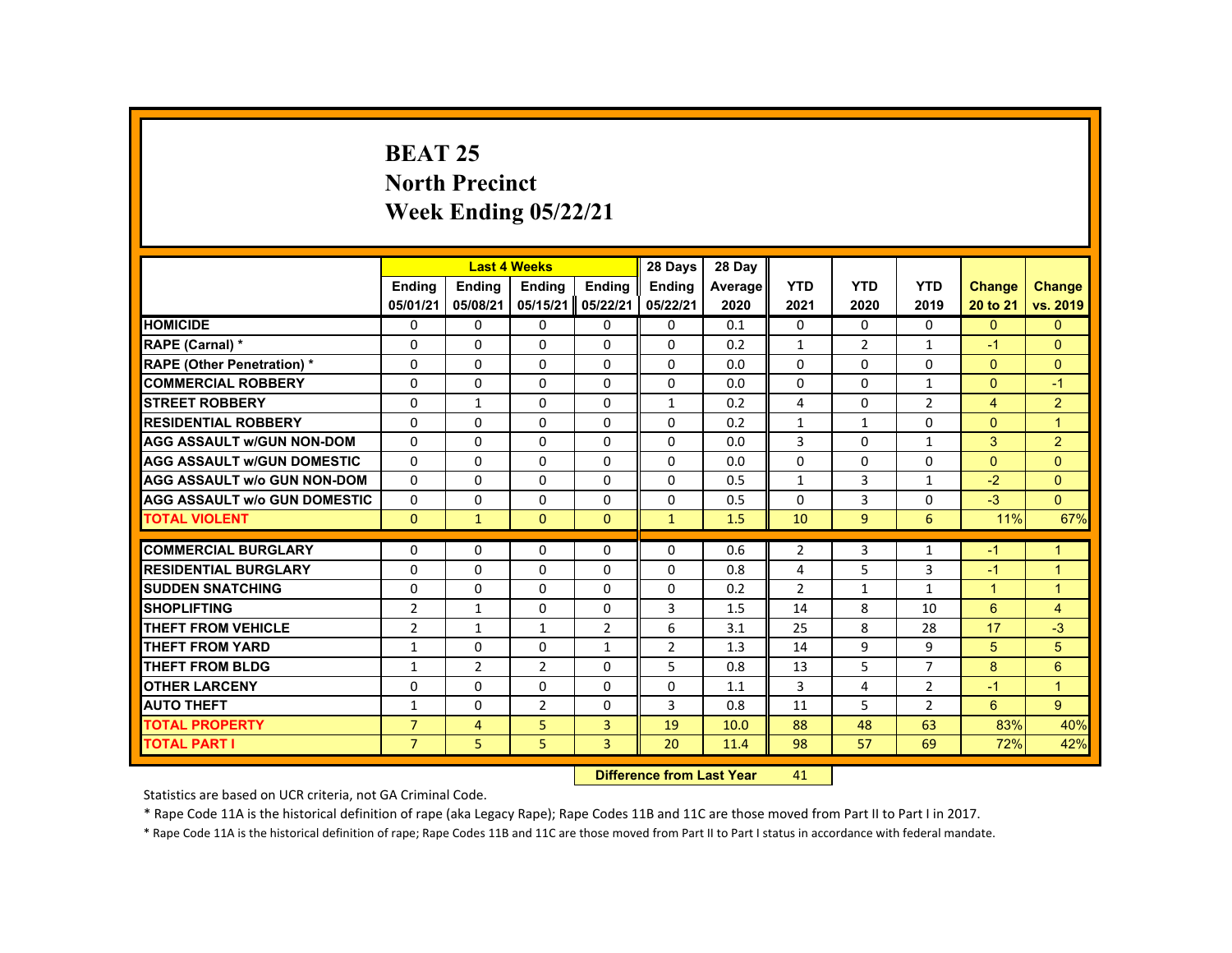# **BEAT 26 North Precinct Week Ending 05/22/21**

|                                     |                |                | <b>Last 4 Weeks</b> |                 | 28 Days                                                                                                                                                                                                                        | 28 Day  |                |                |                |                |                |
|-------------------------------------|----------------|----------------|---------------------|-----------------|--------------------------------------------------------------------------------------------------------------------------------------------------------------------------------------------------------------------------------|---------|----------------|----------------|----------------|----------------|----------------|
|                                     | <b>Ending</b>  | <b>Ending</b>  | <b>Ending</b>       | <b>Ending</b>   | <b>Ending</b>                                                                                                                                                                                                                  | Average | <b>YTD</b>     | <b>YTD</b>     | <b>YTD</b>     | <b>Change</b>  | <b>Change</b>  |
|                                     | 05/01/21       | 05/08/21       | 05/15/21            | 05/22/21        | 05/22/21                                                                                                                                                                                                                       | 2020    | 2021           | 2020           | 2019           | 20 to 21       | vs. 2019       |
| <b>HOMICIDE</b>                     | $\mathbf{0}$   | $\mathbf{0}$   | $\Omega$            | $\Omega$        | 0                                                                                                                                                                                                                              | 0.0     | $\mathbf{0}$   | 0              | $\mathbf{0}$   | $\mathbf{0}$   | $\Omega$       |
| <b>RAPE (Carnal) *</b>              | 0              | $\mathbf{0}$   | 0                   | $\Omega$        | $\Omega$                                                                                                                                                                                                                       | 0.1     | $\Omega$       | 3              | $\mathbf{1}$   | $-3$           | $-1$           |
| <b>RAPE (Other Penetration) *</b>   | $\Omega$       | $\mathbf{0}$   | $\Omega$            | $\Omega$        | $\Omega$                                                                                                                                                                                                                       | 0.0     | $\Omega$       | $\Omega$       | $\Omega$       | $\Omega$       | $\Omega$       |
| <b>COMMERCIAL ROBBERY</b>           | $\Omega$       | $\Omega$       | $\mathbf{1}$        | 3               | 4                                                                                                                                                                                                                              | 0.0     | 4              | $\mathbf{1}$   | $\Omega$       | 3              | $\overline{4}$ |
| <b>STREET ROBBERY</b>               | $\mathbf{1}$   | $\Omega$       | $\Omega$            | $\Omega$        | $\mathbf{1}$                                                                                                                                                                                                                   | 0.1     | $\overline{2}$ | 3              | 4              | $-1$           | $-2$           |
| <b>RESIDENTIAL ROBBERY</b>          | $\Omega$       | $\mathbf{0}$   | 0                   | 0               | 0                                                                                                                                                                                                                              | 0.0     | $\Omega$       | 0              | 0              | $\Omega$       | $\Omega$       |
| <b>AGG ASSAULT W/GUN NON-DOM</b>    | $\Omega$       | $\Omega$       | $\Omega$            | $\Omega$        | $\Omega$                                                                                                                                                                                                                       | 0.1     | $\Omega$       | 0              | $\overline{2}$ | $\mathbf{0}$   | $-2$           |
| <b>AGG ASSAULT W/GUN DOMESTIC</b>   | $\Omega$       | $\Omega$       | $\Omega$            | $\Omega$        | $\Omega$                                                                                                                                                                                                                       | 0.0     | $\Omega$       | $\Omega$       | $\Omega$       | $\Omega$       | $\mathbf{0}$   |
| <b>AGG ASSAULT W/o GUN NON-DOM</b>  | $\Omega$       | $\Omega$       | $\mathbf{1}$        | $\overline{2}$  | 3                                                                                                                                                                                                                              | 0.3     | 9              | $\overline{7}$ | 5              | $\overline{2}$ | $\overline{4}$ |
| <b>AGG ASSAULT W/o GUN DOMESTIC</b> | $\mathbf{1}$   | $\Omega$       | $\Omega$            | $\Omega$        | $\mathbf{1}$                                                                                                                                                                                                                   | 0.1     | $\overline{2}$ | $\overline{2}$ | $\overline{2}$ | $\Omega$       | $\Omega$       |
| <b>TOTAL VIOLENT</b>                | 2 <sup>1</sup> | $\mathbf{0}$   | $\overline{2}$      | 5               | 9 <sup>°</sup>                                                                                                                                                                                                                 | 0.6     | 17             | 16             | 14             | 6%             | 21%            |
|                                     |                |                |                     |                 |                                                                                                                                                                                                                                |         |                |                |                |                |                |
| <b>COMMERCIAL BURGLARY</b>          | $\Omega$       | $\Omega$       | $\Omega$            | $\Omega$        | $\Omega$                                                                                                                                                                                                                       | 0.1     | $\overline{2}$ | 5              | $\overline{2}$ | $-3$           | $\Omega$       |
| <b>RESIDENTIAL BURGLARY</b>         | $\Omega$       | $\Omega$       | $\Omega$            | $\Omega$        | $\Omega$                                                                                                                                                                                                                       | 0.0     | $\Omega$       | $\Omega$       | $\Omega$       | $\Omega$       | $\Omega$       |
| <b>SUDDEN SNATCHING</b>             | 0              | $\overline{2}$ | $\Omega$            | 1               | 3                                                                                                                                                                                                                              | 0.1     | 6              | $\mathbf{1}$   | 4              | 5 <sup>5</sup> | $\overline{2}$ |
| <b>SHOPLIFTING</b>                  | 0              | $\Omega$       | $\Omega$            | $\mathbf{1}$    | $\mathbf{1}$                                                                                                                                                                                                                   | 0.3     | 9              | 15             | 15             | $-6$           | $-6$           |
| <b>THEFT FROM VEHICLE</b>           | 6              | $\Omega$       | $\Omega$            | $\mathbf{1}$    | $\overline{7}$                                                                                                                                                                                                                 | 0.4     | 37             | 8              | 9              | 29             | 28             |
| <b>THEFT FROM YARD</b>              | $\Omega$       | $\Omega$       | $\Omega$            | $\Omega$        | $\Omega$                                                                                                                                                                                                                       | 0.2     | 4              | 8              | 9              | $-4$           | $-5$           |
| <b>THEFT FROM BLDG</b>              | $\Omega$       | $\overline{2}$ | $\overline{2}$      | $\mathbf{1}$    | 5                                                                                                                                                                                                                              | 0.2     | 12             | 3              | $\overline{7}$ | $9^{\circ}$    | 5              |
| <b>OTHER LARCENY</b>                | $\mathbf{1}$   | $\mathbf{0}$   | $\Omega$            | $\Omega$        | $\mathbf{1}$                                                                                                                                                                                                                   | 0.0     | $\overline{2}$ | $\mathbf{1}$   | $\overline{2}$ | $\mathbf{1}$   | $\Omega$       |
| <b>AUTO THEFT</b>                   | $\Omega$       | $\Omega$       | $\Omega$            | $\overline{2}$  | 2                                                                                                                                                                                                                              | 0.2     | 14             | 2              | $\mathbf{1}$   | 12             | 13             |
| <b>TOTAL PROPERTY</b>               | $\overline{7}$ | 4              | $\overline{2}$      | 6               | 19                                                                                                                                                                                                                             | 1.6     | 86             | 43             | 49             | 100%           | 76%            |
| <b>TOTAL PART I</b>                 | 9              | $\overline{4}$ | $\overline{4}$      | 11              | 28                                                                                                                                                                                                                             | 2.2     | 103            | 59             | 63             | 75%            | 63%            |
|                                     |                |                |                     | <b>CALLED A</b> | and the company of the second states of the second states of the second states of the second states of the second states of the second states of the second states of the second states of the second states of the second sta |         | $\overline{a}$ |                |                |                |                |

 **Difference from Last Year**r 44

Statistics are based on UCR criteria, not GA Criminal Code.

\* Rape Code 11A is the historical definition of rape (aka Legacy Rape); Rape Codes 11B and 11C are those moved from Part II to Part I in 2017.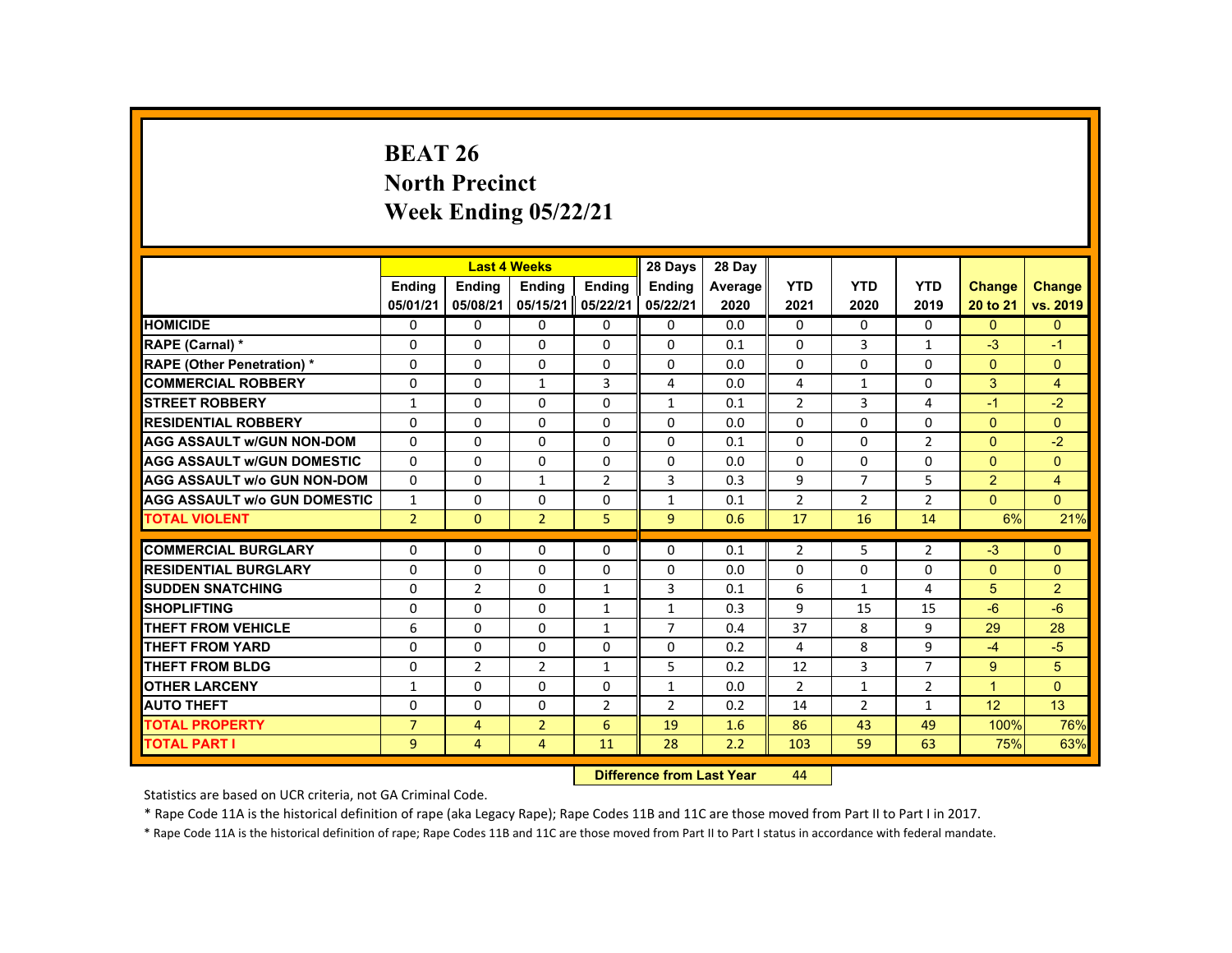### **BEAT 27 North Precinct Week Ending 05/22/21**

|                                     |                | <b>Last 4 Weeks</b> |                |                | 28 Days        | 28 Day  |                |                |                |                      |                      |
|-------------------------------------|----------------|---------------------|----------------|----------------|----------------|---------|----------------|----------------|----------------|----------------------|----------------------|
|                                     | <b>Ending</b>  | <b>Ending</b>       | <b>Ending</b>  | <b>Ending</b>  | Ending         | Average | <b>YTD</b>     | <b>YTD</b>     | <b>YTD</b>     | <b>Change</b>        | <b>Change</b>        |
|                                     | 05/01/21       | 05/08/21            | 05/15/21       | 05/22/21       | 05/22/21       | 2020    | 2021           | 2020           | 2019           | 20 to 21             | vs. 2019             |
| <b>HOMICIDE</b>                     | $\Omega$       | $\Omega$            | $\mathbf{0}$   | $\Omega$       | 0              | 0.0     | $\mathbf{1}$   | $\Omega$       | $\Omega$       | $\blacktriangledown$ | $\mathbf{1}$         |
| RAPE (Carnal) *                     | $\mathbf{0}$   | $\Omega$            | $\Omega$       | $\mathbf{1}$   | $\mathbf{1}$   | 0.3     | $\mathbf{1}$   | $\mathbf{1}$   | $\Omega$       | $\Omega$             | $\blacktriangleleft$ |
| <b>RAPE (Other Penetration) *</b>   | $\Omega$       | $\Omega$            | $\Omega$       | $\Omega$       | $\Omega$       | 0.1     | $\mathbf{1}$   | $\Omega$       | $\Omega$       | $\blacktriangleleft$ | $\mathbf{1}$         |
| <b>COMMERCIAL ROBBERY</b>           | $\Omega$       | $\Omega$            | $\Omega$       | $\Omega$       | $\Omega$       | 0.1     | $\Omega$       | $\Omega$       | $\Omega$       | $\Omega$             | $\Omega$             |
| <b>STREET ROBBERY</b>               | $\Omega$       | $\mathbf{1}$        | $\mathbf{1}$   | $\mathbf{1}$   | 3              | 1.2     | 6              | $\overline{2}$ | 4              | $\overline{4}$       | $\overline{2}$       |
| <b>RESIDENTIAL ROBBERY</b>          | 0              | $\Omega$            | $\mathbf{0}$   | $\mathbf{0}$   | 0              | 0.0     | 0              | 0              | 0              | $\mathbf{0}$         | $\Omega$             |
| <b>AGG ASSAULT WGUN NON-GUN</b>     | $\Omega$       | $\Omega$            | $\mathbf{1}$   | $\Omega$       | $\mathbf{1}$   | 1.3     | 3              | 9              | 5              | $-6$                 | $-2$                 |
| <b>AGG ASSAULT W/GUN DOMESTIC</b>   | $\Omega$       | $\Omega$            | $\Omega$       | $\Omega$       | $\Omega$       | 0.1     | $\mathbf{1}$   | $\mathbf{1}$   | $\mathbf{1}$   | $\Omega$             | $\Omega$             |
| <b>AGG ASSAULT W/o GUN NON-DOM</b>  | $\Omega$       | $\mathbf{1}$        | $\Omega$       | $\overline{2}$ | 3              | 1.8     | 15             | 5              | $\overline{7}$ | 10                   | 8                    |
| <b>AGG ASSAULT w/o GUN DOMESTIC</b> | $\Omega$       | $\mathbf{1}$        | $\Omega$       | $\Omega$       | $\mathbf{1}$   | 0.6     | 5              | $\overline{2}$ | 6              | 3                    | $-1$                 |
| <b>TOTAL VIOLENT</b>                | $\Omega$       | $\overline{3}$      | $\overline{2}$ | $\overline{4}$ | $\overline{9}$ | 5.4     | 33             | 20             | 23             | 65%                  | 43%                  |
| <b>COMMERCIAL BURGLARY</b>          | $\Omega$       | $\Omega$            | $\Omega$       | $\Omega$       | $\Omega$       | 0.3     | $\overline{2}$ | $\Omega$       | 3              | $\overline{2}$       | $-1$                 |
| <b>RESIDENTIAL BURGLARY</b>         | $\Omega$       | $\mathbf{1}$        | $\Omega$       | $\Omega$       | $\mathbf{1}$   | 0.4     | $\mathbf{1}$   | 4              | 3              | $-3$                 | $-2$                 |
| <b>SUDDEN SNATCHING</b>             | $\mathbf{0}$   | $\mathbf{1}$        | $\mathbf{0}$   | $\mathbf{0}$   | 1              | 0.5     | 3              | $\overline{2}$ | $\overline{2}$ | $\mathbf{1}$         | $\mathbf{1}$         |
| <b>SHOPLIFTING</b>                  | $\Omega$       | $\mathbf{1}$        | $\Omega$       | $\Omega$       | $\mathbf{1}$   | 1.8     | 4              | 10             | 13             | $-6$                 | $-9$                 |
| <b>THEFT FROM VEHICLE</b>           | 4              | 5                   | 4              | $\overline{3}$ | 16             | 1.9     | 44             | 6              | 17             | 38                   | 27                   |
| <b>THEFT FROM YARD</b>              | $\Omega$       | $\Omega$            | $\Omega$       | $\Omega$       | 0              | 1.6     | 4              | 4              | $\overline{2}$ | $\Omega$             | $\overline{2}$       |
| <b>THEFT FROM BLDG</b>              | $\Omega$       | $\mathbf{1}$        | $\mathbf{1}$   | $\mathbf{1}$   | 3              | 2.1     | 4              | 9              | 14             | $-5$                 | $-10$                |
| <b>OTHER LARCENY</b>                | $\Omega$       | $\Omega$            | $\Omega$       | $\Omega$       | $\Omega$       | 0.0     | $\Omega$       | $\Omega$       | $\overline{2}$ | $\Omega$             | $-2$                 |
| <b>AUTO THEFT</b>                   | $\Omega$       | $\overline{2}$      | $\mathbf{1}$   | $\mathbf{1}$   | 4              | 1.4     | 15             | $\overline{7}$ | $\overline{2}$ | 8                    | 13                   |
| <b>TOTAL PROPERTY</b>               | $\overline{4}$ | 11                  | 6              | 5              | 26             | 10.0    | 77             | 42             | 58             | 83%                  | 33%                  |
| <b>TOTAL PART I</b>                 | $\overline{4}$ | 14                  | 8              | 9              | 35             | 15.5    | 110            | 62             | 81             | 77%                  | 36%                  |
|                                     |                |                     |                |                |                |         |                |                |                |                      |                      |

 **Difference from Last Year**r 48

Statistics are based on UCR criteria, not GA Criminal Code.

\* Rape Code 11A is the historical definition of rape (aka Legacy Rape); Rape Codes 11B and 11C are those moved from Part II to Part I in 2017.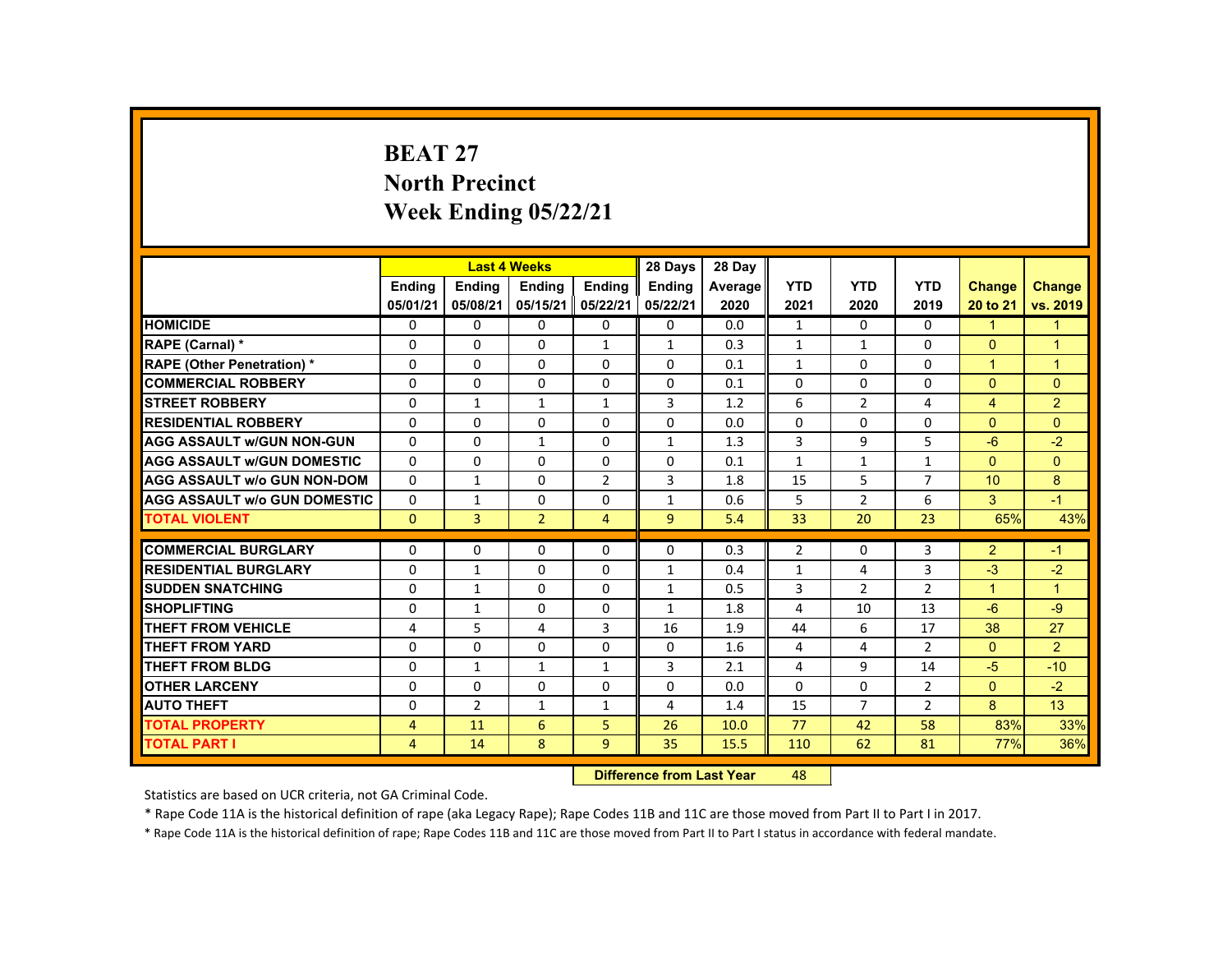# **BEAT 31 Central Precinct Week Ending 05/22/21**

|                                     |                |                | <b>Last 4 Weeks</b> |                | 28 Days                   | 28 Day  |                |                |                |                |                |
|-------------------------------------|----------------|----------------|---------------------|----------------|---------------------------|---------|----------------|----------------|----------------|----------------|----------------|
|                                     | <b>Ending</b>  | <b>Ending</b>  | <b>Ending</b>       | <b>Ending</b>  | <b>Endina</b>             | Average | <b>YTD</b>     | <b>YTD</b>     | <b>YTD</b>     | Change         | <b>Change</b>  |
|                                     | 05/01/21       | 05/08/21       | 05/15/21            | 05/22/21       | 05/22/21                  | 2020    | 2021           | 2020           | 2019           | 20 to 21       | vs. 2019       |
| <b>HOMICIDE</b>                     | $\Omega$       | $\Omega$       | $\mathbf{0}$        | $\Omega$       | 0                         | 0.1     | 0              | $\mathbf{1}$   | $\mathbf{1}$   | $-1$           | $-1$           |
| RAPE (Carnal) *                     | $\mathbf{0}$   | $\Omega$       | $\Omega$            | $\Omega$       | 0                         | 0.3     | $\overline{2}$ | 3              | 3              | $-1$           | $-1$           |
| <b>RAPE (Other Penetration) *</b>   | $\Omega$       | $\Omega$       | $\Omega$            | $\Omega$       | $\Omega$                  | 0.1     | $\Omega$       | $\Omega$       | $\Omega$       | $\Omega$       | $\Omega$       |
| <b>COMMERCIAL ROBBERY</b>           | $\mathbf{0}$   | $\Omega$       | $\Omega$            | $\Omega$       | $\Omega$                  | 0.1     | 0              | $\Omega$       | $\Omega$       | $\Omega$       | $\mathbf{0}$   |
| <b>STREET ROBBERY</b>               | $\Omega$       | $\Omega$       | $\Omega$            | $\Omega$       | $\Omega$                  | 0.3     | 3              | $\overline{3}$ | $\overline{2}$ | $\Omega$       | $\mathbf{1}$   |
| <b>RESIDENTIAL ROBBERY</b>          | 1              | $\Omega$       | $\mathbf{0}$        | 0              | $\mathbf{1}$              | 0.3     | $\mathbf{1}$   | $\mathbf{1}$   | 0              | $\Omega$       | $\overline{1}$ |
| <b>AGG ASSAULT W/GUN NON-DOM</b>    | $\Omega$       | $\Omega$       | $\overline{2}$      | $\mathbf{1}$   | 3                         | 1.2     | 9              | 6              | 5              | 3              | $\overline{4}$ |
| <b>AGG ASSAULT W/GUN DOMESTIC</b>   | $\Omega$       | $\Omega$       | $\Omega$            | $\Omega$       | $\Omega$                  | 0.2     | $\Omega$       | $\mathbf{1}$   | $\Omega$       | $-1$           | $\Omega$       |
| <b>AGG ASSAULT w/o GUN NON-DOM</b>  | $\Omega$       | $\Omega$       | $\Omega$            | $\Omega$       | $\Omega$                  | 0.5     | $\Omega$       | $\mathbf{1}$   | 4              | $-1$           | $-4$           |
| <b>AGG ASSAULT W/o GUN DOMESTIC</b> | $\Omega$       | $\mathbf{1}$   | $\mathbf{0}$        | $\mathbf{0}$   | $\mathbf{1}$              | 0.8     | 3              | 4              | 6              | $-1$           | $-3$           |
| <b>TOTAL VIOLENT</b>                | $\mathbf{1}$   | $\mathbf{1}$   | $\overline{2}$      | $\mathbf{1}$   | 5                         | 3.7     | 18             | 20             | 21             | $-10%$         | $-14%$         |
| <b>COMMERCIAL BURGLARY</b>          | $\mathbf{0}$   | $\Omega$       | $\mathbf{1}$        | $\mathbf{1}$   | $\overline{2}$            | 0.6     | 3              | 3              | 4              | $\Omega$       | $-1$           |
| <b>RESIDENTIAL BURGLARY</b>         | $\overline{2}$ | $\mathbf{1}$   | $\mathbf{0}$        | 3              | 6                         | 2.6     | 16             | 18             | 14             | $-2$           | $\overline{2}$ |
| <b>SUDDEN SNATCHING</b>             | $\Omega$       | $\Omega$       | $\Omega$            | $\Omega$       | $\Omega$                  | 0.1     | $\Omega$       | $\Omega$       | $\overline{2}$ | $\mathbf{0}$   | $-2$           |
| <b>SHOPLIFTING</b>                  | $\Omega$       | $\Omega$       | $\Omega$            | $\Omega$       | $\Omega$                  | 0.5     | $\Omega$       | 5              | $\mathbf{1}$   | $-5$           | $-1$           |
| <b>THEFT FROM VEHICLE</b>           | $\mathbf{1}$   | $\Omega$       | $\Omega$            | $\mathbf{1}$   | $\overline{2}$            | 2.8     | 18             | 11             | 18             | $\overline{7}$ | $\Omega$       |
| <b>THEFT FROM YARD</b>              | $\Omega$       | $\mathbf{1}$   | $\mathbf{1}$        | $\mathbf{1}$   | 3                         | 2.7     | $\overline{7}$ | 17             | 23             | $-10$          | $-16$          |
| <b>THEFT FROM BLDG</b>              | $\mathbf{0}$   | $\mathbf{1}$   | $\mathbf{0}$        | $\mathbf{0}$   | $\mathbf{1}$              | 1.4     | 5              | 5              | 10             | $\mathbf{0}$   | $-5$           |
| <b>OTHER LARCENY</b>                | $\Omega$       | $\overline{2}$ | $\mathbf{1}$        | $\Omega$       | 3                         | 1.5     | 11             | 6              | 6              | 5              | 5              |
| <b>AUTO THEFT</b>                   | $\Omega$       | 2              | $\mathbf{1}$        | $\overline{2}$ | 5                         | 2.0     | 11             | 10             | 5              | $\overline{1}$ | 6              |
| <b>TOTAL PROPERTY</b>               | 3              | $\overline{7}$ | $\overline{4}$      | 8              | 22                        | 14.1    | 71             | 75             | 83             | $-5%$          | $-14%$         |
| <b>TOTAL PART I</b>                 | $\overline{4}$ | 8              | 6                   | 9              | 27                        | 17.8    | 89             | 95             | 104            | $-6%$          | $-14%$         |
|                                     |                |                |                     |                | Difference from Loot Voor |         | $\epsilon$     |                |                |                |                |

 **Difference from Last Year**‐6

Statistics are based on UCR criteria, not GA Criminal Code.

\* Rape Code 11A is the historical definition of rape (aka Legacy Rape); Rape Codes 11B and 11C are those moved from Part II to Part I in 2017.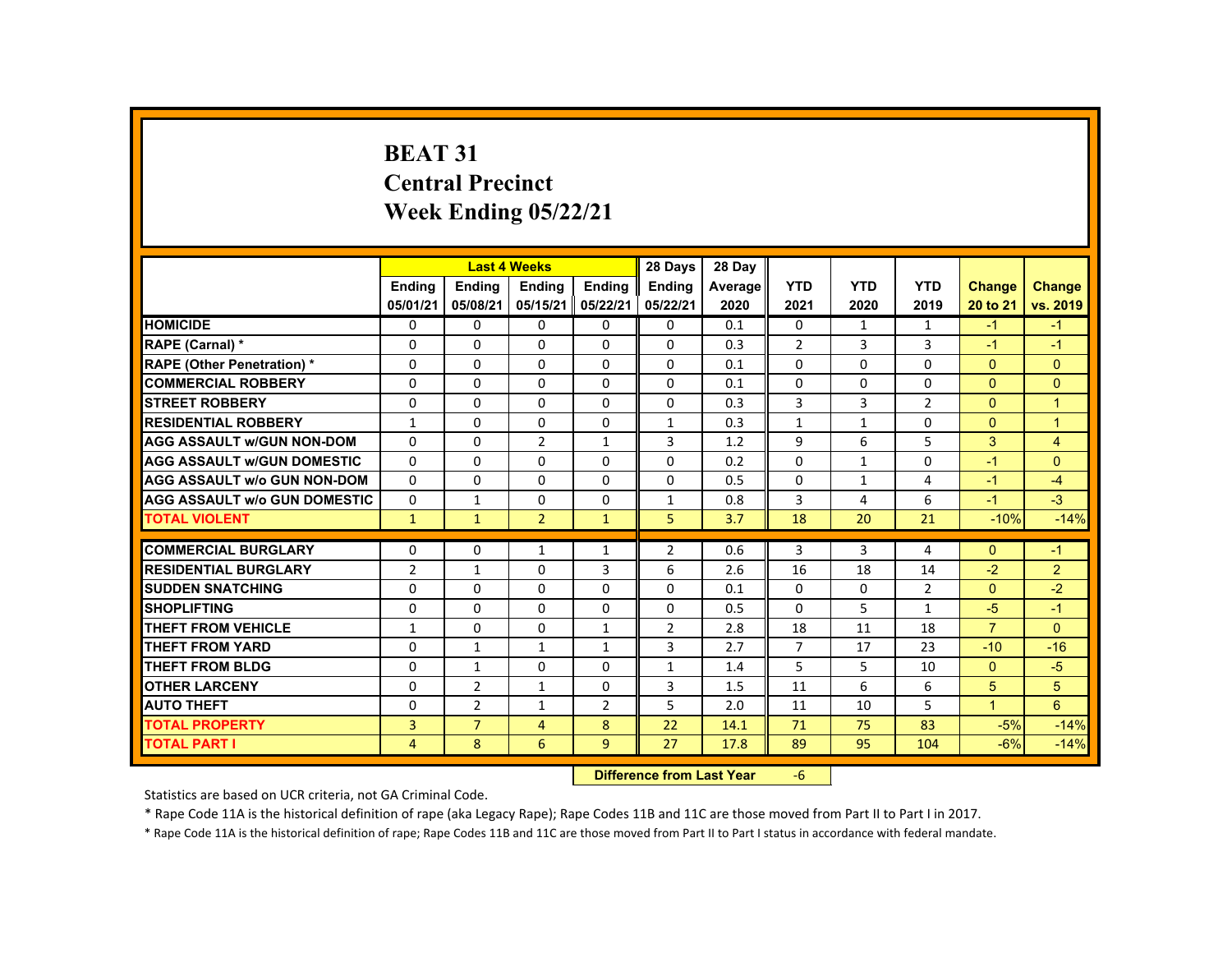# **BEAT 32 Central Precinct Week Ending 05/22/21**

|                                     |                |                | <b>Last 4 Weeks</b> |                    | 28 Days                   | 28 Day  |                |                |                |                |                |
|-------------------------------------|----------------|----------------|---------------------|--------------------|---------------------------|---------|----------------|----------------|----------------|----------------|----------------|
|                                     | <b>Ending</b>  | <b>Ending</b>  | <b>Ending</b>       | <b>Endina</b>      | <b>Endina</b>             | Average | <b>YTD</b>     | <b>YTD</b>     | <b>YTD</b>     | Change         | <b>Change</b>  |
|                                     | 05/01/21       | 05/08/21       | 05/15/21            | 05/22/21           | 05/22/21                  | 2020    | 2021           | 2020           | 2019           | 20 to 21       | vs. 2019       |
| <b>HOMICIDE</b>                     | 0              | $\Omega$       | 0                   | $\Omega$           | 0                         | 0.0     | $\mathbf{0}$   | $\Omega$       | $\mathbf{0}$   | $\mathbf{0}$   | $\mathbf{0}$   |
| RAPE (Carnal) *                     | 0              | $\Omega$       | $\Omega$            | $\Omega$           | $\Omega$                  | 0.1     | $\Omega$       | 0              | $\Omega$       | $\Omega$       | $\Omega$       |
| <b>RAPE (Other Penetration) *</b>   | $\Omega$       | $\Omega$       | $\Omega$            | $\Omega$           | $\Omega$                  | 0.0     | $\overline{2}$ | $\Omega$       | $\Omega$       | $\overline{2}$ | $\overline{2}$ |
| <b>COMMERCIAL ROBBERY</b>           | $\Omega$       | $\Omega$       | $\Omega$            | $\Omega$           | $\Omega$                  | 0.5     | $\Omega$       | $\overline{2}$ | $\mathbf{1}$   | $-2$           | $-1$           |
| <b>STREET ROBBERY</b>               | $\Omega$       | $\Omega$       | $\Omega$            | $\mathbf{1}$       | $\mathbf{1}$              | 0.2     | $\mathbf{1}$   | $\Omega$       | $\Omega$       | $\mathbf{1}$   | $\mathbf{1}$   |
| <b>RESIDENTIAL ROBBERY</b>          | 0              | $\mathbf{0}$   | 0                   | 0                  | $\Omega$                  | 0.0     | $\mathbf{1}$   | 0              | $\Omega$       | $\mathbf{1}$   | $\mathbf{1}$   |
| <b>AGG ASSAULT w/GUN NON-DOM</b>    | $\Omega$       | $\Omega$       | $\Omega$            | $\Omega$           | $\Omega$                  | 0.5     | $\overline{2}$ | $\overline{2}$ | $\overline{2}$ | $\Omega$       | $\Omega$       |
| <b>AGG ASSAULT W/GUN DOMESTIC</b>   | $\Omega$       | $\mathbf{0}$   | $\Omega$            | $\Omega$           | $\Omega$                  | 0.1     | $\Omega$       | $\mathbf{1}$   | 0              | $-1$           | $\mathbf{0}$   |
| <b>AGG ASSAULT W/o GUN NON-DOM</b>  | $\mathbf{1}$   | $\Omega$       | $\Omega$            | $\Omega$           | $\mathbf{1}$              | 0.4     | $\overline{2}$ | $\Omega$       | 3              | 2              | $-1$           |
| <b>AGG ASSAULT W/o GUN DOMESTIC</b> | $\Omega$       | $\Omega$       | $\mathbf{1}$        | $\Omega$           | $\mathbf{1}$              | 0.3     | $\overline{2}$ | $\mathbf{1}$   | $\overline{2}$ | $\mathbf{1}$   | $\Omega$       |
| <b>TOTAL VIOLENT</b>                | $\mathbf{1}$   | $\Omega$       | $\mathbf{1}$        | $\mathbf{1}$       | $\overline{3}$            | 2.1     | 10             | 6              | 8              | 67%            | 25%            |
| <b>COMMERCIAL BURGLARY</b>          | $\Omega$       | 1              | $\overline{2}$      | $\Omega$           | 3                         | 0.6     | 5              | 5              | $\overline{2}$ | $\Omega$       | 3              |
| <b>RESIDENTIAL BURGLARY</b>         | $\Omega$       | $\mathbf{1}$   | $\Omega$            | $\Omega$           | $\mathbf{1}$              | 1.9     | 8              | 8              | $\overline{7}$ | $\Omega$       | $\overline{1}$ |
| <b>SUDDEN SNATCHING</b>             | $\mathbf{0}$   | $\mathbf{0}$   | 0                   | 0                  | 0                         | 0.0     | $\mathbf{0}$   | 0              | 0              | $\mathbf{0}$   | $\mathbf{0}$   |
| <b>SHOPLIFTING</b>                  | $\Omega$       | $\overline{2}$ | $\overline{2}$      | $\mathbf{1}$       | 5                         | 2.4     | 17             | 12             | 16             | 5 <sup>5</sup> | $\overline{1}$ |
| <b>THEFT FROM VEHICLE</b>           | $\Omega$       | $\Omega$       | $\overline{2}$      | 4                  | 6                         | 2.5     | 18             | 17             | 19             | $\mathbf{1}$   | $-1$           |
| THEFT FROM YARD                     | $\mathbf{1}$   | $\Omega$       | $\mathbf{1}$        | $\Omega$           | $\overline{2}$            | 2.1     | 8              | $\overline{7}$ | 11             | $\mathbf{1}$   | $-3$           |
| <b>THEFT FROM BLDG</b>              | 0              | $\Omega$       | $\Omega$            | 0                  | 0                         | 1.2     | 4              | 9              | 10             | $-5$           | $-6$           |
| <b>OTHER LARCENY</b>                | 1              | $\mathbf{0}$   | $\Omega$            | $\mathbf{1}$       | $\overline{2}$            | 1.5     | 5              | 9              | $\mathbf{1}$   | $-4$           | $\overline{4}$ |
| <b>AUTO THEFT</b>                   | $\Omega$       | $\Omega$       | $\Omega$            | $\Omega$           | $\Omega$                  | 1.1     | 8              | 6              | $\overline{7}$ | 2              | $\overline{1}$ |
| <b>TOTAL PROPERTY</b>               | $\overline{2}$ | $\overline{4}$ | $\overline{7}$      | 6                  | 19                        | 13.4    | 73             | 73             | 73             | 0%             | 0%             |
| <b>TOTAL PART I</b>                 | $\overline{3}$ | $\overline{4}$ | 8                   | $\overline{7}$     | 22                        | 15.6    | 83             | 79             | 81             | 5%             | 2%             |
|                                     |                |                |                     | <b>Publication</b> | a a a dheann 1 anns Mainn |         | $\overline{a}$ |                |                |                |                |

**12 Difference from Last Year 4** 

Statistics are based on UCR criteria, not GA Criminal Code.

\* Rape Code 11A is the historical definition of rape (aka Legacy Rape); Rape Codes 11B and 11C are those moved from Part II to Part I in 2017.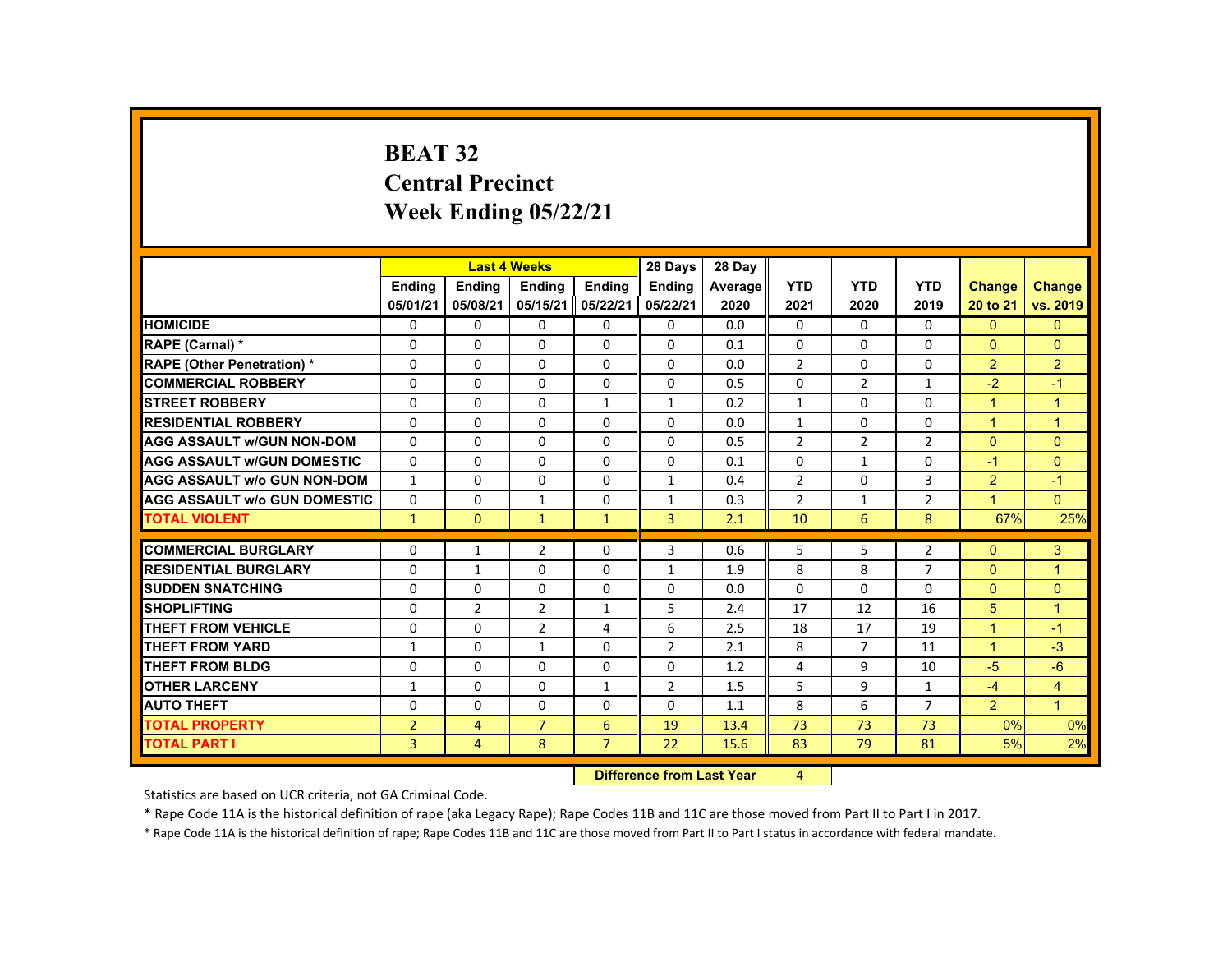# **BEAT 33 Central Precinct Week Ending 05/22/21**

|                                     |                |                           | <b>Last 4 Weeks</b> |                | 28 Days        | 28 Day  |                |                |                |                |                |
|-------------------------------------|----------------|---------------------------|---------------------|----------------|----------------|---------|----------------|----------------|----------------|----------------|----------------|
|                                     | <b>Endina</b>  | <b>Endina</b>             | <b>Ending</b>       | <b>Endina</b>  | <b>Endina</b>  | Average | <b>YTD</b>     | <b>YTD</b>     | <b>YTD</b>     | <b>Change</b>  | <b>Change</b>  |
|                                     | 05/01/21       | 05/08/21                  | 05/15/21            | 05/22/21       | 05/22/21       | 2020    | 2021           | 2020           | 2019           | 20 to 21       | vs. 2019       |
| <b>HOMICIDE</b>                     | 0              | $\mathbf{1}$              | 0                   | 0              | $\mathbf{1}$   | 0.2     | $\mathbf{1}$   | 1              | $\mathbf{1}$   | $\mathbf{0}$   | $\overline{0}$ |
| RAPE (Carnal) *                     | 0              | 0                         | 0                   | $\mathbf{1}$   | 1              | 0.2     | $\mathbf{1}$   | 0              | 0              | -1             | $\overline{1}$ |
| <b>RAPE (Other Penetration) *</b>   | $\Omega$       | $\Omega$                  | $\Omega$            | $\Omega$       | $\Omega$       | 0.0     | $\Omega$       | $\Omega$       | $\Omega$       | $\Omega$       | $\Omega$       |
| <b>COMMERCIAL ROBBERY</b>           | $\Omega$       | $\Omega$                  | $\Omega$            | $\Omega$       | $\Omega$       | 0.3     | $\Omega$       | $\Omega$       | $\mathbf{1}$   | $\mathbf{0}$   | $-1$           |
| <b>STREET ROBBERY</b>               | $\Omega$       | $\Omega$                  | $\Omega$            | $\Omega$       | $\Omega$       | 1.0     | 3              | 3              | 5              | $\Omega$       | $-2$           |
| <b>RESIDENTIAL ROBBERY</b>          | $\Omega$       | 0                         | $\Omega$            | 0              | $\Omega$       | 0.0     | $\Omega$       | $\Omega$       | 0              | $\Omega$       | $\Omega$       |
| <b>AGG ASSAULT w/GUN NON-DOM</b>    | $\Omega$       | $\Omega$                  | $\Omega$            | $\Omega$       | $\Omega$       | 0.7     | 5              | 4              | 5              | $\overline{1}$ | $\Omega$       |
| <b>AGG ASSAULT w/GUN DOMESTIC</b>   | $\Omega$       | $\Omega$                  | $\Omega$            | $\Omega$       | $\Omega$       | 0.1     | $\overline{2}$ | $\mathbf{1}$   | 0              | $\overline{1}$ | $\overline{2}$ |
| <b>AGG ASSAULT w/o GUN NON-DOM</b>  | $\mathbf{1}$   | $\Omega$                  | $\Omega$            | $\Omega$       | $\mathbf{1}$   | 0.6     | $\overline{2}$ | $\overline{3}$ | 8              | $-1$           | $-6$           |
| <b>AGG ASSAULT w/o GUN DOMESTIC</b> | 0              | 1                         | 0                   | 0              | 1              | 0.8     | 1              | 4              | $\overline{7}$ | $-3$           | $-6$           |
| <b>TOTAL VIOLENT</b>                | $\mathbf{1}$   | $\overline{2}$            | $\mathbf{0}$        | $\mathbf{1}$   | $\overline{4}$ | 3.8     | 15             | 16             | 27             | $-6%$          | $-44%$         |
| <b>COMMERCIAL BURGLARY</b>          | $\Omega$       | 0                         | $\Omega$            | 0              | 0              | 0.8     | 4              | 6              | $\overline{2}$ | $-2$           | $\overline{2}$ |
| <b>RESIDENTIAL BURGLARY</b>         | 1              | $\Omega$                  | 1                   | $\Omega$       | $\overline{2}$ | 1.2     | $\overline{7}$ | 6              | 14             | $\overline{1}$ | $-7$           |
| <b>SUDDEN SNATCHING</b>             | 0              | 0                         | 0                   | 0              | 0              | 0.2     | $\Omega$       | $\mathbf{1}$   | 0              | $-1$           | $\Omega$       |
| <b>SHOPLIFTING</b>                  | $\Omega$       | $\Omega$                  | $\Omega$            | $\overline{2}$ | $\overline{2}$ | 2.4     | 11             | 14             | 40             | $-3$           | $-29$          |
| <b>THEFT FROM VEHICLE</b>           | $\Omega$       | $\mathbf{1}$              | $\mathbf{1}$        | $\Omega$       | $\overline{2}$ | 2.9     | $\mathbf{q}$   | 12             | 20             | $-3$           | $-11$          |
| <b>THEFT FROM YARD</b>              | $\overline{2}$ | $\Omega$                  | 0                   | $\overline{2}$ | 4              | 3.3     | 12             | 21             | 26             | $-9$           | $-14$          |
| <b>THEFT FROM BLDG</b>              | 0              | 0                         | $\mathbf{1}$        | 0              | $\mathbf{1}$   | 1.2     | 4              | 6              | 8              | $-2$           | $-4$           |
| <b>OTHER LARCENY</b>                | 0              | 0                         | 1                   | $\mathbf{1}$   | 2              | 1.0     | $\overline{7}$ | 0              | 15             | $\overline{7}$ | $-8$           |
| <b>AUTO THEFT</b>                   | $\Omega$       | $\Omega$                  | 2                   | 0              | $\overline{2}$ | 1.5     | 10             | $\overline{7}$ | 8              | 3              | 2              |
| <b>TOTAL PROPERTY</b>               | 3              | $\mathbf{1}$              | 6                   | 5              | 15             | 14.4    | 64             | 73             | 133            | $-12%$         | $-52%$         |
| <b>TOTAL PART I</b>                 | 4              | 3                         | 6                   | 6              | 19             | 18.3    | 79             | 89             | 160            | $-11%$         | $-51%$         |
|                                     |                | Difference from Last Vear |                     | $-10$          |                |         |                |                |                |                |                |

 **Difference from Last Year**r -10

Statistics are based on UCR criteria, not GA Criminal Code.

\* Rape Code 11A is the historical definition of rape (aka Legacy Rape); Rape Codes 11B and 11C are those moved from Part II to Part I in 2017.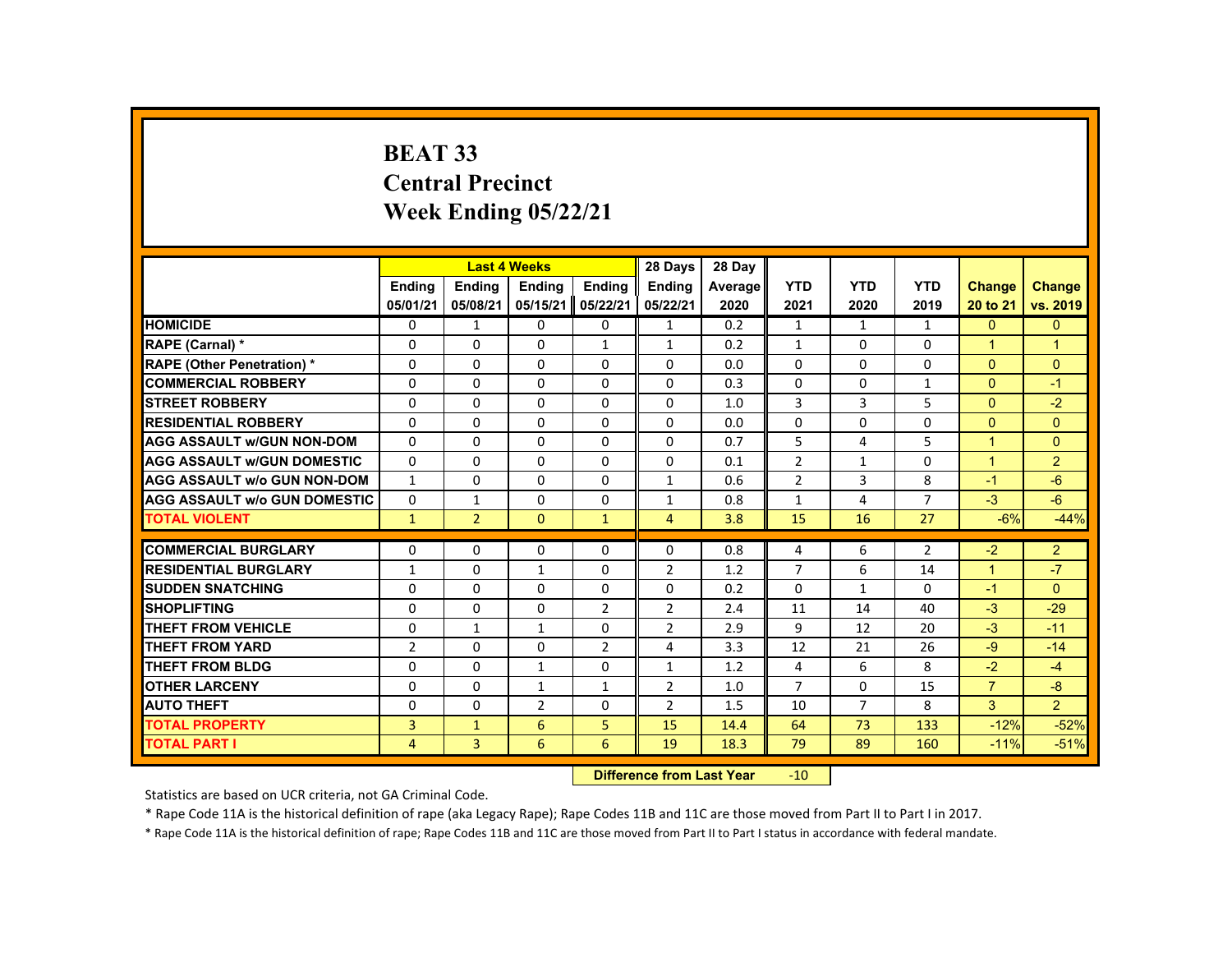# **BEAT 34 Central Precinct Week Ending 05/22/21**

|                                     |                           |                | <b>Last 4 Weeks</b> |                | 28 Days        | 28 Day  |                |                |                |                      |                |
|-------------------------------------|---------------------------|----------------|---------------------|----------------|----------------|---------|----------------|----------------|----------------|----------------------|----------------|
|                                     | <b>Endina</b>             | <b>Endina</b>  | <b>Endina</b>       | <b>Endina</b>  | <b>Endina</b>  | Average | <b>YTD</b>     | <b>YTD</b>     | <b>YTD</b>     | <b>Change</b>        | <b>Change</b>  |
|                                     | 05/01/21                  | 05/08/21       | 05/15/21            | 05/22/21       | 05/22/21       | 2020    | 2021           | 2020           | 2019           | 20 to 21             | vs. 2019       |
| <b>HOMICIDE</b>                     | $\mathbf{0}$              | 0              | $\Omega$            | 0              | 0              | 0.2     | $\mathbf{1}$   | 2              | $\Omega$       | $-1$                 | $\mathbf{1}$   |
| RAPE (Carnal) *                     | 0                         | $\Omega$       | $\Omega$            | $\Omega$       | $\Omega$       | 0.4     | $\overline{2}$ | 1              | $\overline{2}$ | $\blacktriangleleft$ | $\Omega$       |
| <b>RAPE (Other Penetration) *</b>   | $\Omega$                  | $\Omega$       | $\Omega$            | $\Omega$       | $\Omega$       | 0.2     | $\Omega$       | $\mathbf{1}$   | $\mathbf{1}$   | $-1$                 | $-1$           |
| <b>COMMERCIAL ROBBERY</b>           | $\Omega$                  | $\Omega$       | $\Omega$            | $\Omega$       | $\Omega$       | 0.1     | $\Omega$       | $\Omega$       | $\Omega$       | $\Omega$             | $\Omega$       |
| <b>STREET ROBBERY</b>               | $\Omega$                  | $\Omega$       | $\Omega$            | $\Omega$       | $\Omega$       | 1.1     | 3              | $\overline{7}$ | $\overline{7}$ | $-4$                 | $-4$           |
| <b>RESIDENTIAL ROBBERY</b>          | 0                         | 0              | 0                   | 0              | 0              | 0.0     | $\Omega$       | 0              | 0              | $\Omega$             | $\Omega$       |
| <b>AGG ASSAULT w/GUN NON-DOM</b>    | $\Omega$                  | $\mathbf{1}$   | $\Omega$            | $\Omega$       | $\mathbf{1}$   | 1.8     | 9              | $\overline{7}$ | 5              | $\overline{2}$       | $\overline{4}$ |
| <b>AGG ASSAULT W/GUN DOMESTIC</b>   | $\Omega$                  | $\Omega$       | $\Omega$            | $\Omega$       | $\Omega$       | 0.0     | $\Omega$       | $\Omega$       | 3              | $\Omega$             | $-3$           |
| <b>AGG ASSAULT w/o GUN NON-DOM</b>  | $\Omega$                  | $\Omega$       | $\Omega$            | $\Omega$       | $\Omega$       | 1.1     | 3              | 8              | 5              | $-5$                 | $-2$           |
| <b>AGG ASSAULT w/o GUN DOMESTIC</b> | $\mathbf{1}$              | $\Omega$       | 0                   | $\Omega$       | 1              | 1.4     | 8              | 9              | 8              | $-1$                 | $\Omega$       |
| <b>TOTAL VIOLENT</b>                | $\mathbf{1}$              | $\mathbf{1}$   | $\mathbf{0}$        | $\mathbf{0}$   | $\overline{2}$ | 6.1     | 26             | 35             | 31             | $-26%$               | $-16%$         |
| <b>COMMERCIAL BURGLARY</b>          | $\Omega$                  | $\Omega$       | $\Omega$            | $\Omega$       | $\Omega$       | 0.5     | $\overline{2}$ | $\Omega$       | $\Omega$       | 2                    | $\overline{2}$ |
| <b>RESIDENTIAL BURGLARY</b>         | 3                         | $\Omega$       | $\Omega$            | $\Omega$       | 3              | 2.0     | 14             | 14             | 15             | $\Omega$             | $-1$           |
| <b>SUDDEN SNATCHING</b>             | 0                         | 0              | 0                   | 0              | 0              | 0.1     | $\mathbf{1}$   | $\mathbf{1}$   | $\mathbf{1}$   | $\Omega$             | $\Omega$       |
| <b>SHOPLIFTING</b>                  | $\Omega$                  | $\Omega$       | $\Omega$            | $\Omega$       | $\Omega$       | 0.6     | $\overline{2}$ | 3              | 5              | $-1$                 | $-3$           |
| <b>THEFT FROM VEHICLE</b>           | $\Omega$                  | $\mathbf{1}$   | $\mathbf{1}$        | $\mathbf{1}$   | 3              | 2.3     | 11             | 11             | 10             | $\Omega$             | $\mathbf{1}$   |
| <b>THEFT FROM YARD</b>              | $\mathbf{1}$              | $\Omega$       | $\Omega$            | 0              | $\mathbf{1}$   | 1.3     | 6              | $\overline{7}$ | 14             | $-1$                 | $-8$           |
| <b>THEFT FROM BLDG</b>              | $\mathbf{1}$              | $\mathbf{1}$   | $\mathbf{1}$        | $\Omega$       | 3              | 1.4     | 8              | $\overline{7}$ | 4              | $\blacktriangleleft$ | $\overline{4}$ |
| <b>OTHER LARCENY</b>                | 0                         | $\mathbf{1}$   | $\Omega$            | 0              | $\mathbf{1}$   | 0.4     | $\overline{7}$ | 0              | $\overline{2}$ | $\overline{7}$       | 5              |
| <b>AUTO THEFT</b>                   | $\mathbf{1}$              | $\mathbf{1}$   | $\overline{2}$      | $\mathbf{1}$   | 5              | 2.1     | 8              | 8              | 8              | $\mathbf{0}$         | $\Omega$       |
| <b>TOTAL PROPERTY</b>               | 6                         | $\overline{4}$ | $\overline{4}$      | $\overline{2}$ | 16             | 10.7    | 59             | 51             | 59             | 16%                  | 0%             |
| <b>TOTAL PART I</b>                 | $\overline{7}$            | 5              | $\overline{4}$      | $\overline{2}$ | 18             | 16.8    | 85             | 86             | 90             | $-1%$                | $-6%$          |
|                                     | Difference from Last Vear |                |                     |                |                |         | $-1$           |                |                |                      |                |

 **Difference from Last Year**r -1

Statistics are based on UCR criteria, not GA Criminal Code.

\* Rape Code 11A is the historical definition of rape (aka Legacy Rape); Rape Codes 11B and 11C are those moved from Part II to Part I in 2017.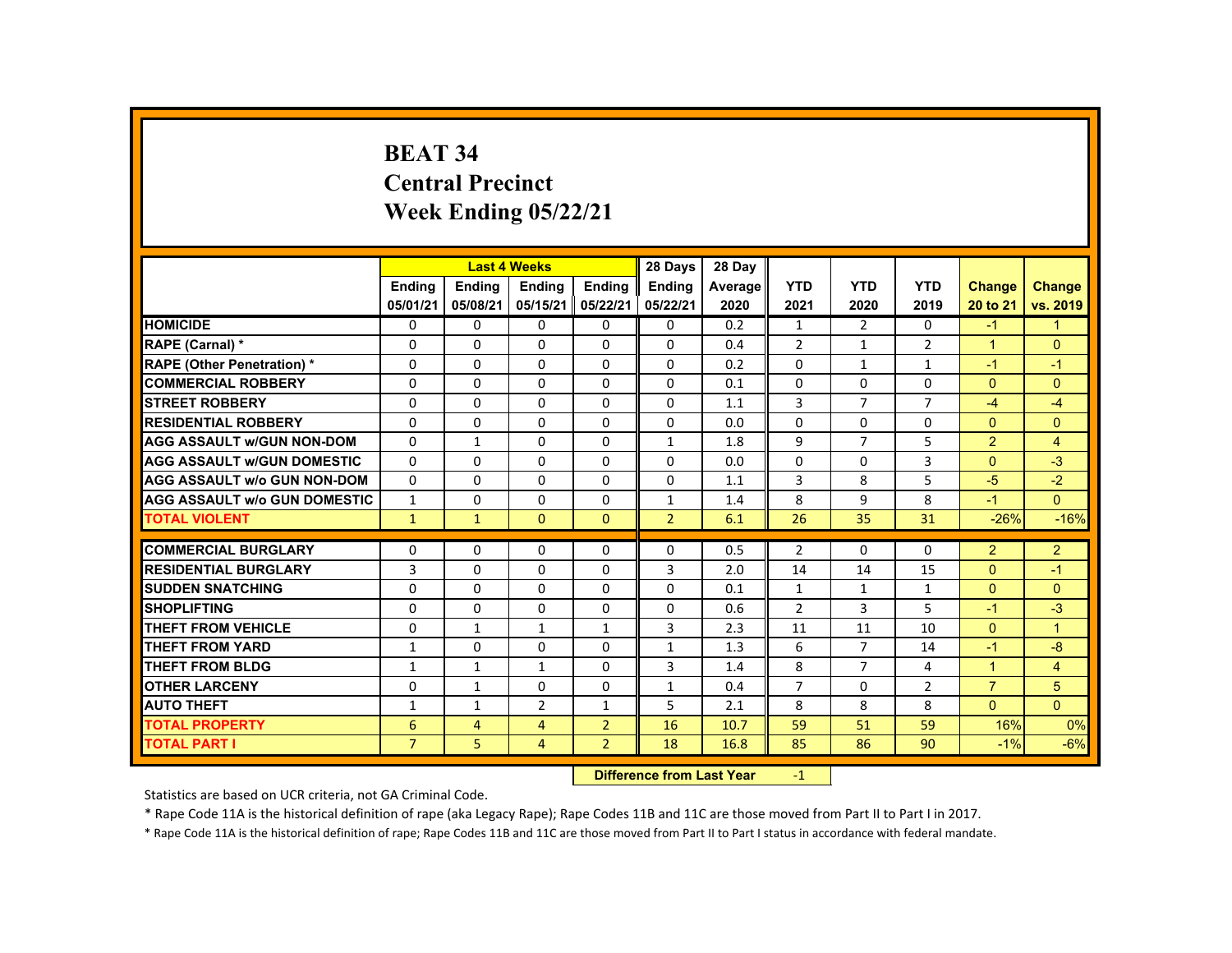# **BEAT 35 Central Precinct Week Ending 05/22/21**

|                                     |               |                                  | <b>Last 4 Weeks</b> |                | 28 Days       | 28 Day  |                |                |                |                |                |
|-------------------------------------|---------------|----------------------------------|---------------------|----------------|---------------|---------|----------------|----------------|----------------|----------------|----------------|
|                                     | <b>Ending</b> | <b>Ending</b>                    | <b>Ending</b>       | <b>Ending</b>  | <b>Ending</b> | Average | <b>YTD</b>     | <b>YTD</b>     | <b>YTD</b>     | <b>Change</b>  | <b>Change</b>  |
|                                     | 05/01/21      | 05/08/21                         | 05/15/21            | 05/22/21       | 05/22/21      | 2020    | 2021           | 2020           | 2019           | 20 to 21       | vs. 2019       |
| <b>HOMICIDE</b>                     | $\mathbf{0}$  | 0                                | 0                   | 0              | 0             | 0.5     | $\overline{2}$ | 3              | 0              | $-1$           | 2 <sup>1</sup> |
| <b>RAPE (Carnal) *</b>              | $\Omega$      | $\Omega$                         | $\Omega$            | $\Omega$       | $\Omega$      | 0.2     | $\Omega$       | $\mathbf{1}$   | $\Omega$       | $-1$           | $\Omega$       |
| <b>RAPE (Other Penetration) *</b>   | 0             | $\Omega$                         | $\Omega$            | 0              | 0             | 0.1     | 0              | $\Omega$       | $\Omega$       | $\Omega$       | $\overline{0}$ |
| <b>COMMERCIAL ROBBERY</b>           | $\Omega$      | $\Omega$                         | $\Omega$            | $\Omega$       | $\Omega$      | 0.3     | $\overline{2}$ | $\Omega$       | $\Omega$       | $\overline{2}$ | $\overline{2}$ |
| <b>STREET ROBBERY</b>               | 0             | 0                                | 0                   | 0              | 0             | 0.5     | 3              | $\overline{2}$ | 5              | $\mathbf{1}$   | $-2$           |
| <b>RESIDENTIAL ROBBERY</b>          | $\Omega$      | 0                                | $\Omega$            | 0              | $\Omega$      | 0.1     | 0              | $\mathbf{1}$   | $\Omega$       | $-1$           | $\Omega$       |
| <b>AGG ASSAULT w/GUN NON-DOM</b>    | 3             | $\mathbf{1}$                     | $\overline{2}$      | $\Omega$       | 6             | 1.7     | 8              | 6              | 11             | 2              | $-3$           |
| <b>AGG ASSAULT W/GUN DOMESTIC</b>   | $\Omega$      | $\Omega$                         | $\Omega$            | $\Omega$       | $\Omega$      | 0.2     | $\Omega$       | $\mathbf{1}$   | $\mathbf{1}$   | $-1$           | $-1$           |
| <b>AGG ASSAULT w/o GUN NON-DOM</b>  | $\mathbf{1}$  | 0                                | $\Omega$            | 0              | 1             | 0.5     | 3              | $\mathbf{1}$   | $\overline{2}$ | $\overline{2}$ | $\mathbf{1}$   |
| <b>AGG ASSAULT w/o GUN DOMESTIC</b> | $\mathbf{1}$  | $\Omega$                         | 1                   | $\overline{2}$ | 4             | 1.1     | 8              | 5              | 6              | $\overline{3}$ | $\overline{2}$ |
| <b>TOTAL VIOLENT</b>                | 5             | $\mathbf{1}$                     | $\overline{3}$      | $\overline{2}$ | 11            | 5.1     | 26             | 20             | 25             | 30%            | 4%             |
| <b>COMMERCIAL BURGLARY</b>          | 0             | 0                                | 1                   | 0              | 1             | 0.5     | 3              | 3              | 3              | $\mathbf{0}$   | $\Omega$       |
| <b>RESIDENTIAL BURGLARY</b>         | $\Omega$      | $\Omega$                         | $\mathbf{1}$        | $\Omega$       | $\mathbf{1}$  | 2.3     | 10             | 15             | 14             | $-5$           | $-4$           |
| <b>SUDDEN SNATCHING</b>             | $\Omega$      | $\Omega$                         | $\Omega$            | $\Omega$       | $\Omega$      | 0.0     | $\Omega$       | $\Omega$       | $\Omega$       | $\Omega$       | $\Omega$       |
| <b>SHOPLIFTING</b>                  | $\mathbf{1}$  | 0                                | $\overline{2}$      | $\mathbf{1}$   | 4             | 2.5     | 17             | 12             | 18             | 5              | $-1$           |
| <b>THEFT FROM VEHICLE</b>           | $\mathbf{1}$  | $\Omega$                         | $\mathbf{1}$        | $\mathbf{1}$   | 3             | 3.0     | 15             | 11             | 34             | $\overline{4}$ | $-19$          |
| <b>THEFT FROM YARD</b>              | $\Omega$      | $\Omega$                         | $\mathbf{1}$        | $\Omega$       | $\mathbf{1}$  | 0.5     | 9              | 3              | $\overline{2}$ | 6              | $\overline{7}$ |
| <b>THEFT FROM BLDG</b>              | $\Omega$      | $\Omega$                         | $\mathbf{1}$        | $\Omega$       | $\mathbf{1}$  | 1.2     | 5              | 6              | 8              | $-1$           | $-3$           |
| <b>OTHER LARCENY</b>                | $\Omega$      | $\Omega$                         | $\Omega$            | $\Omega$       | 0             | 0.3     | 3              | 3              | 5              | $\Omega$       | $-2$           |
| <b>AUTO THEFT</b>                   | $\mathbf{1}$  | $\Omega$                         | $\mathbf{1}$        | $\overline{2}$ | 4             | 2.8     | 12             | 14             | 10             | $-2$           | 2 <sup>1</sup> |
| <b>TOTAL PROPERTY</b>               | 3             | $\mathbf{0}$                     | 8                   | $\overline{4}$ | 15            | 13.1    | 74             | 67             | 94             | 10%            | $-21%$         |
| <b>TOTAL PART I</b>                 | 8             | $\mathbf{1}$                     | 11                  | 6              | 26            | 18.3    | 100            | 87             | 119            | 15%            | $-16%$         |
|                                     |               | <b>Difference from Last Year</b> |                     | 13             |               |         |                |                |                |                |                |

Statistics are based on UCR criteria, not GA Criminal Code.

\* Rape Code 11A is the historical definition of rape (aka Legacy Rape); Rape Codes 11B and 11C are those moved from Part II to Part I in 2017.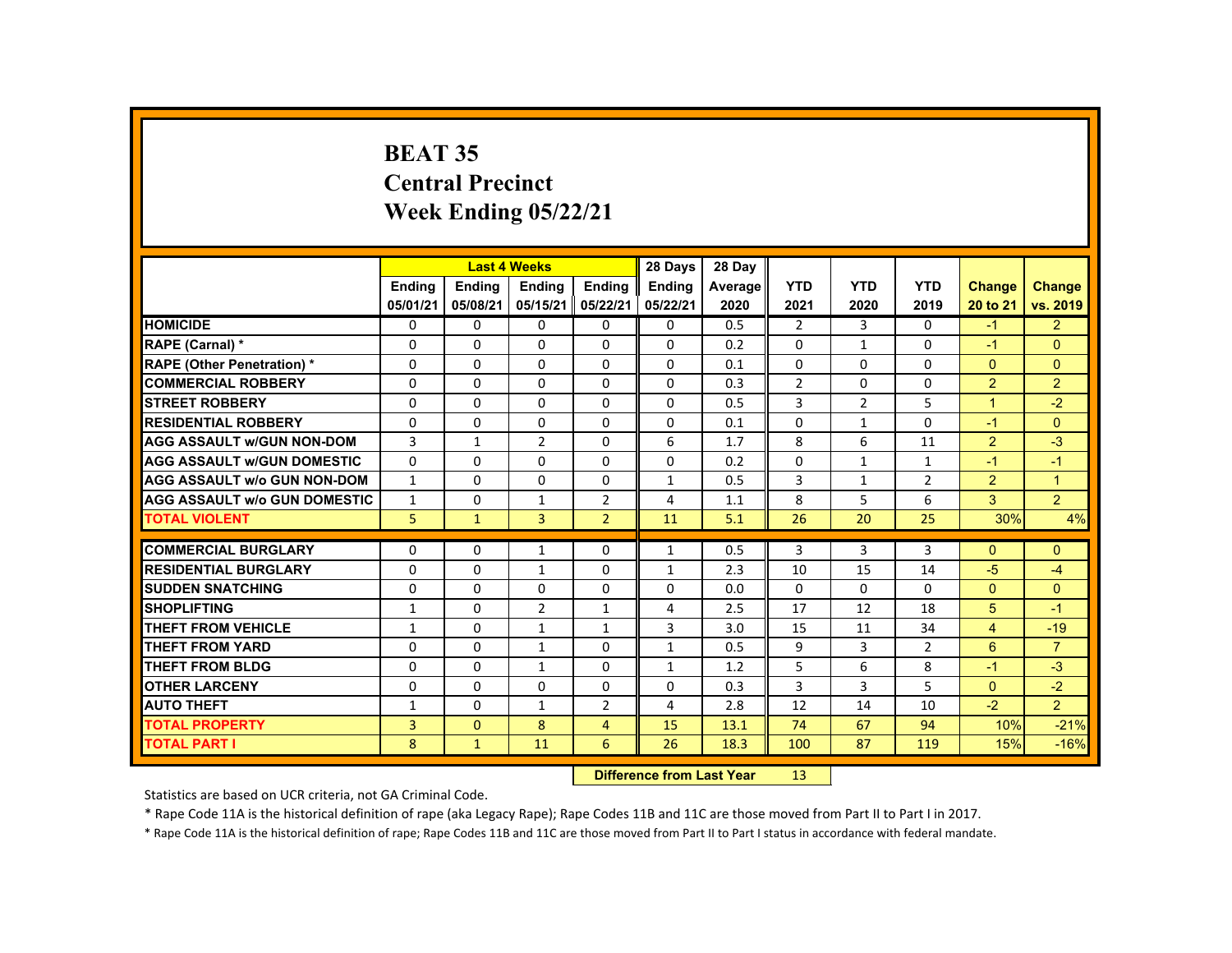#### **BEAT 36 Central PrecinctWeek Ending 05/22/21**

|                                     |                | <b>Last 4 Weeks</b> |                                  |                | 28 Days        | 28 Day  |                |                |              |                |                |
|-------------------------------------|----------------|---------------------|----------------------------------|----------------|----------------|---------|----------------|----------------|--------------|----------------|----------------|
|                                     | <b>Endina</b>  | <b>Endina</b>       | <b>Endina</b>                    | Ending         | <b>Endina</b>  | Average | <b>YTD</b>     | <b>YTD</b>     | <b>YTD</b>   | <b>Change</b>  | <b>Change</b>  |
|                                     | 05/01/21       | 05/08/21            | 05/15/21                         | 05/22/21       | 05/22/21       | 2020    | 2021           | 2020           | 2019         | 20 to 21       | vs. 2019       |
| <b>HOMICIDE</b>                     | 0              | $\mathbf{1}$        | 0                                | 0              | $\mathbf{1}$   | 0.2     | $\mathbf{1}$   | $\mathbf{1}$   | $\Omega$     | $\Omega$       | $\mathbf{1}$   |
| RAPE (Carnal) *                     | 0              | 0                   | 0                                | 0              | 0              | 0.4     | 0              | 1              | 0            | $-1$           | $\mathbf{0}$   |
| <b>RAPE (Other Penetration) *</b>   | $\Omega$       | 0                   | $\Omega$                         | $\Omega$       | $\Omega$       | 0.0     | $\mathbf{1}$   | 0              | $\Omega$     | $\mathbf{1}$   | $\overline{1}$ |
| <b>COMMERCIAL ROBBERY</b>           | $\Omega$       | $\Omega$            | $\Omega$                         | $\Omega$       | $\Omega$       | 0.0     | $\mathbf{1}$   | $\Omega$       | $\Omega$     | $\overline{1}$ | $\overline{1}$ |
| <b>STREET ROBBERY</b>               | $\Omega$       | $\Omega$            | $\Omega$                         | $\Omega$       | $\Omega$       | 0.2     | $\mathbf{1}$   | $\Omega$       | 3            | $\overline{1}$ | $-2$           |
| <b>RESIDENTIAL ROBBERY</b>          | 0              | 0                   | 0                                | 0              | 0              | 0.3     | $\overline{2}$ | 3              | $\mathbf{1}$ | $-1$           | $\mathbf{1}$   |
| <b>AGG ASSAULT w/GUN NON-DOM</b>    | $\mathbf{1}$   | $\mathbf{1}$        | $\Omega$                         | $\Omega$       | $\overline{2}$ | 0.4     | 10             | $\Omega$       | 3            | 10             | $\overline{7}$ |
| <b>AGG ASSAULT W/GUN DOMESTIC</b>   | $\Omega$       | $\Omega$            | $\Omega$                         | $\Omega$       | $\Omega$       | 0.2     | $\Omega$       | $\mathbf{1}$   | $\mathbf{1}$ | $-1$           | $-1$           |
| <b>AGG ASSAULT w/o GUN NON-DOM</b>  | $\Omega$       | $\mathbf{1}$        | 0                                | 0              | $\mathbf{1}$   | 0.5     | 3              | $\mathbf{1}$   | $\mathbf{1}$ | $\overline{2}$ | $\overline{2}$ |
| <b>AGG ASSAULT w/o GUN DOMESTIC</b> | $\Omega$       | 0                   | $\Omega$                         | $\Omega$       | $\Omega$       | 1.0     | $\overline{4}$ | 8              | 6            | $-4$           | $-2$           |
| <b>TOTAL VIOLENT</b>                | $\mathbf{1}$   | 3                   | $\mathbf{0}$                     | $\mathbf{0}$   | $\overline{4}$ | 3.0     | 23             | 15             | 15           | 53%            | 53%            |
| <b>COMMERCIAL BURGLARY</b>          | $\mathbf{1}$   | 0                   | 0                                | 0              | $\mathbf{1}$   | 0.6     | 5              | 0              | 3            | 5              | $\overline{2}$ |
| <b>RESIDENTIAL BURGLARY</b>         | $\Omega$       | $\mathbf{1}$        | $\Omega$                         | $\Omega$       | $\mathbf{1}$   | 1.0     | $\overline{4}$ | 8              | 10           | $-4$           | $-6$           |
| <b>SUDDEN SNATCHING</b>             | $\Omega$       | $\mathbf{1}$        | $\Omega$                         | $\Omega$       | $\mathbf{1}$   | 0.2     | $\mathbf{1}$   | $\mathbf{1}$   | $\Omega$     | $\Omega$       | $\overline{1}$ |
| <b>SHOPLIFTING</b>                  | $\mathbf{1}$   | $\mathbf{1}$        | 3                                | $\mathbf{1}$   | 6              | 3.9     | 22             | 21             | 17           | $\mathbf{1}$   | 5              |
| <b>THEFT FROM VEHICLE</b>           | 0              | $\mathbf{1}$        | $\mathbf{1}$                     | $\overline{2}$ | 4              | 2.8     | 15             | 16             | 12           | $-1$           | 3              |
| <b>THEFT FROM YARD</b>              | 0              | $\mathbf{1}$        | 1                                | 0              | $\overline{2}$ | 1.4     | 6              | $\overline{7}$ | 4            | $-1$           | $\overline{2}$ |
| <b>THEFT FROM BLDG</b>              | $\Omega$       | $\Omega$            | $\mathbf{1}$                     | $\Omega$       | $\mathbf{1}$   | 1.5     | 4              | 8              | 12           | $-4$           | $-8$           |
| <b>OTHER LARCENY</b>                | $\Omega$       | $\mathbf{1}$        | $\Omega$                         | $\mathbf{1}$   | $\overline{2}$ | 0.2     | 4              | $\overline{2}$ | $\Omega$     | $\overline{2}$ | $\overline{4}$ |
| <b>AUTO THEFT</b>                   | 1              | $\Omega$            | $\overline{2}$                   | $\mathbf{1}$   | 4              | 2.5     | 8              | 9              | 16           | $-1$           | $-8$           |
| <b>TOTAL PROPERTY</b>               | 3              | 6                   | 8                                | 5              | 22             | 14.0    | 69             | 72             | 74           | $-4%$          | $-7%$          |
| <b>TOTAL PART I</b>                 | $\overline{4}$ | 9                   | 8                                | 5              | 26             | 17.0    | 92             | 87             | 89           | 6%             | 3%             |
|                                     |                |                     | <b>Difference from Last Year</b> |                | 5              |         |                |                |              |                |                |

**Difference from Last Year** 5

Statistics are based on UCR criteria, not GA Criminal Code.

\* Rape Code 11A is the historical definition of rape (aka Legacy Rape); Rape Codes 11B and 11C are those moved from Part II to Part I in 2017.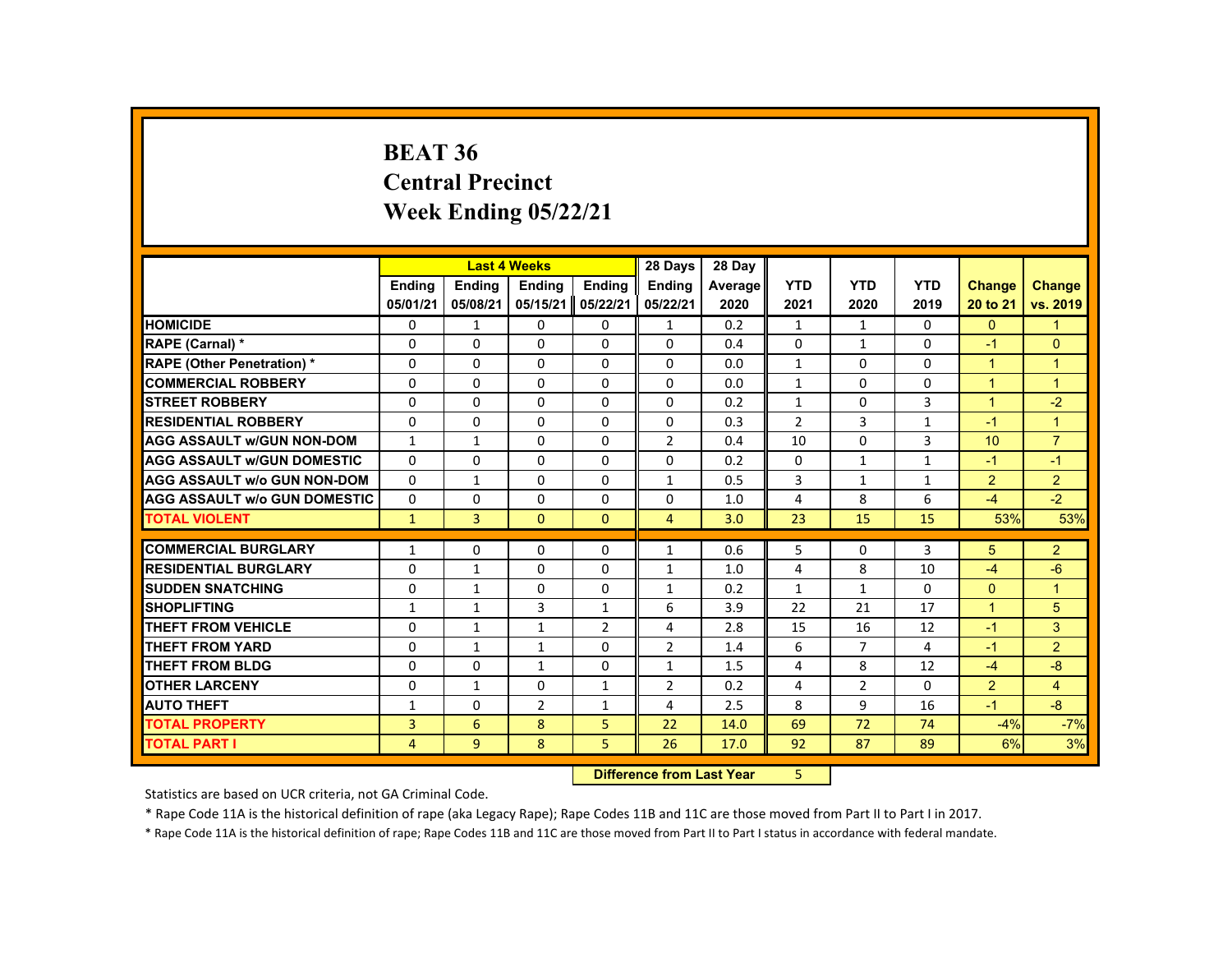# **BEAT 41South Precinct Week Ending 05/22/21**

|                                     |                |                | <b>Last 4 Weeks</b> |              | 28 Days                   | 28 Day  |                |                |                |                |                |
|-------------------------------------|----------------|----------------|---------------------|--------------|---------------------------|---------|----------------|----------------|----------------|----------------|----------------|
|                                     | <b>Ending</b>  | <b>Ending</b>  | <b>Ending</b>       | Ending       | <b>Endina</b>             | Average | <b>YTD</b>     | <b>YTD</b>     | <b>YTD</b>     | <b>Change</b>  | <b>Change</b>  |
|                                     | 05/01/21       | 05/08/21       | 05/15/21            | 05/22/21     | 05/22/21                  | 2020    | 2021           | 2020           | 2019           | 20 to 21       | vs. 2019       |
| <b>HOMICIDE</b>                     | $\Omega$       | $\Omega$       | $\Omega$            | $\Omega$     | 0                         | 0.0     | 0              | $\Omega$       | $\Omega$       | $\Omega$       | $\mathbf{0}$   |
| RAPE (Carnal) *                     | $\Omega$       | $\Omega$       | $\Omega$            | $\Omega$     | $\Omega$                  | 0.1     | $\Omega$       | $\mathbf{1}$   | $\overline{2}$ | $-1$           | $-2$           |
| <b>RAPE (Other Penetration) *</b>   | $\Omega$       | $\Omega$       | $\Omega$            | $\Omega$     | $\Omega$                  | 0.1     | 3              | $\Omega$       | $\Omega$       | 3              | $\mathbf{3}$   |
| <b>COMMERCIAL ROBBERY</b>           | $\mathbf{0}$   | $\Omega$       | $\Omega$            | $\Omega$     | 0                         | 0.2     | $\mathbf{1}$   | 0              | $\mathbf{1}$   | $\overline{1}$ | $\mathbf{0}$   |
| <b>STREET ROBBERY</b>               | $\Omega$       | $\Omega$       | $\Omega$            | $\Omega$     | $\Omega$                  | 0.6     | $\overline{2}$ | 3              | $\overline{3}$ | $-1$           | $-1$           |
| <b>RESIDENTIAL ROBBERY</b>          | $\mathbf{0}$   | $\Omega$       | $\mathbf{0}$        | 0            | 0                         | 0.1     | 0              | 0              | $\mathbf{1}$   | $\mathbf{0}$   | $-1$           |
| <b>AGG ASSAULT W/GUN NON-DOM</b>    | $\mathbf{0}$   | $\Omega$       | $\Omega$            | $\Omega$     | $\Omega$                  | 0.5     | 5              | $\mathbf{1}$   | $\mathbf{1}$   | $\overline{4}$ | $\overline{4}$ |
| <b>AGG ASSAULT W/GUN DOMESTIC</b>   | $\Omega$       | $\Omega$       | $\Omega$            | $\Omega$     | $\Omega$                  | 0.1     | $\Omega$       | $\Omega$       | $\mathbf{1}$   | $\Omega$       | $-1$           |
| <b>AGG ASSAULT w/o GUN NON-DOM</b>  | $\Omega$       | $\Omega$       | $\Omega$            | $\Omega$     | $\Omega$                  | 0.5     | $\mathbf{1}$   | $\mathbf{1}$   | $\overline{2}$ | $\overline{0}$ | $-1$           |
| <b>AGG ASSAULT W/o GUN DOMESTIC</b> | 0              | $\mathbf{1}$   | $\mathbf{0}$        | $\mathbf{0}$ | $\mathbf{1}$              | 0.6     | $\mathbf{1}$   | 3              | 3              | $-2$           | $-2$           |
| <b>TOTAL VIOLENT</b>                | $\mathbf{0}$   | $\mathbf{1}$   | $\mathbf{0}$        | $\mathbf{0}$ | $\mathbf{1}$              | 2.6     | 13             | 9 <sup>°</sup> | 14             | 44%            | $-7%$          |
| <b>COMMERCIAL BURGLARY</b>          | $\Omega$       | $\Omega$       | $\Omega$            | $\Omega$     | $\Omega$                  | 0.5     | 9              | 3              | 6              | 6              | $\mathbf{3}$   |
| <b>RESIDENTIAL BURGLARY</b>         | 0              | $\Omega$       | $\mathbf{0}$        | $\Omega$     | $\Omega$                  | 0.9     | $\mathbf{1}$   | $\overline{2}$ | 3              | $-1$           | $-2$           |
| <b>SUDDEN SNATCHING</b>             | $\Omega$       | $\Omega$       | $\Omega$            | $\Omega$     | $\Omega$                  | 0.1     | $\mathbf{1}$   | $\Omega$       | $\Omega$       | $\mathbf{1}$   | $\mathbf{1}$   |
| <b>SHOPLIFTING</b>                  | $\Omega$       | $\overline{2}$ | $\mathbf{1}$        | $\mathbf{1}$ | 4                         | 0.9     | 12             | $\overline{3}$ | 15             | 9              | $-3$           |
| <b>THEFT FROM VEHICLE</b>           | $\Omega$       | $\Omega$       | $\Omega$            | $\Omega$     | $\Omega$                  | 3.5     | 15             | 10             | 28             | 5              | $-13$          |
| <b>THEFT FROM YARD</b>              | $\Omega$       | $\mathbf{0}$   | $\Omega$            | $\mathbf{0}$ | 0                         | 0.8     | 3              | $\overline{2}$ | 4              | $\mathbf{1}$   | $-1$           |
| <b>THEFT FROM BLDG</b>              | 1              | $\mathbf{1}$   | $\mathbf{0}$        | $\mathbf{0}$ | $\overline{2}$            | 2.3     | 5              | 8              | 19             | $-3$           | $-14$          |
| <b>OTHER LARCENY</b>                | 1              | $\Omega$       | $\Omega$            | $\Omega$     | $\mathbf{1}$              | 0.4     | 4              | $\overline{2}$ | $\Omega$       | $\overline{2}$ | $\overline{4}$ |
| <b>AUTO THEFT</b>                   | $\overline{2}$ | $\mathbf{1}$   | $\Omega$            | $\Omega$     | 3                         | 1.7     | $\overline{7}$ | 8              | $\overline{7}$ | $-1$           | $\Omega$       |
| <b>TOTAL PROPERTY</b>               | $\overline{4}$ | $\overline{4}$ | $\mathbf{1}$        | $\mathbf{1}$ | 10                        | 11.1    | 57             | 38             | 82             | 50%            | $-30%$         |
| <b>TOTAL PART I</b>                 | 4              | 5              | $\mathbf{1}$        | $\mathbf{1}$ | 11                        | 13.7    | 70             | 47             | 96             | 49%            | $-27%$         |
|                                     |                |                |                     |              | Difference from Loot Voor |         | າາ             |                |                |                |                |

 **Difference from Last Year**r 23

Statistics are based on UCR criteria, not GA Criminal Code.

\* Rape Code 11A is the historical definition of rape (aka Legacy Rape); Rape Codes 11B and 11C are those moved from Part II to Part I in 2017.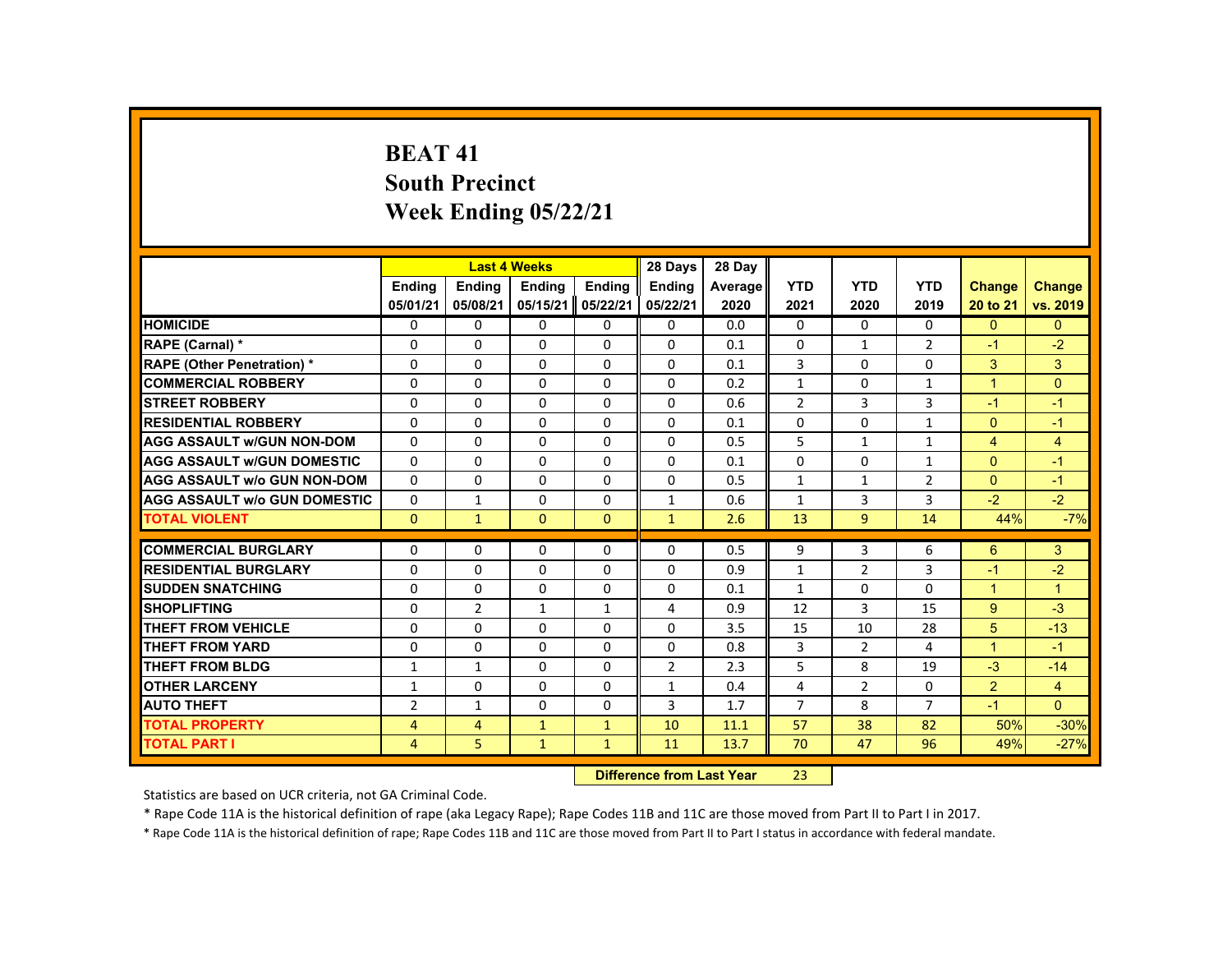# **BEAT 42South Precinct Week Ending 05/22/21**

|                                     |               |                | <b>Last 4 Weeks</b> |                | 28 Days                           | 28 Day  |                |                |                |                |                |
|-------------------------------------|---------------|----------------|---------------------|----------------|-----------------------------------|---------|----------------|----------------|----------------|----------------|----------------|
|                                     | <b>Ending</b> | Ending         | <b>Ending</b>       | <b>Endina</b>  | <b>Endina</b>                     | Average | <b>YTD</b>     | <b>YTD</b>     | <b>YTD</b>     | Change         | <b>Change</b>  |
|                                     | 05/01/21      | 05/08/21       | 05/15/21            | 05/22/21       | 05/22/21                          | 2020    | 2021           | 2020           | 2019           | 20 to 21       | vs. 2019       |
| <b>HOMICIDE</b>                     | $\Omega$      | $\Omega$       | $\Omega$            | $\Omega$       | 0                                 | 0.0     | $\mathbf{0}$   | $\Omega$       | $\Omega$       | $\Omega$       | $\mathbf{0}$   |
| RAPE (Carnal) *                     | $\Omega$      | $\Omega$       | $\Omega$            | $\Omega$       | $\Omega$                          | 0.3     | $\Omega$       | $\Omega$       | $\Omega$       | $\Omega$       | $\Omega$       |
| <b>RAPE (Other Penetration) *</b>   | $\Omega$      | $\Omega$       | $\Omega$            | $\Omega$       | $\Omega$                          | 0.2     | $\Omega$       | $\mathbf{1}$   | $\Omega$       | $-1$           | $\mathbf{0}$   |
| <b>COMMERCIAL ROBBERY</b>           | $\Omega$      | $\Omega$       | $\mathbf{1}$        | $\Omega$       | $\mathbf{1}$                      | 0.5     | $\mathbf{1}$   | 4              | $\overline{2}$ | $-3$           | $-1$           |
| <b>STREET ROBBERY</b>               | $\Omega$      | $\Omega$       | $\Omega$            | $\Omega$       | $\Omega$                          | 0.2     | $\overline{2}$ | $\Omega$       | $\overline{2}$ | $\overline{2}$ | $\Omega$       |
| <b>RESIDENTIAL ROBBERY</b>          | $\Omega$      | $\mathbf{0}$   | 0                   | 0              | 0                                 | 0.2     | $\mathbf{1}$   | $\mathbf{1}$   | $\mathbf{1}$   | $\mathbf{0}$   | $\mathbf{0}$   |
| <b>AGG ASSAULT W/GUN NON-DOM</b>    | $\Omega$      | $\Omega$       | $\Omega$            | $\Omega$       | 0                                 | 0.3     | $\overline{2}$ | $\Omega$       | $\overline{2}$ | $\overline{2}$ | $\Omega$       |
| <b>AGG ASSAULT W/GUN DOMESTIC</b>   | $\Omega$      | $\Omega$       | $\Omega$            | $\Omega$       | $\Omega$                          | 0.0     | $\Omega$       | $\Omega$       | $\Omega$       | $\Omega$       | $\mathbf{0}$   |
| <b>AGG ASSAULT W/o GUN NON-DOM</b>  | $\Omega$      | $\Omega$       | $\Omega$            | $\Omega$       | $\Omega$                          | 0.6     | 4              | $\Omega$       | $\overline{3}$ | $\overline{4}$ | $\overline{1}$ |
| <b>AGG ASSAULT W/o GUN DOMESTIC</b> | $\Omega$      | $\Omega$       | $\Omega$            | $\Omega$       | $\Omega$                          | 0.2     | 3              | $\mathbf{1}$   | $\mathbf{1}$   | $\overline{2}$ | $\overline{2}$ |
| <b>TOTAL VIOLENT</b>                | $\Omega$      | $\mathbf{0}$   | $\mathbf{1}$        | $\Omega$       | $\mathbf{1}$                      | 2.5     | 13             | $\overline{7}$ | 11             | 86%            | 18%            |
| <b>COMMERCIAL BURGLARY</b>          | $\Omega$      | $\Omega$       | $\Omega$            | $\Omega$       | $\Omega$                          | 0.7     | $\overline{7}$ | $\mathbf{1}$   | $\overline{3}$ | 6              | 4              |
| <b>RESIDENTIAL BURGLARY</b>         | $\Omega$      | $\Omega$       | 0                   | $\mathbf{1}$   | $\mathbf{1}$                      | 0.2     | $\overline{2}$ | 0              | 3              | $\overline{2}$ | $-1$           |
| <b>SUDDEN SNATCHING</b>             | $\Omega$      | $\Omega$       | $\Omega$            | $\Omega$       | $\Omega$                          | 0.2     | $\mathbf{1}$   | $\Omega$       | $\overline{2}$ | $\mathbf{1}$   | $-1$           |
| <b>SHOPLIFTING</b>                  | 3             | 3              | $\overline{3}$      | $\Omega$       | 9                                 | 13.3    | 62             | 62             | 128            | $\Omega$       | $-66$          |
| <b>THEFT FROM VEHICLE</b>           | 3             | $\mathbf{1}$   | $\overline{2}$      | $\mathbf{1}$   | $\overline{7}$                    | 3.8     | 20             | 19             | 19             | $\mathbf{1}$   | $\mathbf{1}$   |
| <b>THEFT FROM YARD</b>              | $\mathbf{1}$  | $\Omega$       | $\mathbf{1}$        | $\mathbf{1}$   | $\overline{3}$                    | 1.4     | 9              | 8              | 3              | $\mathbf{1}$   | 6              |
| <b>THEFT FROM BLDG</b>              | 0             | $\Omega$       | $\Omega$            | $\mathbf{1}$   | $\mathbf{1}$                      | 2.1     | 5              | 14             | 10             | $-9$           | $-5$           |
| <b>OTHER LARCENY</b>                | $\Omega$      | $\mathbf{0}$   | $\mathbf{1}$        | $\Omega$       | 1                                 | 0.6     | 5              | 0              | 4              | 5              | $\overline{1}$ |
| <b>AUTO THEFT</b>                   | $\mathbf{1}$  | $\Omega$       | $\Omega$            | $\Omega$       | $\mathbf{1}$                      | 1.8     | 8              | 5              | 6              | 3              | $\overline{2}$ |
| <b>TOTAL PROPERTY</b>               | 8             | $\overline{4}$ | $\overline{7}$      | $\overline{4}$ | 23                                | 24.1    | 119            | 109            | 178            | 9%             | $-33%$         |
| <b>TOTAL PART I</b>                 | 8             | 4              | 8                   | $\overline{4}$ | 24                                | 26.5    | 132            | 116            | 189            | 14%            | $-30%$         |
|                                     |               |                |                     |                | <b>Difference from Least Vanc</b> |         | AC             |                |                |                |                |

 **Difference from Last Year**r 16

Statistics are based on UCR criteria, not GA Criminal Code.

\* Rape Code 11A is the historical definition of rape (aka Legacy Rape); Rape Codes 11B and 11C are those moved from Part II to Part I in 2017.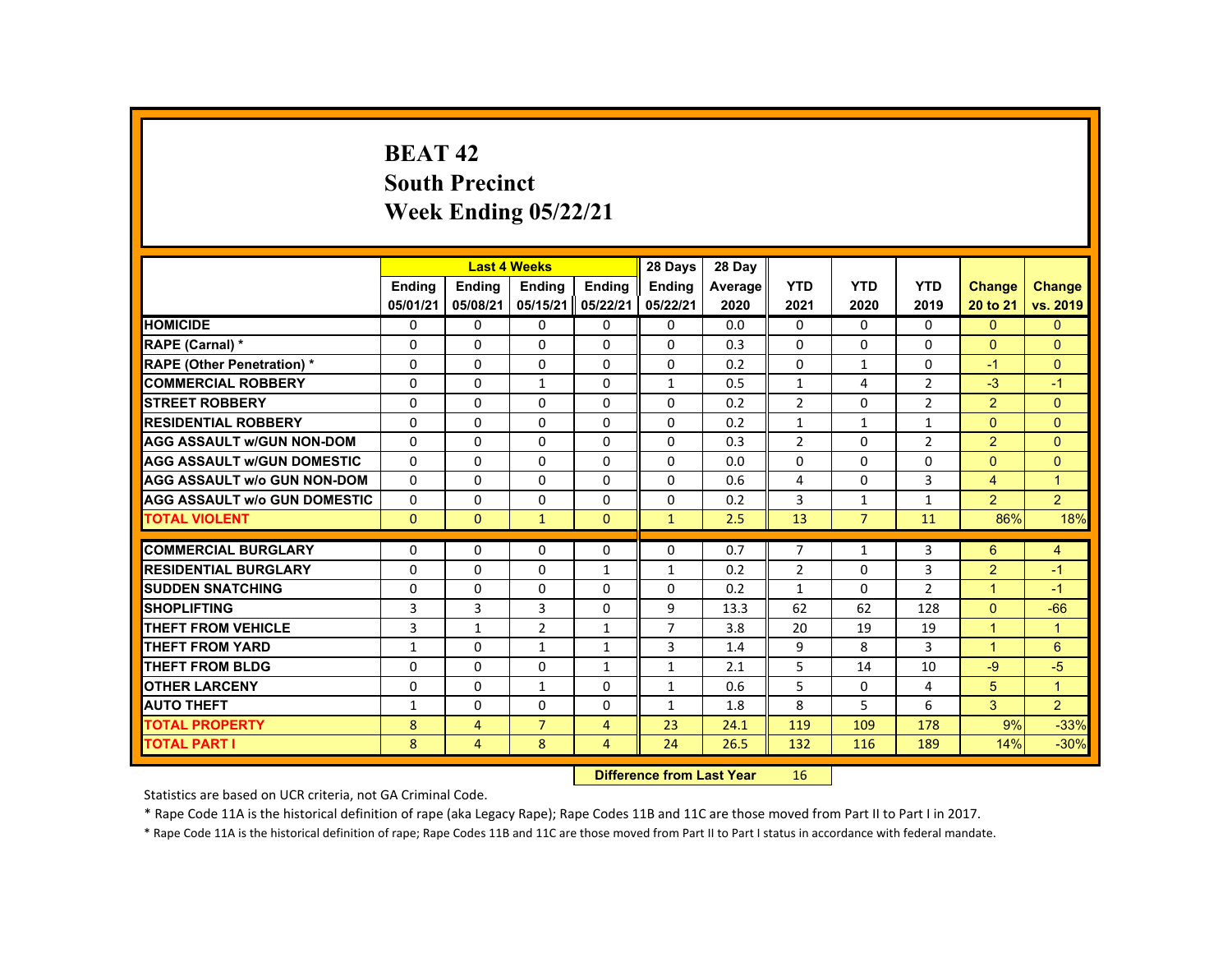## **BEAT 43 South Precinct Week Ending 05/22/21**

|                                     |                           |                | <b>Last 4 Weeks</b> |                | 28 Days        | 28 Day  |                |                |                |                      |                      |
|-------------------------------------|---------------------------|----------------|---------------------|----------------|----------------|---------|----------------|----------------|----------------|----------------------|----------------------|
|                                     | <b>Ending</b>             | <b>Ending</b>  | <b>Ending</b>       | Ending         | <b>Endina</b>  | Average | <b>YTD</b>     | <b>YTD</b>     | <b>YTD</b>     | Change               | <b>Change</b>        |
|                                     | 05/01/21                  | 05/08/21       | 05/15/21            | 05/22/21       | 05/22/21       | 2020    | 2021           | 2020           | 2019           | 20 to 21             | vs. 2019             |
| <b>HOMICIDE</b>                     | $\Omega$                  | $\Omega$       | $\Omega$            | $\Omega$       | 0              | 0.0     | $\mathbf{1}$   | $\Omega$       | $\mathbf{1}$   | $\blacktriangleleft$ | $\mathbf{0}$         |
| RAPE (Carnal) *                     | $\Omega$                  | $\Omega$       | $\Omega$            | $\Omega$       | $\Omega$       | 0.0     | $\Omega$       | $\Omega$       | $\mathbf{1}$   | $\mathbf{0}$         | $-1$                 |
| <b>RAPE (Other Penetration) *</b>   | $\Omega$                  | $\Omega$       | $\Omega$            | $\Omega$       | $\Omega$       | 0.0     | $\Omega$       | $\Omega$       | $\Omega$       | $\Omega$             | $\overline{0}$       |
| <b>COMMERCIAL ROBBERY</b>           | $\mathbf{0}$              | $\Omega$       | $\Omega$            | $\Omega$       | $\Omega$       | 0.1     | $\mathbf{1}$   | 3              | 0              | $-2$                 | $\overline{1}$       |
| <b>STREET ROBBERY</b>               | $\Omega$                  | $\Omega$       | $\Omega$            | $\mathbf{1}$   | $\mathbf{1}$   | 0.1     | 3              | $\overline{2}$ | $\overline{2}$ | $\blacktriangleleft$ | $\mathbf{1}$         |
| <b>RESIDENTIAL ROBBERY</b>          | 0                         | $\Omega$       | $\mathbf{0}$        | 0              | 0              | 0.0     | 0              | 0              | 0              | $\Omega$             | $\mathbf{0}$         |
| <b>AGG ASSAULT w/GUN ON-DOM</b>     | $\Omega$                  | $\Omega$       | $\Omega$            | $\Omega$       | $\Omega$       | 0.2     | 4              | 9              | 3              | $-5$                 | $\blacktriangleleft$ |
| <b>AGG ASSAULT W/GUN DOMESTIC</b>   | $\Omega$                  | $\Omega$       | $\Omega$            | $\Omega$       | $\Omega$       | 0.0     | $\Omega$       | $\Omega$       | $\mathbf{1}$   | $\Omega$             | $-1$                 |
| <b>AGG ASSAULT w/o GUN NON-DOM</b>  | $\Omega$                  | $\Omega$       | $\Omega$            | $\Omega$       | $\Omega$       | 0.1     | $\overline{2}$ | $\overline{2}$ | $\overline{3}$ | $\Omega$             | $-1$                 |
| <b>AGG ASSAULT W/o GUN DOMESTIC</b> | $\mathbf{1}$              | $\Omega$       | $\mathbf{0}$        | $\mathbf{0}$   | $\mathbf{1}$   | 0.2     | 6              | 10             | $\overline{2}$ | $-4$                 | $\overline{4}$       |
| <b>TOTAL VIOLENT</b>                | $\mathbf{1}$              | $\mathbf{0}$   | $\mathbf{0}$        | $\mathbf{1}$   | $\overline{2}$ | 0.7     | 17             | 26             | 13             | $-35%$               | 31%                  |
| <b>COMMERCIAL BURGLARY</b>          | $\Omega$                  | $\Omega$       | $\Omega$            | $\Omega$       | $\Omega$       | 0.1     | 3              | $\overline{2}$ | 4              | $\blacktriangleleft$ | $-1$                 |
| <b>RESIDENTIAL BURGLARY</b>         | 0                         | $\Omega$       | $\mathbf{0}$        | $\Omega$       | 0              | 0.3     | 3              | 10             | 7              | $-7$                 | -4                   |
| <b>SUDDEN SNATCHING</b>             | $\Omega$                  | $\Omega$       | $\Omega$            | $\Omega$       | $\Omega$       | 0.0     | $\Omega$       | $\mathbf{1}$   | $\Omega$       | $-1$                 | $\mathbf{0}$         |
| <b>SHOPLIFTING</b>                  | $\Omega$                  | $\overline{2}$ | $\Omega$            | $\mathbf{1}$   | 3              | 0.4     | 27             | 14             | 42             | 13                   | $-15$                |
| <b>THEFT FROM VEHICLE</b>           | $\overline{2}$            | 3              | $\Omega$            | $\Omega$       | 5              | 0.6     | 17             | 18             | 12             | $-1$                 | 5                    |
| <b>THEFT FROM YARD</b>              | $\Omega$                  | $\Omega$       | $\mathbf{1}$        | 0              | $\mathbf{1}$   | 0.2     | 5              | 5              | 4              | $\Omega$             | $\mathbf{1}$         |
| <b>THEFT FROM BLDG</b>              | $\Omega$                  | $\mathbf{1}$   | $\mathbf{0}$        | $\mathbf{0}$   | $\mathbf{1}$   | 0.2     | 10             | 5              | 14             | 5 <sup>5</sup>       | $-4$                 |
| <b>OTHER LARCENY</b>                | 1                         | $\Omega$       | $\mathbf{1}$        | $\Omega$       | 2              | 0.1     | 3              | 3              | $\mathbf{1}$   | $\Omega$             | $\overline{2}$       |
| <b>AUTO THEFT</b>                   | $\mathbf{0}$              | $\Omega$       | $\Omega$            | $\Omega$       | $\Omega$       | 0.3     | 4              | 5              | 3              | $-1$                 | $\mathbf{1}$         |
| <b>TOTAL PROPERTY</b>               | 3                         | 6              | $\overline{2}$      | $\mathbf{1}$   | 12             | 2.2     | 72             | 63             | 87             | 14%                  | $-17%$               |
| <b>TOTAL PART I</b>                 | $\overline{4}$            | 6              | $\overline{2}$      | $\overline{2}$ | 14             | 2.9     | 89             | 89             | 100            | 0%                   | $-11%$               |
|                                     | Difference from Loot Voor |                |                     |                |                |         | $\sim$         |                |                |                      |                      |

 **Difference from Last Year**r 0

Statistics are based on UCR criteria, not GA Criminal Code.

\* Rape Code 11A is the historical definition of rape (aka Legacy Rape); Rape Codes 11B and 11C are those moved from Part II to Part I in 2017.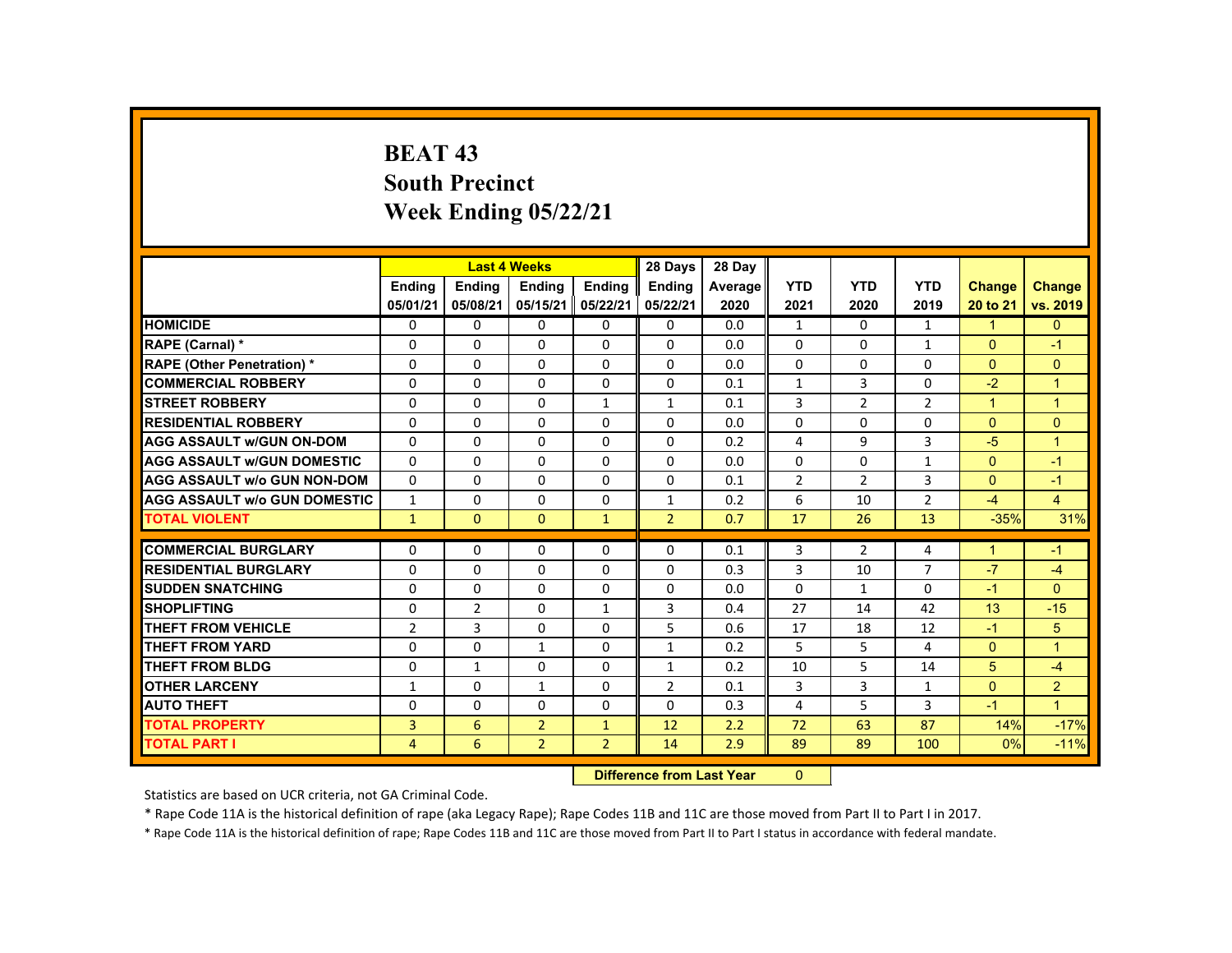#### **BEAT 44 South Precinct Week Ending 05/22/21**

|                                     |                |                | <b>Last 4 Weeks</b> |                | 28 Days        | 28 Day  |                |                |                |                      |                      |
|-------------------------------------|----------------|----------------|---------------------|----------------|----------------|---------|----------------|----------------|----------------|----------------------|----------------------|
|                                     | Ending         | Ending         | Ending              | Ending         | <b>Ending</b>  | Average | <b>YTD</b>     | <b>YTD</b>     | <b>YTD</b>     | <b>Change</b>        | <b>Change</b>        |
|                                     | 05/01/21       | 05/08/21       | 05/15/21            | 05/22/21       | 05/22/21       | 2020    | 2021           | 2020           | 2019           | 20 to 21             | vs. 2019             |
| <b>HOMICIDE</b>                     | $\Omega$       | $\Omega$       | $\Omega$            | $\Omega$       | $\Omega$       | 0.1     | $\overline{2}$ | $\mathbf{1}$   | $\mathbf{1}$   | $\mathbf{1}$         | $\mathbf{1}$         |
| RAPE (Carnal) *                     | $\Omega$       | $\Omega$       | $\Omega$            | $\Omega$       | $\Omega$       | 0.2     | $\Omega$       | $\mathbf{1}$   | $\mathbf{1}$   | $-1$                 | $-1$                 |
| <b>RAPE (Other Penetration) *</b>   | $\Omega$       | $\Omega$       | $\Omega$            | $\Omega$       | $\Omega$       | 0.2     | 0              | $\overline{2}$ | $\Omega$       | $-2$                 | $\mathbf{0}$         |
| <b>COMMERCIAL ROBBERY</b>           | $\Omega$       | $\mathbf{1}$   | $\Omega$            | $\Omega$       | $\mathbf{1}$   | 0.1     | $\mathbf{1}$   | $\mathbf{1}$   | $\Omega$       | $\Omega$             | $\overline{1}$       |
| <b>STREET ROBBERY</b>               | $\Omega$       | $\Omega$       | $\Omega$            | $\Omega$       | $\Omega$       | 0.5     | $\Omega$       | 4              | $\overline{2}$ | $-4$                 | $-2$                 |
| <b>RESIDENTIAL ROBBERY</b>          | $\mathbf{0}$   | $\mathbf{1}$   | $\mathbf{0}$        | 0              | $\mathbf{1}$   | 0.2     | 5              | 1              | 0              | $\overline{4}$       | 5                    |
| <b>AGG ASSAULT W/GUN NON-DOM</b>    | $\mathbf{1}$   | $\Omega$       | $\Omega$            | $\Omega$       | 1              | 0.9     | 6              | 4              | 5              | $\overline{2}$       | $\blacktriangleleft$ |
| <b>AGG ASSAULT W/GUN DOMESTIC</b>   | $\Omega$       | $\Omega$       | $\Omega$            | $\Omega$       | $\Omega$       | 0.1     | $\Omega$       | $\mathbf{1}$   | $\overline{2}$ | $-1$                 | $-2$                 |
| <b>AGG ASSAULT w/o GUN NON-DOM</b>  | $\Omega$       | $\Omega$       | $\Omega$            | $\Omega$       | $\Omega$       | 0.5     | $\overline{2}$ | $\overline{3}$ | $\overline{3}$ | $-1$                 | $-1$                 |
| <b>AGG ASSAULT W/o GUN DOMESTIC</b> | $\overline{2}$ | $\mathbf{1}$   | $\Omega$            | $\Omega$       | 3              | 1.1     | 9              | 4              | 6              | 5                    | 3                    |
| <b>TOTAL VIOLENT</b>                | $\overline{3}$ | $\overline{3}$ | $\Omega$            | $\Omega$       | 6              | 3.6     | 25             | 22             | 20             | 14%                  | 25%                  |
| <b>COMMERCIAL BURGLARY</b>          | $\mathbf{0}$   | $\mathbf{1}$   | $\Omega$            | $\Omega$       | $\mathbf{1}$   | 0.2     | 4              | $\overline{2}$ | 8              | $\overline{2}$       | $-4$                 |
| <b>RESIDENTIAL BURGLARY</b>         | $\mathbf{1}$   | $\Omega$       | $\Omega$            | $\Omega$       | $\mathbf{1}$   | 2.1     | $\overline{2}$ | 13             | 5              | $-11$                | $-3$                 |
| <b>SUDDEN SNATCHING</b>             | $\mathbf{0}$   | $\Omega$       | $\Omega$            | $\Omega$       | $\Omega$       | 0.0     | $\Omega$       | $\Omega$       | $\overline{2}$ | $\mathbf{0}$         | $-2$                 |
| <b>SHOPLIFTING</b>                  | $\overline{2}$ | $\mathbf{1}$   | $\mathbf{1}$        | $\Omega$       | 4              | 1.8     | 10             | 9              | 13             | $\overline{1}$       | $-3$                 |
| <b>THEFT FROM VEHICLE</b>           | $\overline{2}$ | $\overline{2}$ | $\Omega$            | $\mathbf{1}$   | 5              | 3.8     | 16             | 23             | 25             | $-7$                 | $-9$                 |
| <b>THEFT FROM YARD</b>              | $\Omega$       | $\mathbf{1}$   | $\Omega$            | $\Omega$       | $\mathbf{1}$   | 1.0     | $\overline{7}$ | $\overline{3}$ | 6              | $\overline{4}$       | $\blacktriangleleft$ |
| <b>THEFT FROM BLDG</b>              | $\mathbf{1}$   | $\mathbf{1}$   | $\mathbf{0}$        | $\mathbf{1}$   | 3              | 2.1     | 15             | $\overline{7}$ | $\overline{7}$ | 8                    | 8                    |
| <b>OTHER LARCENY</b>                | $\Omega$       | $\Omega$       | $\Omega$            | $\Omega$       | $\Omega$       | 0.7     | 4              | $\overline{3}$ | 4              | $\blacktriangleleft$ | $\Omega$             |
| <b>AUTO THEFT</b>                   | $\mathbf{1}$   | $\Omega$       | $\Omega$            | $\mathbf{1}$   | $\overline{2}$ | 1.7     | 11             | 8              | 9              | 3                    | $\overline{2}$       |
| <b>TOTAL PROPERTY</b>               | $\overline{7}$ | 6              | $\mathbf{1}$        | $\overline{3}$ | 17             | 13.2    | 69             | 68             | 79             | 1%                   | $-13%$               |
| <b>TOTAL PART I</b>                 | 10             | 9              | $\mathbf{1}$        | 3              | 23             | 16.8    | 94             | 90             | 99             | 4%                   | $-5%$                |
|                                     |                |                |                     |                |                |         |                |                |                |                      |                      |

**12 Difference from Last Year 4** 

Statistics are based on UCR criteria, not GA Criminal Code.

\* Rape Code 11A is the historical definition of rape (aka Legacy Rape); Rape Codes 11B and 11C are those moved from Part II to Part I in 2017.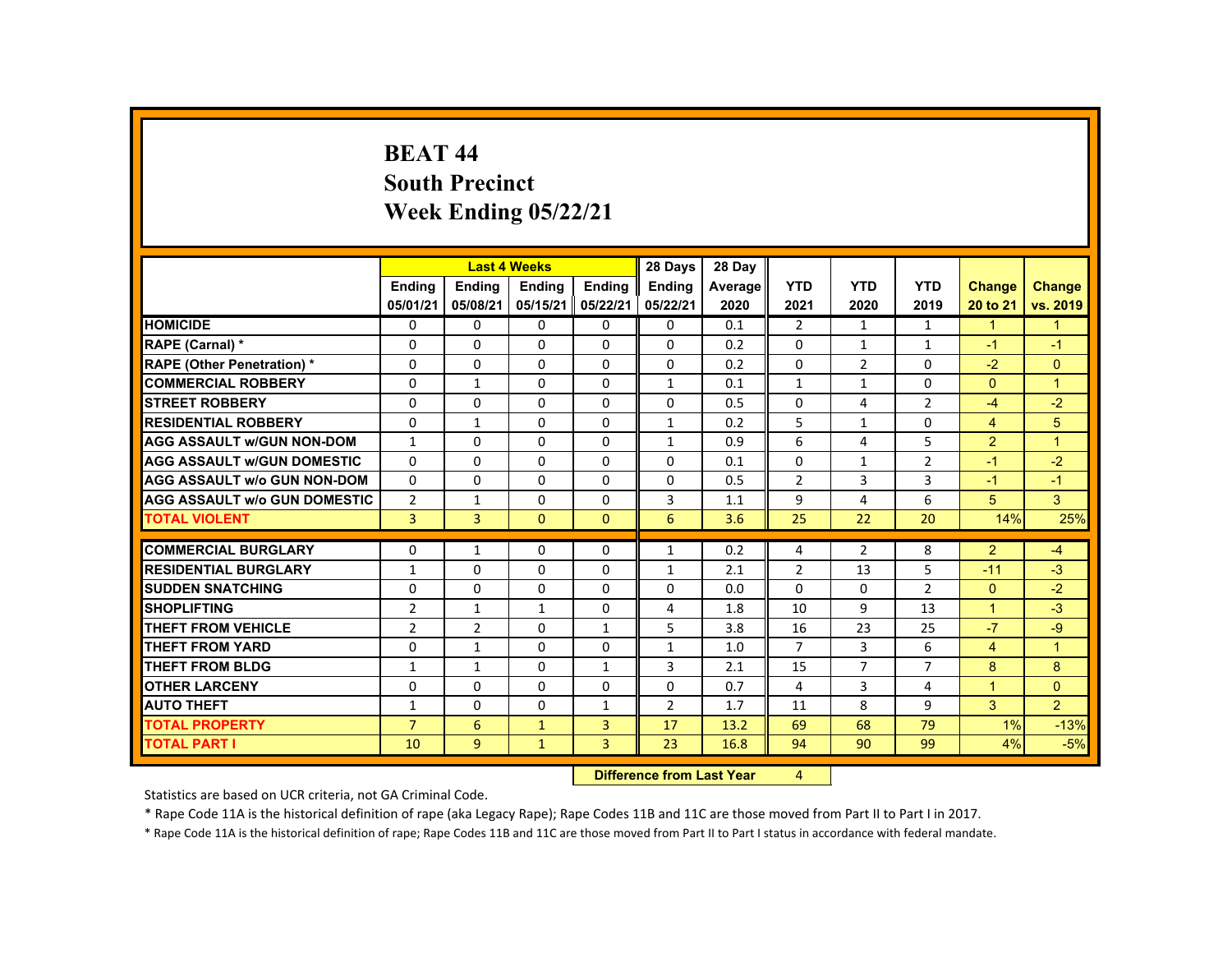### **BEAT 45 South Precinct Week Ending 05/22/21**

|                                     |                |                           | <b>Last 4 Weeks</b> |                | 28 Days        | 28 Day  |                |                |                |                |                |
|-------------------------------------|----------------|---------------------------|---------------------|----------------|----------------|---------|----------------|----------------|----------------|----------------|----------------|
|                                     | <b>Endina</b>  | <b>Ending</b>             | <b>Ending</b>       | <b>Ending</b>  | <b>Endina</b>  | Average | <b>YTD</b>     | <b>YTD</b>     | <b>YTD</b>     | <b>Change</b>  | <b>Change</b>  |
|                                     | 05/01/21       | 05/08/21                  | 05/15/21            | 05/22/21       | 05/22/21       | 2020    | 2021           | 2020           | 2019           | 20 to 21       | vs. 2019       |
| <b>HOMICIDE</b>                     | 0              | $\Omega$                  | $\Omega$            | $\Omega$       | $\Omega$       | 0.1     | 0              | $\mathbf{1}$   | 0              | $-1$           | $\mathbf{0}$   |
| RAPE (Carnal) *                     | $\Omega$       | $\Omega$                  | $\Omega$            | $\Omega$       | $\Omega$       | 0.2     | $\overline{2}$ | $\overline{2}$ | $\Omega$       | $\mathbf{0}$   | $\overline{2}$ |
| <b>RAPE (Other Penetration) *</b>   | $\mathbf{0}$   | $\Omega$                  | $\Omega$            | $\Omega$       | $\Omega$       | 0.1     | $\Omega$       | $\mathbf{1}$   | $\Omega$       | $-1$           | $\Omega$       |
| <b>COMMERCIAL ROBBERY</b>           | $\mathbf{0}$   | $\Omega$                  | $\Omega$            | $\Omega$       | $\Omega$       | 0.3     | $\Omega$       | $\overline{2}$ | $\Omega$       | $-2$           | $\Omega$       |
| <b>STREET ROBBERY</b>               | $\overline{2}$ | $\Omega$                  | $\Omega$            | $\Omega$       | $\overline{2}$ | 0.2     | 4              | $\mathbf{1}$   | $\overline{2}$ | 3              | $\overline{2}$ |
| <b>RESIDENTIAL ROBBERY</b>          | $\mathbf{0}$   | $\mathbf{0}$              | $\Omega$            | $\mathbf{0}$   | $\Omega$       | 0.1     | $\Omega$       | $\Omega$       | $\mathbf{1}$   | $\mathbf{0}$   | $-1$           |
| <b>AGG ASSAULT W/GUN NON-DOM</b>    | $\mathbf{0}$   | $\Omega$                  | $\mathbf{1}$        | $\Omega$       | $\mathbf{1}$   | 0.6     | $\mathbf{1}$   | $\mathbf{1}$   | $\overline{2}$ | $\Omega$       | $-1$           |
| <b>AGG ASSAULT W/GUN DOMESTIC</b>   | $\Omega$       | $\Omega$                  | $\Omega$            | $\Omega$       | $\Omega$       | 0.2     | $\mathbf{1}$   | $\mathbf{1}$   | $\mathbf{1}$   | $\Omega$       | $\overline{0}$ |
| <b>AGG ASSAULT w/o GUN NON-DOM</b>  | $\mathbf{1}$   | $\overline{2}$            | $\Omega$            | $\Omega$       | 3              | 0.6     | 6              | $\overline{2}$ | $\mathbf{1}$   | $\overline{4}$ | 5              |
| <b>AGG ASSAULT w/o GUN DOMESTIC</b> | $\overline{2}$ | $\mathbf{1}$              | $\mathbf{0}$        | $\Omega$       | 3              | 0.5     | 9              | $\overline{2}$ | $\overline{2}$ | $\overline{7}$ | $\overline{7}$ |
| <b>TOTAL VIOLENT</b>                | 5              | $\overline{3}$            | $\mathbf{1}$        | $\mathbf{0}$   | $\overline{9}$ | 2.9     | 23             | 13             | 9 <sup>°</sup> | 77%            | 156%           |
| <b>COMMERCIAL BURGLARY</b>          | $\Omega$       | $\Omega$                  | $\Omega$            | $\Omega$       | $\Omega$       | 0.2     | $\Omega$       | $\mathbf{1}$   | $\mathbf{1}$   | $-1$           | $-1$           |
| <b>RESIDENTIAL BURGLARY</b>         | $\Omega$       | $\Omega$                  | $\mathbf{1}$        | $\overline{2}$ | 3              | 0.8     | 6              | 4              | $\overline{3}$ | $\overline{2}$ | 3              |
| <b>SUDDEN SNATCHING</b>             | $\Omega$       | $\Omega$                  | $\Omega$            | $\Omega$       | $\Omega$       | 0.1     | $\Omega$       | $\Omega$       | $\Omega$       | $\Omega$       | $\Omega$       |
| <b>SHOPLIFTING</b>                  | $\mathbf{1}$   | $\mathbf{1}$              | $\mathbf{1}$        | $\mathbf{1}$   | 4              | 2.5     | 33             | 12             | 53             | 21             | $-20$          |
| THEFT FROM VEHICLE                  | $\mathbf{1}$   | $\Omega$                  | $\overline{2}$      | $\mathbf{1}$   | 4              | 3.7     | 20             | 27             | 10             | $-7$           | 10             |
| <b>THEFT FROM YARD</b>              | $\Omega$       | $\Omega$                  | $\mathbf{1}$        | $\mathbf{1}$   | $\overline{2}$ | 1.2     | 3              | 5              | 9              | $-2$           | $-6$           |
| <b>THEFT FROM BLDG</b>              | $\Omega$       | $\Omega$                  | $\Omega$            | $\Omega$       | $\Omega$       | 1.0     | $\overline{7}$ | $\overline{7}$ | 9              | $\Omega$       | $-2$           |
| <b>OTHER LARCENY</b>                | $\Omega$       | $\Omega$                  | $\Omega$            | $\mathbf{1}$   | $\mathbf{1}$   | 0.7     | 6              | 3              | $\Omega$       | 3              | $6^{\circ}$    |
| <b>AUTO THEFT</b>                   | $\Omega$       | $\Omega$                  | $\Omega$            | $\overline{2}$ | $\overline{2}$ | 1.7     | 8              | 5              | 3              | $\overline{3}$ | 5 <sup>5</sup> |
| <b>TOTAL PROPERTY</b>               | $\overline{2}$ | $\mathbf{1}$              | 5                   | 8              | 16             | 11.9    | 83             | 64             | 88             | 30%            | $-6%$          |
| <b>TOTAL PART I</b>                 | $\overline{7}$ | $\overline{4}$            | 6                   | 8              | 25             | 14.8    | 106            | 77             | 97             | 38%            | 9%             |
|                                     |                | Difference from Last Voar |                     | 20             |                |         |                |                |                |                |                |

 **Difference from Last Year**r 29

Statistics are based on UCR criteria, not GA Criminal Code.

\* Rape Code 11A is the historical definition of rape (aka Legacy Rape); Rape Codes 11B and 11C are those moved from Part II to Part I in 2017.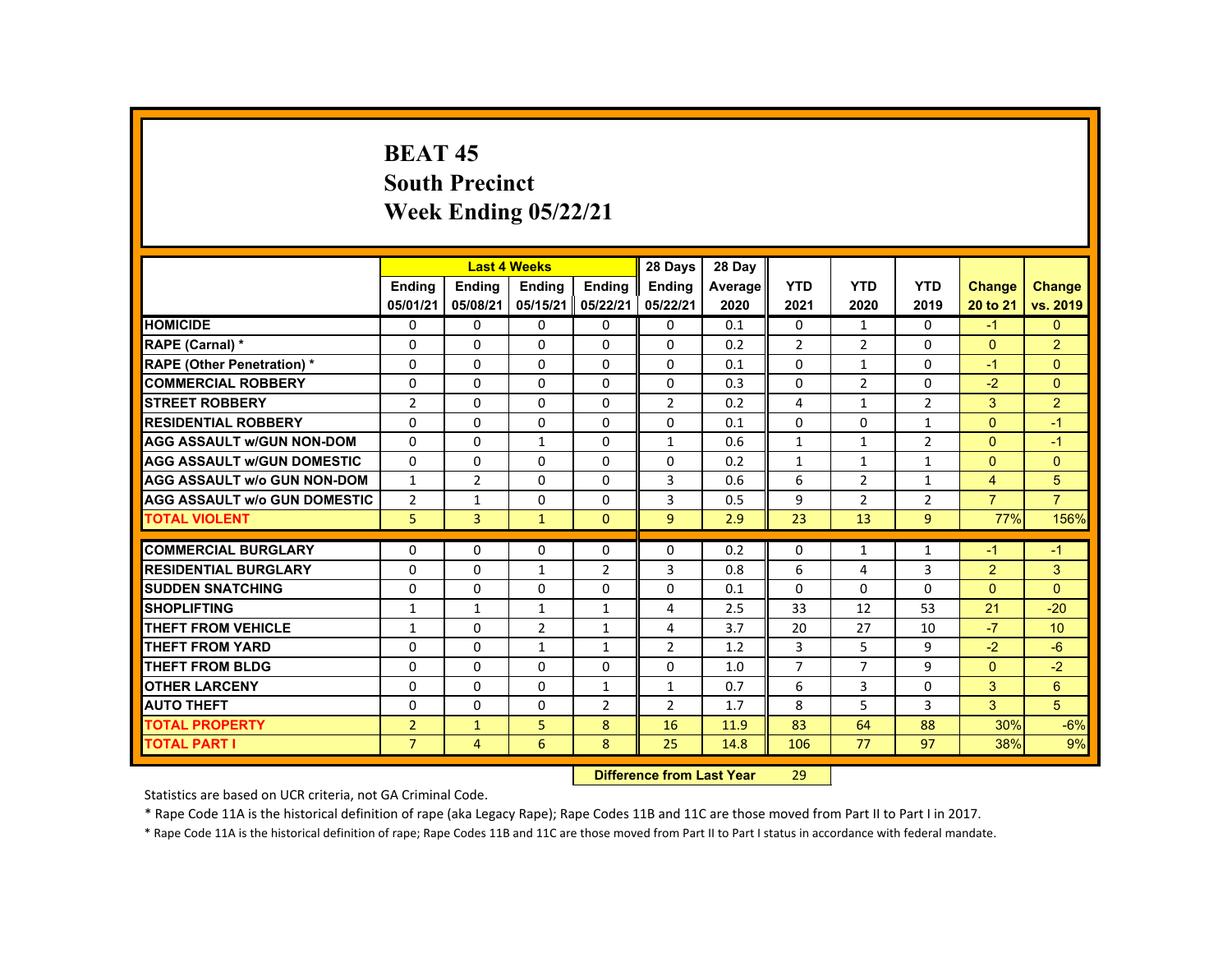# **BEAT 46 South Precinct Week Ending 05/22/21**

|                                     |               |                | <b>Last 4 Weeks</b> |                | 28 Days                           | 28 Day  |                |                |                |                |                |
|-------------------------------------|---------------|----------------|---------------------|----------------|-----------------------------------|---------|----------------|----------------|----------------|----------------|----------------|
|                                     | <b>Ending</b> | <b>Ending</b>  | <b>Endina</b>       | <b>Endina</b>  | <b>Endina</b>                     | Average | <b>YTD</b>     | <b>YTD</b>     | <b>YTD</b>     | Change         | <b>Change</b>  |
|                                     | 05/01/21      | 05/08/21       | 05/15/21            | 05/22/21       | 05/22/21                          | 2020    | 2021           | 2020           | 2019           | 20 to 21       | vs. 2020       |
| <b>HOMICIDE</b>                     | 0             | $\mathbf{0}$   | $\mathbf{1}$        | 0              | 1                                 | 0.0     | $\mathbf{1}$   | 0              | $\overline{2}$ | $\mathbf{1}$   | $-1$           |
| <b>RAPE (Carnal) *</b>              | $\Omega$      | $\Omega$       | $\Omega$            | $\Omega$       | $\Omega$                          | 0.4     | $\mathbf{1}$   | $\overline{2}$ | $\mathbf{1}$   | $-1$           | $\Omega$       |
| <b>RAPE (Other Penetration) *</b>   | 0             | 0              | $\Omega$            | 0              | 0                                 | 0.1     | $\mathbf{1}$   | 0              | 0              | $\mathbf{1}$   | $\mathbf{1}$   |
| <b>COMMERCIAL ROBBERY</b>           | $\mathbf{1}$  | $\Omega$       | $\Omega$            | $\Omega$       | $\mathbf{1}$                      | 0.1     | $\mathbf{1}$   | $\mathbf{1}$   | $\mathbf{1}$   | $\Omega$       | $\Omega$       |
| <b>STREET ROBBERY</b>               | $\Omega$      | $\Omega$       | $\Omega$            | $\Omega$       | $\Omega$                          | 0.5     | $\mathbf{1}$   | 3              | $\Omega$       | $-2$           | $\overline{1}$ |
| <b>RESIDENTIAL ROBBERY</b>          | $\Omega$      | $\mathbf{0}$   | $\Omega$            | 0              | 0                                 | 0.0     | $\mathbf{1}$   | 0              | $\Omega$       | $\mathbf{1}$   | $\mathbf{1}$   |
| <b>AGG ASSAULT W/GUN NON-DOM</b>    | $\Omega$      | $\Omega$       | $\Omega$            | $\mathbf{1}$   | $\mathbf{1}$                      | 0.8     | 3              | 4              | $\mathbf{1}$   | $-1$           | $\overline{2}$ |
| <b>AGG ASSAULT W/GUN DOMESTIC</b>   | $\Omega$      | $\Omega$       | $\Omega$            | $\Omega$       | $\Omega$                          | 0.2     | $\mathbf{1}$   | $\mathbf{1}$   | $\overline{2}$ | $\overline{0}$ | $-1$           |
| <b>AGG ASSAULT w/o GUN NON-DOM</b>  | $\Omega$      | $\Omega$       | $\Omega$            | $\Omega$       | $\Omega$                          | 0.5     | 4              | 5              | $\overline{2}$ | $-1$           | $\overline{2}$ |
| <b>AGG ASSAULT W/o GUN DOMESTIC</b> | 0             | 1              | 0                   | 0              | $\mathbf{1}$                      | 0.7     | 8              | $\mathbf{1}$   | 5              | $\overline{7}$ | 3              |
| <b>TOTAL VIOLENT</b>                | $\mathbf{1}$  | $\mathbf{1}$   | $\mathbf{1}$        | $\mathbf{1}$   | $\overline{4}$                    | 3.1     | 22             | 17             | 14             | 29%            | 57%            |
| <b>COMMERCIAL BURGLARY</b>          | $\mathbf{0}$  | $\mathbf{1}$   | 0                   | $\Omega$       | $\mathbf{1}$                      | 0.3     | 4              | 3              | 5              | $\overline{1}$ | $-1$           |
| <b>RESIDENTIAL BURGLARY</b>         | $\mathbf{1}$  | $\mathbf{1}$   | $\Omega$            | 1              | 3                                 | 1.6     | 4              | 5              | $\overline{7}$ | $-1$           | $-3$           |
| <b>SUDDEN SNATCHING</b>             | $\Omega$      | $\Omega$       | $\Omega$            | $\Omega$       | $\Omega$                          | 0.2     | $\Omega$       | $\overline{2}$ | 0              | $-2$           | $\Omega$       |
| <b>SHOPLIFTING</b>                  | 8             | $\mathbf{1}$   | 3                   | $\Omega$       | 12                                | 5.6     | 46             | 24             | 54             | 22             | $-8$           |
| <b>THEFT FROM VEHICLE</b>           | $\Omega$      | $\Omega$       | $\Omega$            | $\Omega$       | $\Omega$                          | 2.5     | 17             | 14             | 17             | 3              | $\overline{0}$ |
| <b>THEFT FROM YARD</b>              | $\Omega$      | $\Omega$       | $\Omega$            | $\Omega$       | $\Omega$                          | 0.9     | $\overline{2}$ | 4              | $\mathbf{1}$   | $-2$           | $\mathbf{1}$   |
| THEFT FROM BLDG                     | $\mathbf{1}$  | $\mathbf{1}$   | $\Omega$            | $\Omega$       | $\overline{2}$                    | 1.5     | 5              | $\overline{7}$ | 6              | $-2$           | $-1$           |
| <b>OTHER LARCENY</b>                | $\Omega$      | $\mathbf{1}$   | $\Omega$            | $\mathbf{1}$   | $\overline{2}$                    | 0.4     | 5              | $\mathbf{1}$   | $\overline{2}$ | $\overline{4}$ | 3              |
| <b>AUTO THEFT</b>                   | $\Omega$      | $\mathbf{1}$   | $\Omega$            | $\mathbf{1}$   | $\overline{2}$                    | 0.7     | 9              | $\overline{2}$ | 10             | $\overline{7}$ | $-1$           |
| <b>TOTAL PROPERTY</b>               | 10            | 6              | $\overline{3}$      | $\overline{3}$ | 22                                | 13.7    | 92             | 62             | 102            | 48%            | $-10%$         |
| <b>TOTAL PART I</b>                 | 11            | $\overline{7}$ | $\overline{4}$      | $\overline{4}$ | 26                                | 16.8    | 114            | 79             | 116            | 44%            | $-2%$          |
|                                     |               |                |                     |                | <b>Difference from Least Vanc</b> |         | or.            |                |                |                |                |

 **Difference from Last Year**r 35

Statistics are based on UCR criteria, not GA Criminal Code.

\* Rape Code 11A is the historical definition of rape (aka Legacy Rape); Rape Codes 11B and 11C are those moved from Part II to Part I in 2017.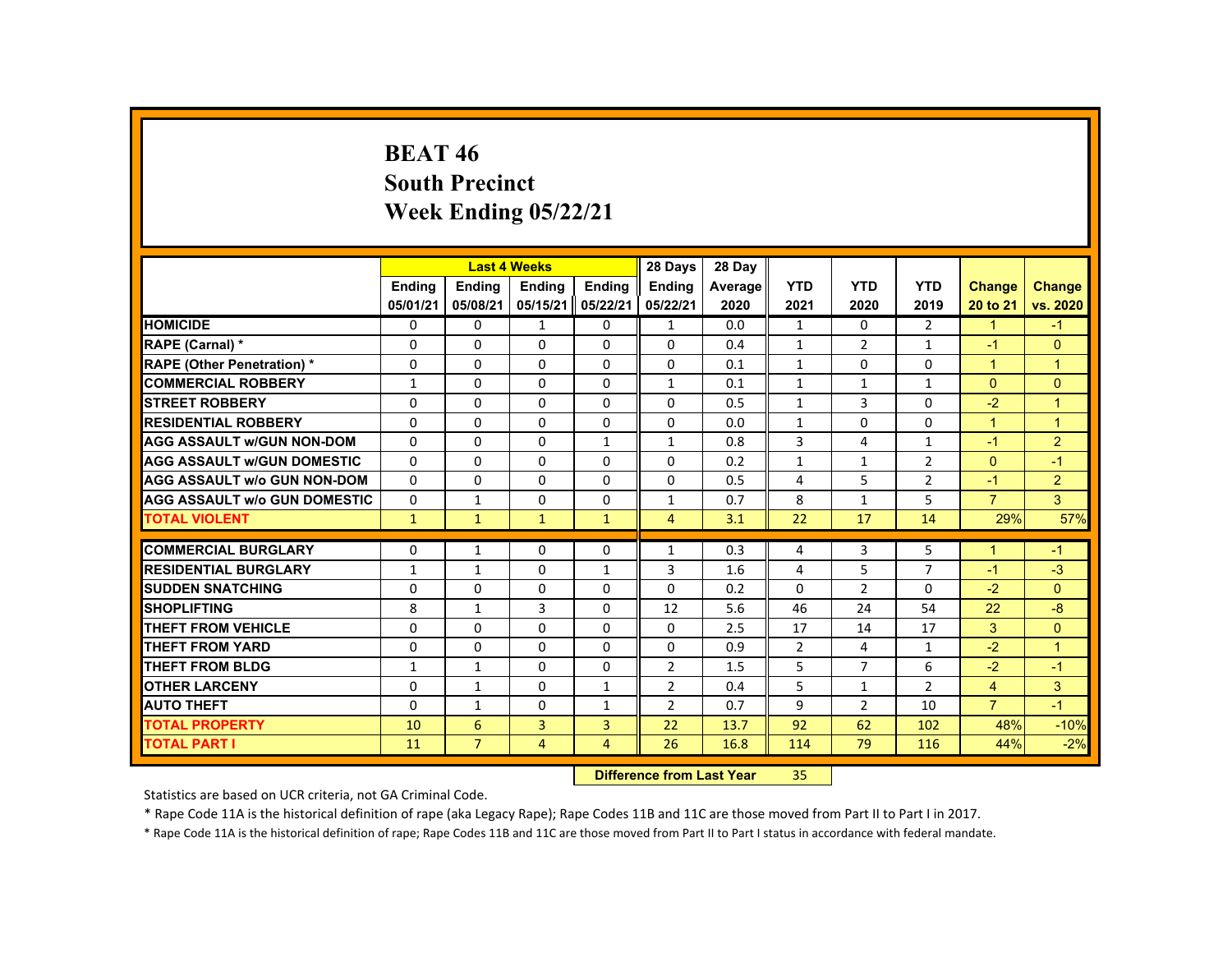# **BEAT 47 South Precinct Week Ending 05/22/21**

|                                     |               | <b>Last 4 Weeks</b> |               |              | 28 Days        | 28 Day  |                |                |                |                |                |
|-------------------------------------|---------------|---------------------|---------------|--------------|----------------|---------|----------------|----------------|----------------|----------------|----------------|
|                                     | <b>Ending</b> | <b>Ending</b>       | <b>Ending</b> | Ending       | <b>Ending</b>  | Average | <b>YTD</b>     | <b>YTD</b>     | <b>YTD</b>     | <b>Change</b>  | <b>Change</b>  |
|                                     | 05/01/21      | 05/08/21            | 05/15/21      | 05/22/21     | 05/22/21       | 2020    | 2021           | 2020           | 2019           | 20 to 21       | vs. 2019       |
| <b>HOMICIDE</b>                     | $\Omega$      | $\Omega$            | $\Omega$      | $\Omega$     | 0              | 0.1     | 0              | $\mathbf{1}$   | $\Omega$       | $-1$           | $\Omega$       |
| <b>RAPE (Carnal) *</b>              | $\Omega$      | $\Omega$            | $\Omega$      | $\Omega$     | $\Omega$       | 0.0     | $\Omega$       | $\Omega$       | $\Omega$       | $\mathbf{0}$   | $\Omega$       |
| <b>RAPE (Other Penetration) *</b>   | $\Omega$      | $\Omega$            | $\Omega$      | $\Omega$     | $\Omega$       | 0.0     | $\Omega$       | $\Omega$       | $\Omega$       | $\Omega$       | $\Omega$       |
| <b>COMMERCIAL ROBBERY</b>           | $\Omega$      | $\Omega$            | $\Omega$      | $\Omega$     | $\Omega$       | 0.0     | 0              | $\Omega$       | $\Omega$       | $\Omega$       | $\Omega$       |
| <b>STREET ROBBERY</b>               | $\Omega$      | $\Omega$            | $\Omega$      | $\Omega$     | $\Omega$       | 0.0     | $\Omega$       | $\Omega$       | $\Omega$       | $\Omega$       | $\Omega$       |
| <b>RESIDENTIAL ROBBERY</b>          | $\Omega$      | $\mathbf{0}$        | $\Omega$      | $\Omega$     | $\Omega$       | 0.1     | $\Omega$       | $\mathbf{1}$   | 0              | $-1$           | $\Omega$       |
| <b>AGG ASSAULT W/GUN NON-GUN</b>    | $\Omega$      | $\Omega$            | $\Omega$      | $\Omega$     | $\Omega$       | 0.1     | 0              | 0              | 0              | $\Omega$       | $\Omega$       |
| <b>AGG ASSAULT W/GUN DOMESTIC</b>   | $\Omega$      | $\Omega$            | $\Omega$      | $\Omega$     | $\Omega$       | 0.0     | $\Omega$       | $\Omega$       | $\Omega$       | $\Omega$       | $\Omega$       |
| <b>AGG ASSAULT W/o GUN NON-DOM</b>  | $\Omega$      | $\Omega$            | $\Omega$      | $\Omega$     | $\Omega$       | 0.0     | $\Omega$       | $\Omega$       | $\mathbf{1}$   | $\Omega$       | $-1$           |
| <b>AGG ASSAULT W/o GUN DOMESTIC</b> | $\Omega$      | $\Omega$            | $\Omega$      | $\Omega$     | $\Omega$       | 0.2     | $\overline{2}$ | $\Omega$       | $\overline{2}$ | $\overline{2}$ | $\Omega$       |
| <b>TOTAL VIOLENT</b>                | $\mathbf{0}$  | $\mathbf{0}$        | $\Omega$      | $\mathbf{0}$ | $\mathbf{0}$   | 0.4     | $\overline{2}$ | $\overline{2}$ | 3              | 0%             | $-33%$         |
|                                     |               |                     |               |              |                |         |                |                |                |                |                |
| <b>COMMERCIAL BURGLARY</b>          | $\Omega$      | $\Omega$            | $\Omega$      | $\Omega$     | $\Omega$       | 0.0     | $\Omega$       | $\Omega$       | $\mathbf{1}$   | $\Omega$       | $-1$           |
| <b>RESIDENTIAL BURGLARY</b>         | $\Omega$      | $\mathbf{1}$        | $\Omega$      | $\Omega$     | $\mathbf{1}$   | 0.5     | 3              | $\overline{2}$ | $\mathbf{1}$   | $\overline{1}$ | $\overline{2}$ |
| <b>SUDDEN SNATCHING</b>             | 0             | $\mathbf{0}$        | $\mathbf{0}$  | $\mathbf{0}$ | 0              | 0.0     | $\Omega$       | 0              | $\Omega$       | $\Omega$       | $\Omega$       |
| <b>SHOPLIFTING</b>                  | $\Omega$      | $\Omega$            | $\Omega$      | $\Omega$     | $\Omega$       | 0.0     | $\Omega$       | 0              | $\Omega$       | $\Omega$       | $\Omega$       |
| <b>THEFT FROM VEHICLE</b>           | $\Omega$      | $\Omega$            | $\Omega$      | $\Omega$     | $\Omega$       | 1.0     | 4              | 5              | 8              | $-1$           | $-4$           |
| <b>THEFT FROM YARD</b>              | $\Omega$      | $\Omega$            | $\Omega$      | $\Omega$     | $\Omega$       | 0.5     | 3              | 4              | $\overline{2}$ | $-1$           | $\overline{1}$ |
| <b>THEFT FROM BLDG</b>              | $\Omega$      | $\Omega$            | $\Omega$      | $\Omega$     | $\Omega$       | 0.2     | 5              | $\mathbf{1}$   | $\Omega$       | $\overline{4}$ | 5              |
| <b>OTHER LARCENY</b>                | 0             | $\mathbf{0}$        | $\mathbf{0}$  | $\mathbf{0}$ | 0              | 0.2     | 3              | 1              | 3              | $\overline{2}$ | $\Omega$       |
| <b>AUTO THEFT</b>                   | $\Omega$      | $\mathbf{1}$        | $\Omega$      | $\Omega$     | 1              | 0.6     | $\mathbf{1}$   | $\overline{2}$ | 3              | $-1$           | $-2$           |
| <b>TOTAL PROPERTY</b>               | $\Omega$      | $\overline{2}$      | $\Omega$      | $\Omega$     | $\overline{2}$ | 3.1     | 19             | 15             | 18             | 27%            | 6%             |
| <b>TOTAL PART I</b>                 | $\Omega$      | $\overline{2}$      | $\Omega$      | $\mathbf{0}$ | $\overline{2}$ | 3.5     | 21             | 17             | 21             | 24%            | 0%             |
|                                     |               |                     |               |              |                |         |                |                |                |                |                |

 **Difference from Last Year**4

Statistics are based on UCR criteria, not GA Criminal Code.

\* Rape Code 11A is the historical definition of rape (aka Legacy Rape); Rape Codes 11B and 11C are those moved from Part II to Part I in 2017.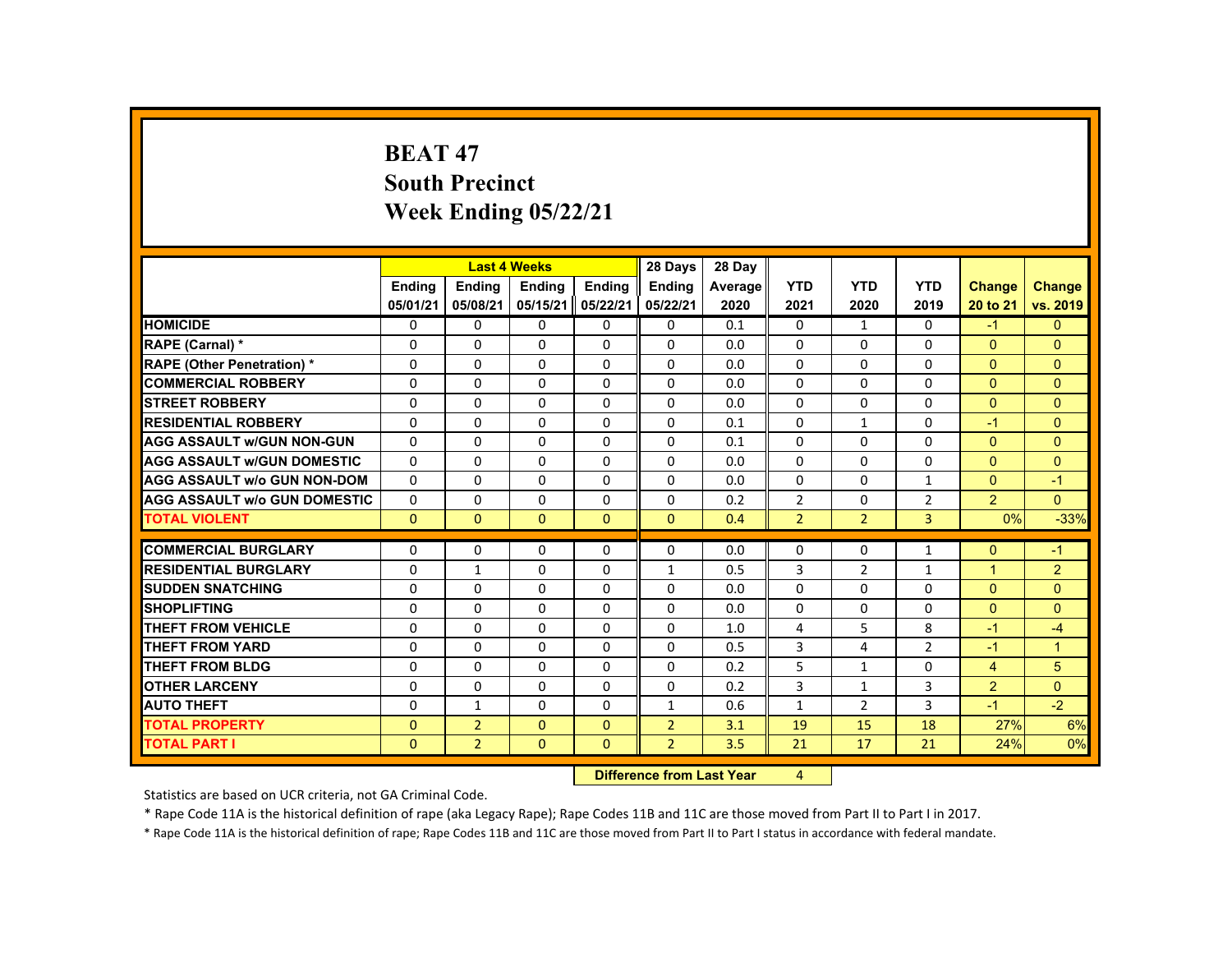# **BEAT 51 East Precinct Week Ending 05/22/21**

|                                     |                |                | <b>Last 4 Weeks</b> |                | 28 Days                          | 28 Day  |                |                |                |                      |                      |
|-------------------------------------|----------------|----------------|---------------------|----------------|----------------------------------|---------|----------------|----------------|----------------|----------------------|----------------------|
|                                     | Ending         | <b>Ending</b>  | <b>Ending</b>       | Ending         | <b>Ending</b>                    | Average | <b>YTD</b>     | <b>YTD</b>     | <b>YTD</b>     | <b>Change</b>        | <b>Change</b>        |
|                                     | 05/01/21       | 05/08/21       | 05/15/21            | 05/22/21       | 05/22/21                         | 2020    | 2021           | 2020           | 2019           | 20 to 21             | vs. 2019             |
| <b>HOMICIDE</b>                     | $\Omega$       | $\Omega$       | $\Omega$            | $\Omega$       | $\mathbf{0}$                     | 0.2     | $\Omega$       | $\overline{2}$ | $\mathbf{1}$   | $-2$                 | $-1$                 |
| RAPE (Carnal) *                     | $\Omega$       | $\Omega$       | $\mathbf{1}$        | $\Omega$       | $\mathbf{1}$                     | 0.1     | $\mathbf{1}$   | $\Omega$       | $\mathbf{1}$   | $\blacktriangleleft$ | $\Omega$             |
| <b>RAPE (Other Penetration) *</b>   | $\Omega$       | $\Omega$       | $\Omega$            | $\Omega$       | $\Omega$                         | 0.1     | $\mathbf{1}$   | 0              | $\Omega$       | $\blacktriangleleft$ | 1                    |
| <b>COMMERCIAL ROBBERY</b>           | $\mathbf{1}$   | $\Omega$       | $\Omega$            | $\Omega$       | $\mathbf{1}$                     | 0.0     | $\mathbf{1}$   | $\Omega$       | $\Omega$       | $\overline{1}$       | $\overline{1}$       |
| <b>STREET ROBBERY</b>               | $\Omega$       | $\mathbf{1}$   | $\Omega$            | $\Omega$       | $\mathbf{1}$                     | 0.3     | 3              | $\overline{2}$ | 4              | $\blacktriangleleft$ | $-1$                 |
| <b>RESIDENTIAL ROBBERY</b>          | $\Omega$       | $\mathbf{1}$   | $\Omega$            | $\Omega$       | $\mathbf{1}$                     | 0.1     | 3              | $\Omega$       | $\Omega$       | 3                    | 3                    |
| <b>AGG ASSAULT w/GUN NON-DOM</b>    | $\Omega$       | $\Omega$       | $\mathbf{1}$        | $\Omega$       | $\mathbf{1}$                     | 2.1     | 5              | 8              | 6              | $-3$                 | $-1$                 |
| <b>AGG ASSAULT w/GUN DOMESTIC</b>   | $\Omega$       | $\Omega$       | $\Omega$            | $\Omega$       | $\Omega$                         | 0.2     | $\Omega$       | $\Omega$       | $\Omega$       | $\mathbf{0}$         | $\Omega$             |
| <b>AGG ASSAULT w/o GUN NON-DOM</b>  | $\Omega$       | $\Omega$       | $\overline{2}$      | $\mathbf{1}$   | 3                                | 1.5     | 8              | 6              | 8              | 2                    | $\Omega$             |
| <b>AGG ASSAULT w/o GUN DOMESTIC</b> | $\mathbf{1}$   | $\overline{2}$ | 0                   | 0              | 3                                | 1.5     | 6              | $\overline{7}$ | $\overline{7}$ | $-1$                 | $-1$                 |
| <b>TOTAL VIOLENT</b>                | $\overline{2}$ | $\overline{4}$ | $\overline{4}$      | $\mathbf{1}$   | 11                               | 6.0     | 28             | 25             | 27             | 12%                  | 4%                   |
| <b>COMMERCIAL BURGLARY</b>          | $\mathbf{0}$   | $\mathbf{0}$   | 0                   | $\mathbf{0}$   | $\mathbf{0}$                     | 0.3     | 1              | $\overline{2}$ | $\mathbf{1}$   | $-1$                 | $\mathbf{0}$         |
| <b>RESIDENTIAL BURGLARY</b>         | $\Omega$       | $\Omega$       | $\Omega$            | $\Omega$       | $\Omega$                         | 1.5     | 9              | 10             | 14             | $-1$                 | $-5$                 |
| <b>SUDDEN SNATCHING</b>             | 0              | $\Omega$       | $\Omega$            | $\Omega$       | $\Omega$                         | 0.1     | $\mathbf 0$    | $\Omega$       | $\Omega$       | $\mathbf{0}$         | $\Omega$             |
| <b>SHOPLIFTING</b>                  | $\mathbf{1}$   | $\Omega$       | $\Omega$            | $\Omega$       | $\mathbf{1}$                     | 1.2     | 6              | 10             | 10             | $-4$                 | $-4$                 |
| <b>THEFT FROM VEHICLE</b>           | 3              | $\Omega$       | $\Omega$            | $\Omega$       | 3                                | 2.2     | 14             | 14             | 13             | $\mathbf{0}$         | $\blacktriangleleft$ |
| <b>THEFT FROM YARD</b>              | $\Omega$       | $\Omega$       | $\Omega$            | $\Omega$       | $\Omega$                         | 1.2     | 2              | $\overline{7}$ | 6              | $-5$                 | $-4$                 |
| <b>THEFT FROM BLDG</b>              | $\Omega$       | $\mathbf{1}$   | $\Omega$            | $\mathbf{1}$   | $\overline{2}$                   | 1.8     | 8              | 12             | 4              | $-4$                 | $\overline{4}$       |
| <b>OTHER LARCENY</b>                | $\mathbf{1}$   | $\Omega$       | $\mathbf{1}$        | $\Omega$       | $\overline{2}$                   | 0.6     | $\overline{7}$ | $\overline{3}$ | 9              | $\overline{4}$       | $-2$                 |
| <b>AUTO THEFT</b>                   | 0              | $\Omega$       | $\Omega$            | $\Omega$       | $\Omega$                         | 1.5     | 5              | $\overline{7}$ | 11             | $-2$                 | $-6$                 |
| <b>TOTAL PROPERTY</b>               | 5              | $\mathbf{1}$   | $\mathbf{1}$        | $\mathbf{1}$   | 8                                | 10.4    | 52             | 65             | 68             | $-20%$               | $-24%$               |
| <b>TOTAL PART I</b>                 | $\overline{7}$ | 5              | 5                   | $\overline{2}$ | 19                               | 16.4    | 80             | 90             | 95             | $-11%$               | $-16%$               |
|                                     |                |                |                     |                | <b>Difference from Last Year</b> |         | $-10$          |                |                |                      |                      |

Statistics are based on UCR criteria, not GA Criminal Code.

\* Rape Code 11A is the historical definition of rape (aka Legacy Rape); Rape Codes 11B and 11C are those moved from Part II to Part I in 2017.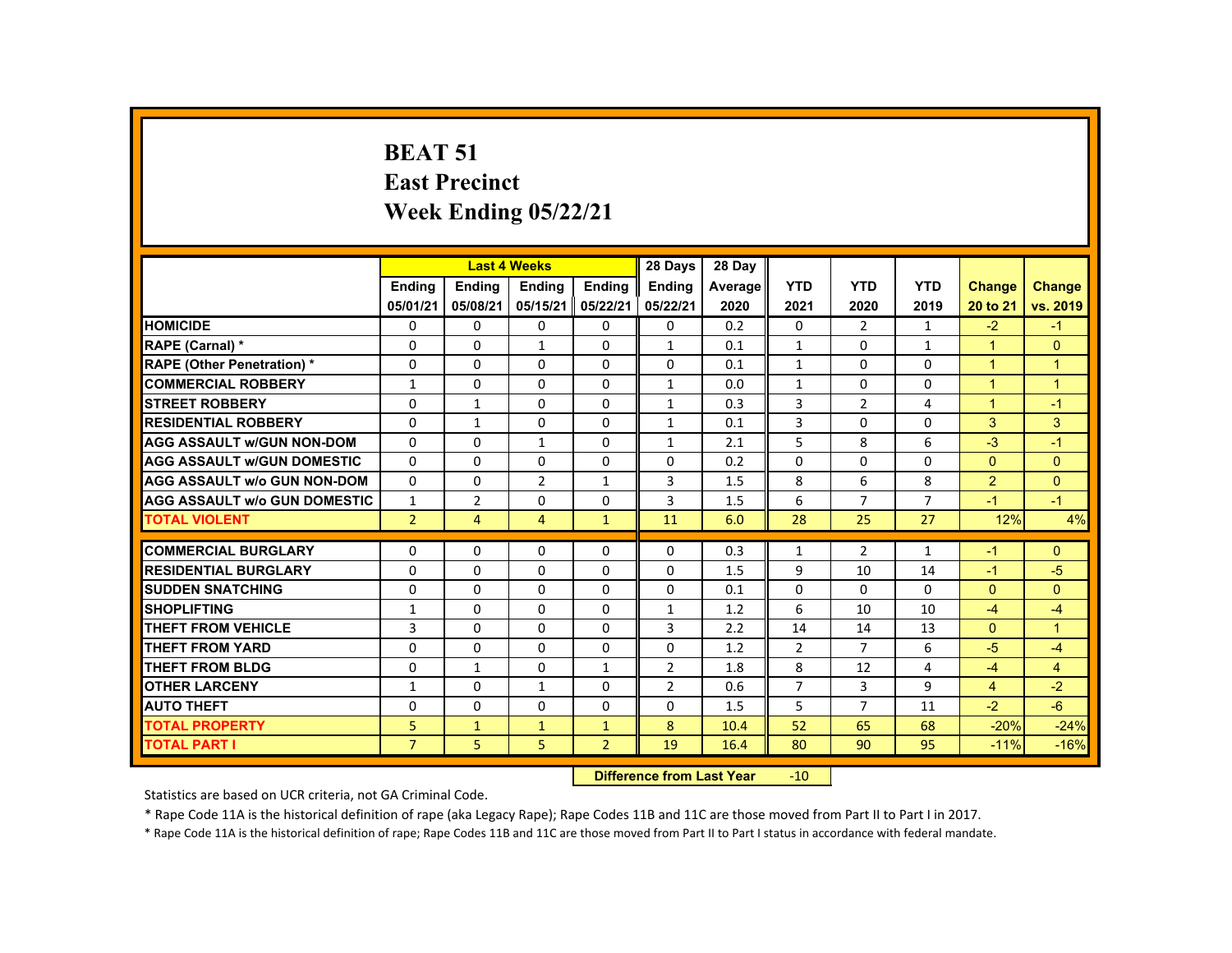### **BEAT 52 East Precinct Week Ending 05/22/21**

|                                     |               |                | <b>Last 4 Weeks</b> |                | 28 Days                   | 28 Day  |                |                |                |                      |                      |
|-------------------------------------|---------------|----------------|---------------------|----------------|---------------------------|---------|----------------|----------------|----------------|----------------------|----------------------|
|                                     | <b>Endina</b> | <b>Endina</b>  | <b>Endina</b>       | <b>Endina</b>  | <b>Endina</b>             | Average | <b>YTD</b>     | <b>YTD</b>     | <b>YTD</b>     | <b>Change</b>        | <b>Change</b>        |
|                                     | 05/01/21      | 05/08/21       | 05/15/21            | 05/22/21       | 05/22/21                  | 2020    | 2021           | 2020           | 2019           | 20 to 21             | vs. 2019             |
| <b>HOMICIDE</b>                     | $\mathbf{0}$  | 0              | 0                   | 0              | 0                         | 0.0     | $\mathbf{0}$   | $\Omega$       | $\Omega$       | $\Omega$             | $\Omega$             |
| <b>RAPE (Carnal) *</b>              | 0             | $\mathbf{1}$   | 0                   | 0              | $\mathbf{1}$              | 0.0     | $\mathbf{1}$   | 0              | $\mathbf{1}$   | $\mathbf{1}$         | $\Omega$             |
| <b>RAPE (Other Penetration) *</b>   | $\Omega$      | $\Omega$       | $\Omega$            | $\Omega$       | $\Omega$                  | 0.0     | $\Omega$       | $\Omega$       | $\Omega$       | $\Omega$             | $\Omega$             |
| <b>COMMERCIAL ROBBERY</b>           | $\Omega$      | $\Omega$       | $\Omega$            | $\Omega$       | $\Omega$                  | 0.0     | $\Omega$       | $\Omega$       | $\Omega$       | $\Omega$             | $\mathbf{0}$         |
| <b>STREET ROBBERY</b>               | $\Omega$      | $\Omega$       | $\Omega$            | $\Omega$       | $\Omega$                  | 0.1     | $\overline{2}$ | $\mathbf{1}$   | 3              | $\blacktriangleleft$ | $-1$                 |
| <b>RESIDENTIAL ROBBERY</b>          | 0             | 0              | 0                   | 0              | 0                         | 0.0     | 0              | 0              | $\overline{2}$ | $\Omega$             | $-2$                 |
| <b>AGG ASSAULT W/GUN NON-DOM</b>    | $\Omega$      | $\Omega$       | $\Omega$            | $\mathbf{1}$   | $\mathbf{1}$              | 0.1     | 6              | 3              | 5              | 3                    | $\blacktriangleleft$ |
| <b>AGG ASSAULT W/GUN DOMESTIC</b>   | $\Omega$      | $\Omega$       | $\Omega$            | $\Omega$       | $\Omega$                  | 0.0     | $\mathbf{1}$   | $\mathbf{1}$   | $\mathbf{1}$   | $\Omega$             | $\Omega$             |
| <b>AGG ASSAULT w/o GUN NON-DOM</b>  | $\Omega$      | $\Omega$       | $\Omega$            | $\Omega$       | $\Omega$                  | 0.1     | $\mathbf{1}$   | $\overline{7}$ | $\overline{2}$ | $-6$                 | $-1$                 |
| <b>AGG ASSAULT w/o GUN DOMESTIC</b> | $\Omega$      | $\Omega$       | $\Omega$            | $\Omega$       | $\Omega$                  | 0.2     | 4              | 8              | 4              | $-4$                 | $\Omega$             |
| <b>TOTAL VIOLENT</b>                | $\Omega$      | $\mathbf{1}$   | $\Omega$            | $\mathbf{1}$   | $\overline{2}$            | 0.6     | 15             | 20             | 18             | $-25%$               | $-17%$               |
| <b>COMMERCIAL BURGLARY</b>          | $\Omega$      | $\Omega$       | $\Omega$            | $\Omega$       | $\Omega$                  | 0.0     | $\mathbf{1}$   | $\overline{2}$ | $\Omega$       | $-1$                 | $\blacktriangleleft$ |
| <b>RESIDENTIAL BURGLARY</b>         | $\Omega$      | $\Omega$       | 0                   | $\overline{2}$ | 2                         | 0.4     | 11             | 9              | 23             | 2                    | $-12$                |
| <b>SUDDEN SNATCHING</b>             | $\Omega$      | $\Omega$       | $\Omega$            | $\Omega$       | $\Omega$                  | 0.0     | $\Omega$       | $\overline{2}$ | 0              | $-2$                 | $\Omega$             |
| <b>SHOPLIFTING</b>                  | $\Omega$      | $\Omega$       | $\Omega$            | $\Omega$       | $\Omega$                  | 0.1     | $\overline{2}$ | 6              | $\mathbf{1}$   | $-4$                 | $\mathbf{1}$         |
| <b>THEFT FROM VEHICLE</b>           | $\Omega$      | $\mathbf{1}$   | $\mathbf{1}$        | $\Omega$       | $\overline{2}$            | 0.7     | 8              | 30             | 27             | $-22$                | $-19$                |
| <b>THEFT FROM YARD</b>              | 0             | $\Omega$       | $\Omega$            | $\Omega$       | $\Omega$                  | 0.3     | 3              | 12             | 13             | $-9$                 | $-10$                |
| <b>THEFT FROM BLDG</b>              | 0             | $\Omega$       | 0                   | $\Omega$       | 0                         | 0.2     | 5              | 11             | 16             | $-6$                 | $-11$                |
| <b>OTHER LARCENY</b>                | $\Omega$      | $\mathbf{1}$   | $\overline{2}$      | $\mathbf{1}$   | 4                         | 0.3     | 12             | 6              | 3              | 6                    | 9                    |
| <b>AUTO THEFT</b>                   | $\Omega$      | $\mathbf{1}$   | $\mathbf{1}$        | $\mathbf{1}$   | 3                         | 0.2     | 4              | 5              | 9              | $-1$                 | $-5$                 |
| <b>TOTAL PROPERTY</b>               | $\Omega$      | $\overline{3}$ | $\overline{4}$      | $\overline{4}$ | 11                        | 2.2     | 46             | 83             | 92             | $-45%$               | $-50%$               |
| <b>TOTAL PART I</b>                 | $\mathbf{0}$  | $\overline{4}$ | 4                   | 5              | 13                        | 2.9     | 61             | 103            | 110            | $-41%$               | $-45%$               |
|                                     |               |                |                     |                | Difference from Loot Voor |         | $\sqrt{2}$     |                |                |                      |                      |

 **Difference from Last Year**‐42

Statistics are based on UCR criteria, not GA Criminal Code.

\* Rape Code 11A is the historical definition of rape (aka Legacy Rape); Rape Codes 11B and 11C are those moved from Part II to Part I in 2017.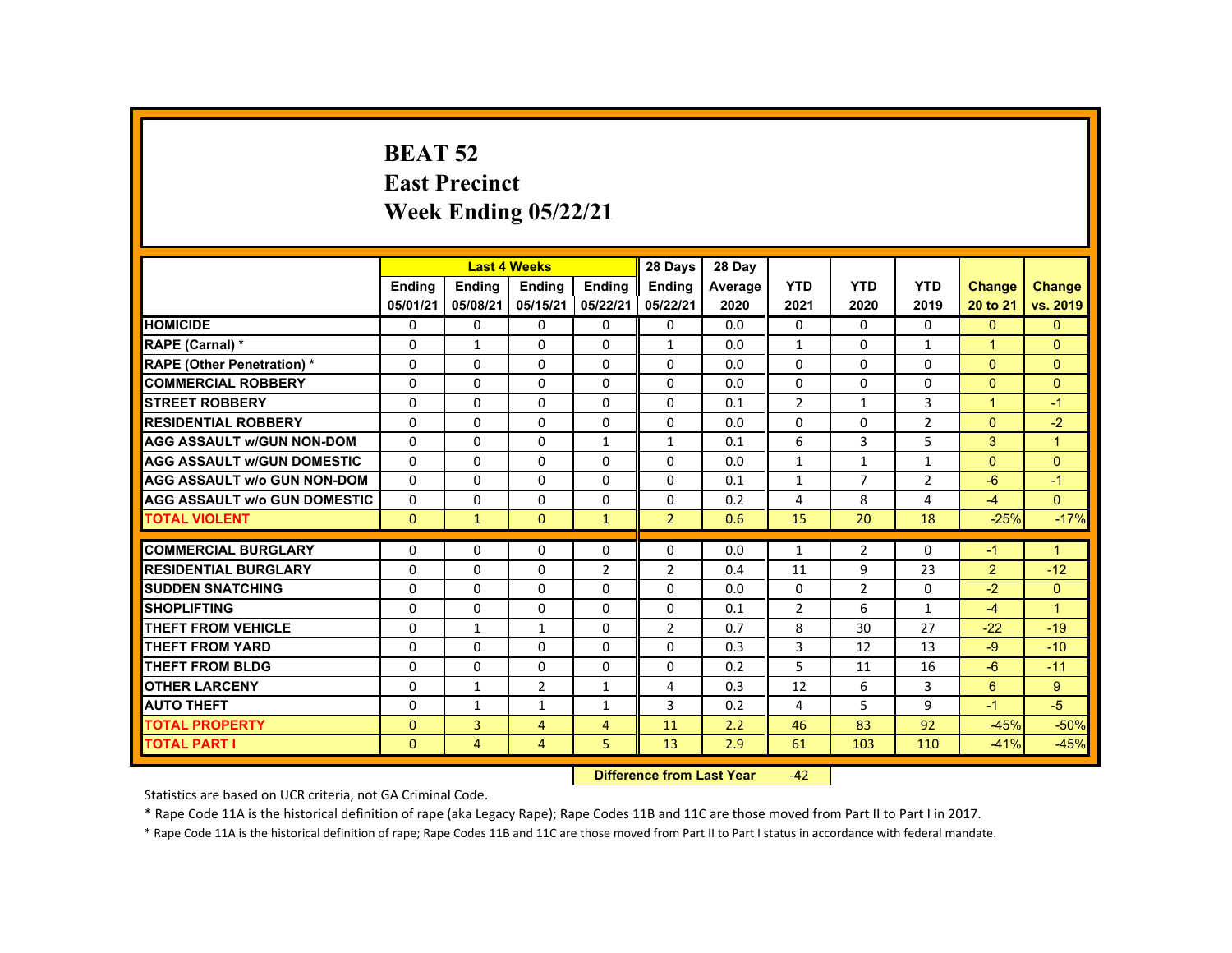# **BEAT 53 East Precinct Week Ending 05/22/21**

|                                     |                            |                | <b>Last 4 Weeks</b> |                | 28 Days                           | 28 Day     |                |                |                      |                      |                |
|-------------------------------------|----------------------------|----------------|---------------------|----------------|-----------------------------------|------------|----------------|----------------|----------------------|----------------------|----------------|
|                                     | <b>Ending</b>              | Ending         | Ending              | Ending         | <b>Endina</b>                     | Average    | <b>YTD</b>     | <b>YTD</b>     | <b>YTD</b>           | <b>Change</b>        | Change         |
|                                     | 05/01/21                   | 05/08/21       | 05/15/21            | 05/22/21       | 05/22/21                          | 2020       | 2021           | 2020           | 2019                 | 20 to 21             | vs. 2019       |
| <b>HOMICIDE</b>                     | $\Omega$                   | $\Omega$       | $\Omega$            | $\Omega$       | $\mathbf{0}$                      | 0.1        | $\mathbf{1}$   | $\Omega$       | $\Omega$             | $\mathbf{1}$         | 1              |
| RAPE (Carnal) *                     | $\Omega$                   | $\Omega$       | $\Omega$            | $\Omega$       | $\Omega$                          | 0.0        | $\overline{2}$ | $\Omega$       | $\Omega$             | $\overline{2}$       | $\overline{2}$ |
| <b>RAPE (Other Penetration) *</b>   | $\Omega$                   | $\Omega$       | $\Omega$            | $\Omega$       | $\Omega$                          | 0.2        | $\Omega$       | $\mathbf{1}$   | $\Omega$             | $-1$                 | $\Omega$       |
| <b>COMMERCIAL ROBBERY</b>           | $\Omega$                   | $\Omega$       | $\Omega$            | $\Omega$       | $\Omega$                          | 0.0        | $\Omega$       | $\Omega$       | $\Omega$             | $\Omega$             | $\Omega$       |
| <b>STREET ROBBERY</b>               | $\Omega$                   | $\Omega$       | $\Omega$            | $\Omega$       | $\Omega$                          | 0.6        | $\overline{2}$ | $\mathbf{1}$   | $\overline{3}$       | $\blacktriangleleft$ | $-1$           |
| <b>RESIDENTIAL ROBBERY</b>          | 0                          | $\mathbf{0}$   | 0                   | 0              | 0                                 | 0.1        | $\mathbf{0}$   | $\mathbf{1}$   | 0                    | $-1$                 | $\Omega$       |
| <b>AGG ASSAULT w/GUN NON-DOM</b>    | $\mathbf{1}$               | $\Omega$       | $\mathbf{1}$        | $\Omega$       | $\overline{2}$                    | 1.2        | 6              | 6              | 4                    | $\Omega$             | $\overline{2}$ |
| <b>AGG ASSAULT w/GUN DOMESTIC</b>   | $\Omega$                   | $\Omega$       | $\Omega$            | $\Omega$       | $\Omega$                          | 0.4        | $\mathbf{1}$   | 3              | $\mathbf{1}$         | $-2$                 | $\Omega$       |
| <b>AGG ASSAULT w/o GUN NON-DOM</b>  | $\mathbf{1}$               | $\mathbf{1}$   | $\Omega$            | $\Omega$       | $\overline{2}$                    | 1.2        | $\overline{7}$ | 6              | $\overline{3}$       | $\blacktriangleleft$ | $\overline{4}$ |
| <b>AGG ASSAULT w/o GUN DOMESTIC</b> | $\mathbf{1}$               | $\mathbf{0}$   | 0                   | $\mathbf{1}$   | $\overline{2}$                    | 1.5        | 10             | 5              | 10                   | 5                    | $\mathbf{0}$   |
| <b>TOTAL VIOLENT</b>                | $\overline{3}$             | $\mathbf{1}$   | $\mathbf{1}$        | $\mathbf{1}$   | 6                                 | 5.2        | 29             | 23             | 21                   | 26%                  | 38%            |
| <b>COMMERCIAL BURGLARY</b>          | $\mathbf{1}$               | $\Omega$       | $\Omega$            | $\Omega$       | $\mathbf{1}$                      | 0.2        | $\mathbf{1}$   | $\overline{2}$ | $\mathbf{1}$         | $-1$                 | $\Omega$       |
| <b>RESIDENTIAL BURGLARY</b>         | $\mathbf{1}$               | $\mathbf{1}$   | $\mathbf{1}$        | $\mathbf{1}$   | 4                                 | 3.0        | 8              | 10             | 25                   | $-2$                 | $-17$          |
| <b>SUDDEN SNATCHING</b>             | $\Omega$                   | $\Omega$       | $\Omega$            | $\Omega$       | $\Omega$                          | 0.0        | $\Omega$       | $\Omega$       | $\mathbf{0}$         | $\mathbf{0}$         | $\Omega$       |
| <b>SHOPLIFTING</b>                  | $\Omega$                   | $\Omega$       | $\Omega$            | $\Omega$       | $\Omega$                          | 0.2        | $\Omega$       | $\mathbf{1}$   | $\Omega$             | $-1$                 | $\Omega$       |
| <b>THEFT FROM VEHICLE</b>           | $\mathbf{1}$               | $\Omega$       | $\mathbf{1}$        | $\mathbf{1}$   | 3                                 | 3.6        | 15             | 18             | 22                   | $-3$                 | $-7$           |
| <b>THEFT FROM YARD</b>              | $\Omega$                   | $\Omega$       | $\Omega$            | $\Omega$       | $\Omega$                          | 1.0        | 4              | 5.             | 4                    | $-1$                 | $\Omega$       |
| <b>THEFT FROM BLDG</b>              |                            | $\Omega$       | $\Omega$            | $\Omega$       |                                   |            | $\overline{7}$ |                |                      | $-4$                 | $-7$           |
| <b>OTHER LARCENY</b>                | $\overline{2}$<br>$\Omega$ | $\Omega$       | $\Omega$            | $\Omega$       | 2<br>$\mathbf{0}$                 | 2.4<br>0.5 | 3              | 11<br>3        | 14<br>$\overline{7}$ | $\mathbf{0}$         | $-4$           |
|                                     |                            |                |                     |                |                                   |            |                |                |                      |                      | $\Omega$       |
| <b>AUTO THEFT</b>                   | $\Omega$                   | $\Omega$       | $\mathbf{1}$        | $\Omega$       | $\mathbf{1}$                      | 1.6        | 9              | 5              | 9                    | $\overline{4}$       |                |
| <b>TOTAL PROPERTY</b>               | 5                          | $\mathbf{1}$   | $\overline{3}$      | $\overline{2}$ | 11                                | 12.4       | 47             | 55             | 82                   | $-15%$               | $-43%$         |
| <b>TOTAL PART I</b>                 | 8                          | $\overline{2}$ | 4                   | 3              | 17                                | 17.6       | 76             | 78             | 103                  | $-3%$                | $-26%$         |
|                                     |                            |                |                     |                | <b>Difference from Least Vage</b> |            | $\sim$         |                |                      |                      |                |

 **Difference from Last Year**‐2

Statistics are based on UCR criteria, not GA Criminal Code.

\* Rape Code 11A is the historical definition of rape (aka Legacy Rape); Rape Codes 11B and 11C are those moved from Part II to Part I in 2017.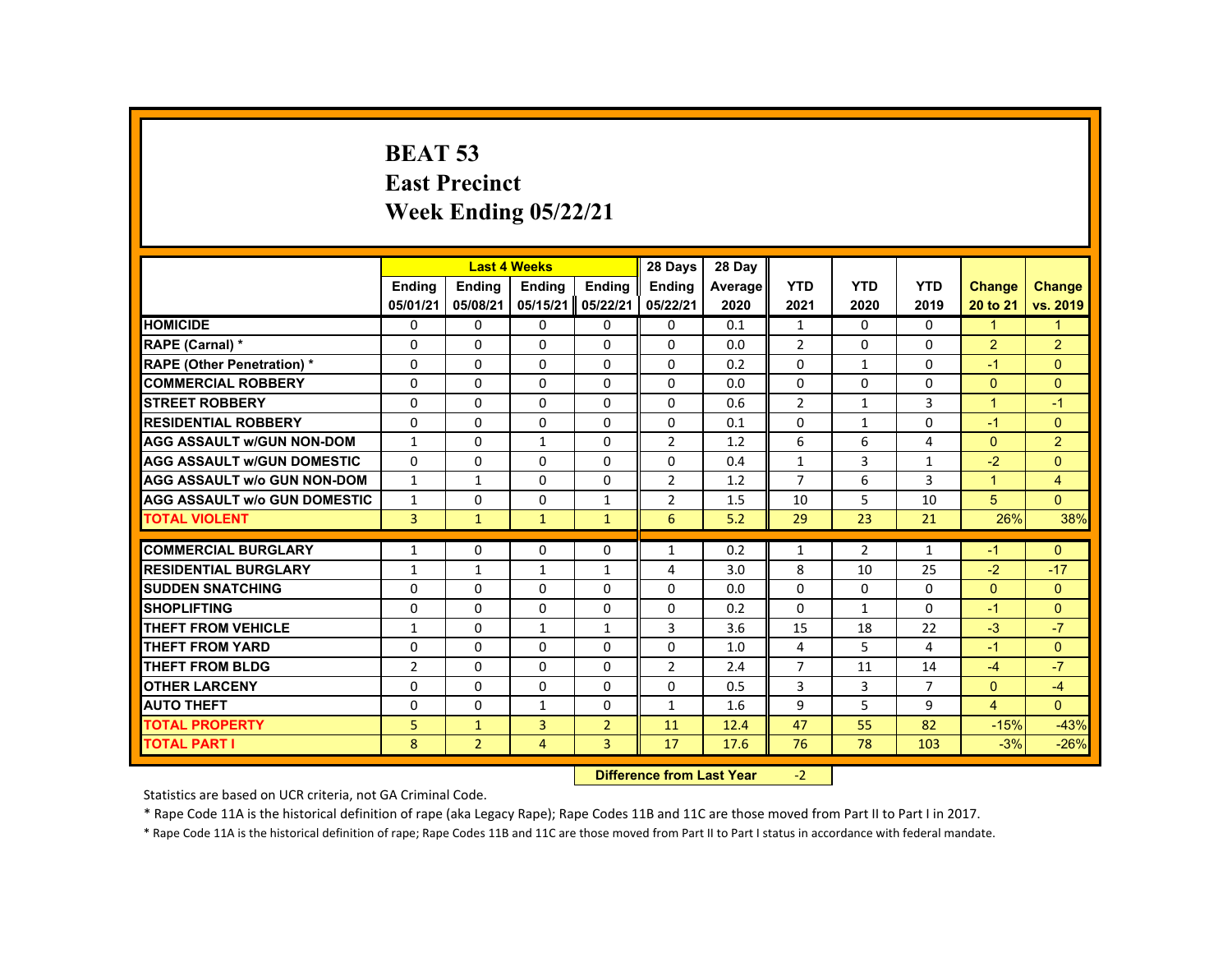#### **BEAT 54 East Precinct Week Ending 05/22/21**

|                                     |                           |                           | <b>Last 4 Weeks</b>       |                    | 28 Days            | 28 Day          |                    |                    |                    |                           |                           |
|-------------------------------------|---------------------------|---------------------------|---------------------------|--------------------|--------------------|-----------------|--------------------|--------------------|--------------------|---------------------------|---------------------------|
|                                     | <b>Endina</b><br>05/01/21 | <b>Endina</b><br>05/08/21 | <b>Endina</b><br>05/15/21 | Ending<br>05/22/21 | Ending<br>05/22/21 | Average<br>2020 | <b>YTD</b><br>2021 | <b>YTD</b><br>2020 | <b>YTD</b><br>2019 | <b>Change</b><br>20 to 21 | <b>Change</b><br>vs. 2019 |
| <b>HOMICIDE</b>                     | 0                         | 0                         | 0                         | 0                  | 0                  | 0.0             | 0                  | $\mathbf{0}$       | $\mathbf{0}$       | $\mathbf{0}$              | $\mathbf{0}$              |
| RAPE (Carnal) *                     | 0                         | 0                         | 0                         | $\Omega$           | 0                  | 0.0             | $\mathbf{1}$       | 0                  | $\mathbf{1}$       | 1                         | $\Omega$                  |
| <b>RAPE (Other Penetration) *</b>   | $\Omega$                  | $\Omega$                  | $\Omega$                  | $\Omega$           | $\Omega$           | 0.2             | $\Omega$           | 2                  | $\mathbf{1}$       | $-2$                      | $-1$                      |
| <b>COMMERCIAL ROBBERY</b>           | $\Omega$                  | $\Omega$                  | 0                         | $\Omega$           | 0                  | 0.5             | $\overline{2}$     | 4                  | $\mathbf{1}$       | $-2$                      | $\overline{1}$            |
| <b>STREET ROBBERY</b>               | $\Omega$                  | $\Omega$                  | $\Omega$                  | $\Omega$           | $\Omega$           | 0.5             | $\mathbf{1}$       | $\overline{2}$     | 3                  | $-1$                      | $-2$                      |
| <b>RESIDENTIAL ROBBERY</b>          | $\Omega$                  | $\mathbf{1}$              | $\Omega$                  | $\Omega$           | $\mathbf{1}$       | 0.0             | $\overline{2}$     | $\Omega$           | $\Omega$           | 2                         | $\overline{2}$            |
| <b>AGG ASSAULT w/GUN NON-DOM</b>    | $\Omega$                  | $\Omega$                  | $\Omega$                  | $\Omega$           | $\Omega$           | 1.5             | 12                 | 3                  | 8                  | 9                         | $\overline{4}$            |
| <b>AGG ASSAULT W/GUN DOMESTIC</b>   | $\Omega$                  | $\Omega$                  | $\Omega$                  | $\Omega$           | $\Omega$           | 0.2             | $\Omega$           | $\mathbf{1}$       | $\mathbf{1}$       | $-1$                      | $-1$                      |
| <b>AGG ASSAULT w/o GUN NON-DOM</b>  | $\Omega$                  | $\Omega$                  | $\Omega$                  | $\Omega$           | $\Omega$           | 0.8             | 5                  | $\mathbf{1}$       | 4                  | $\overline{4}$            | $\overline{1}$            |
| <b>AGG ASSAULT W/o GUN DOMESTIC</b> | $\Omega$                  | $\Omega$                  | $\Omega$                  | $\Omega$           | $\Omega$           | 0.2             | 5                  | 3                  | 4                  | $\overline{2}$            | $\blacktriangleleft$      |
| <b>TOTAL VIOLENT</b>                | $\mathbf{0}$              | $\mathbf{1}$              | $\Omega$                  | $\mathbf{0}$       | $\mathbf{1}$       | 3.8             | 28                 | 16                 | 23                 | 75%                       | 22%                       |
| <b>COMMERCIAL BURGLARY</b>          | $\Omega$                  | $\Omega$                  | $\Omega$                  | $\Omega$           | $\Omega$           | 0.1             | $\Omega$           | $\Omega$           |                    | $\Omega$                  | $-1$                      |
|                                     |                           |                           |                           |                    |                    |                 |                    |                    | $\mathbf{1}$       | $-7$                      |                           |
| <b>RESIDENTIAL BURGLARY</b>         | $\mathbf{1}$              | $\Omega$                  | $\Omega$                  | $\Omega$           | $\mathbf{1}$       | 2.5             | 6                  | 13                 | 15                 |                           | $-9$                      |
| <b>SUDDEN SNATCHING</b>             | $\Omega$                  | 0                         | $\Omega$                  | 0                  | $\Omega$           | 0.2             | $\Omega$           | 0                  | 3                  | $\mathbf{0}$              | $-3$                      |
| <b>SHOPLIFTING</b>                  | $\mathbf{1}$              | $\mathbf{1}$              | $\Omega$                  | $\overline{2}$     | 4                  | 4.1             | 15                 | 24                 | 14                 | $-9$                      | $\blacktriangleleft$      |
| <b>THEFT FROM VEHICLE</b>           | $\mathbf{1}$              | 3                         | $\mathbf{1}$              | $\overline{2}$     | $\overline{7}$     | 3.5             | 14                 | 24                 | 46                 | $-10$                     | $-32$                     |
| <b>THEFT FROM YARD</b>              | $\Omega$                  | $\mathbf{1}$              | $\Omega$                  | $\Omega$           | $\mathbf{1}$       | 2.0             | 8                  | 5                  | 9                  | 3                         | $-1$                      |
| <b>THEFT FROM BLDG</b>              | $\Omega$                  | $\mathbf{1}$              | $\mathbf{1}$              | $\mathbf{1}$       | 3                  | 1.6             | $\overline{7}$     | 11                 | 6                  | $-4$                      | $\overline{1}$            |
| <b>OTHER LARCENY</b>                | $\Omega$                  | $\Omega$                  | $\Omega$                  | $\Omega$           | $\Omega$           | 1.1             | 5                  | 6                  | 3                  | $-1$                      | $\overline{2}$            |
| <b>AUTO THEFT</b>                   | $\overline{2}$            | $\mathbf{1}$              | $\mathbf{1}$              | $\Omega$           | 4                  | 1.9             | 14                 | 8                  | 13                 | 6                         | $\mathbf{1}$              |
| <b>TOTAL PROPERTY</b>               | 5                         | $\overline{7}$            | $\overline{3}$            | 5                  | 20                 | 16.9            | 69                 | 91                 | 110                | $-24%$                    | $-37%$                    |
| <b>TOTAL PART I</b>                 | 5                         | 8                         | $\overline{3}$            | 5                  | 21                 | 20.7            | 97                 | 107                | 133                | $-9%$                     | $-27%$                    |
|                                     |                           |                           |                           |                    |                    |                 |                    |                    |                    |                           |                           |

 **Difference from Last Year**r -10

Statistics are based on UCR criteria, not GA Criminal Code.

\* Rape Code 11A is the historical definition of rape (aka Legacy Rape); Rape Codes 11B and 11C are those moved from Part II to Part I in 2017.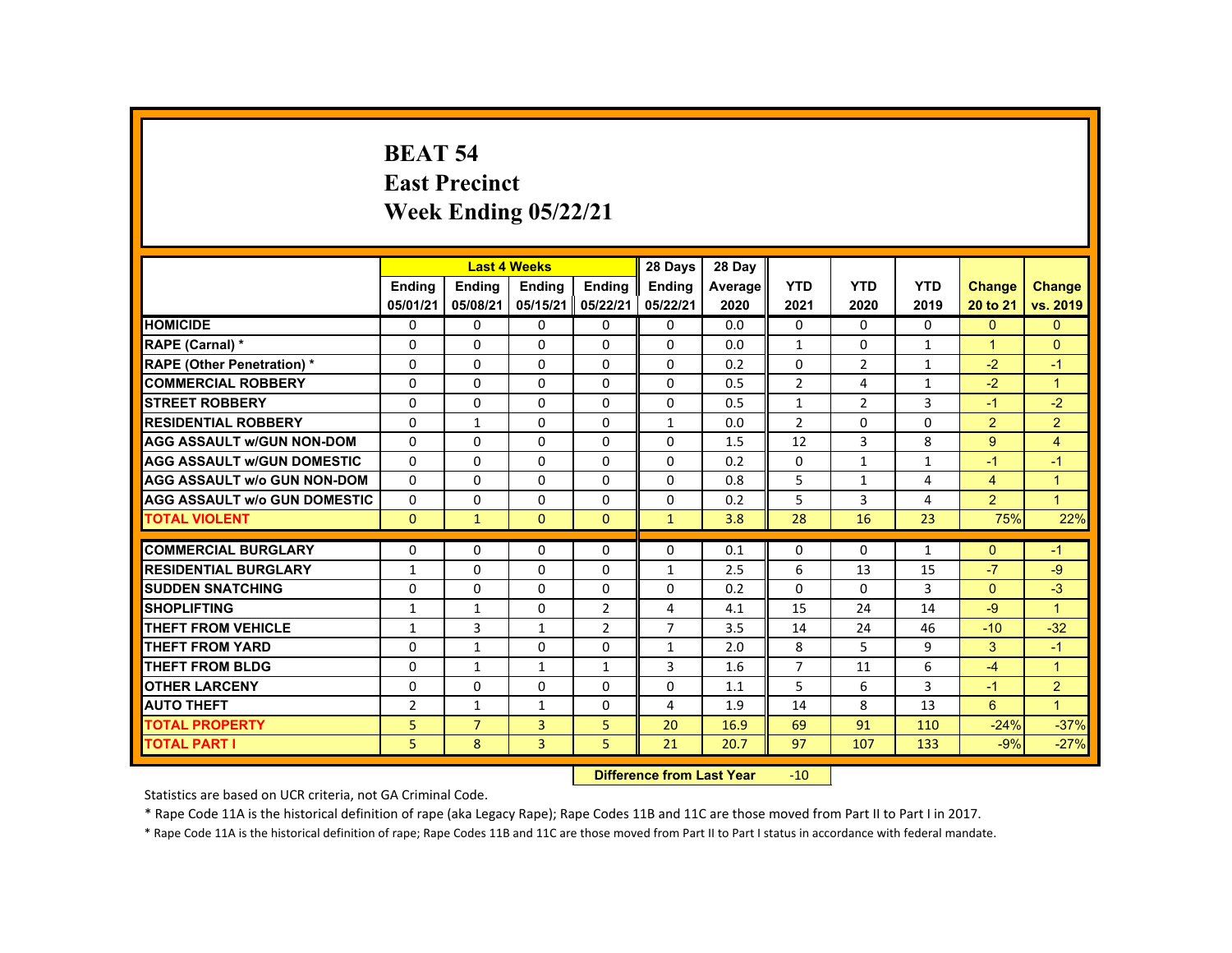### **BEAT 55 East Precinct Week Ending 05/22/21**

|                                     |                |                           | <b>Last 4 Weeks</b> |              | 28 Days        | 28 Day     |                |                |                |                      |               |
|-------------------------------------|----------------|---------------------------|---------------------|--------------|----------------|------------|----------------|----------------|----------------|----------------------|---------------|
|                                     | <b>Ending</b>  | <b>Ending</b>             | <b>Ending</b>       | Ending       | <b>Endina</b>  | Average    | <b>YTD</b>     | <b>YTD</b>     | <b>YTD</b>     | <b>Change</b>        | <b>Change</b> |
|                                     | 05/01/21       | 05/08/21                  | 05/15/21            | 05/22/21     | 05/22/21       | 2020       | 2021           | 2020           | 2019           | 20 to 21             | vs. 2019      |
| <b>HOMICIDE</b>                     | 0              | $\Omega$                  | $\Omega$            | $\Omega$     | 0              | 0.2        | $\mathbf{0}$   | $\mathbf{1}$   | $\mathbf{0}$   | $-1$                 | $\mathbf{0}$  |
| RAPE (Carnal) *                     | 0              | $\Omega$                  | $\Omega$            | $\mathbf{0}$ | $\Omega$       | 0.0        | $\Omega$       | $\mathbf{0}$   | $\overline{2}$ | $\mathbf{0}$         | $-2$          |
| <b>RAPE (Other Penetration)*</b>    | $\Omega$       | $\Omega$                  | $\Omega$            | $\Omega$     | $\Omega$       | 0.0        | $\Omega$       | $\Omega$       | $\Omega$       | $\Omega$             | $\mathbf{0}$  |
| <b>COMMERCIAL ROBBERY</b>           | $\Omega$       | $\Omega$                  | $\Omega$            | $\Omega$     | 0              | 0.2        | $\Omega$       | 0              | 0              | $\mathbf{0}$         | $\mathbf{0}$  |
| <b>STREET ROBBERY</b>               | $\Omega$       | $\Omega$                  | $\Omega$            | $\Omega$     | $\Omega$       | 0.2        | $\Omega$       | $\mathbf{1}$   | $\mathbf{1}$   | $-1$                 | $-1$          |
| <b>RESIDENTIAL ROBBERY</b>          | 0              | $\Omega$                  | $\mathbf{0}$        | 0            | 0              | 0.1        | 0              | 0              | 0              | $\mathbf{0}$         | $\mathbf{0}$  |
| <b>AGG ASSAULT w/GUN NON- DOM</b>   | $\Omega$       | $\Omega$                  | $\Omega$            | $\Omega$     | $\Omega$       | 0.5        | $\mathbf{1}$   | $\mathbf{1}$   | $\mathbf{1}$   | $\Omega$             | $\Omega$      |
| <b>AGG ASSAULT w/GUN DOMESTIC</b>   | $\Omega$       | $\Omega$                  | $\Omega$            | $\Omega$     | $\Omega$       | 0.1        | $\Omega$       | $\Omega$       | $\overline{2}$ | $\Omega$             | $-2$          |
| <b>AGG ASSAULT w/o GUN NON-DOM</b>  | $\Omega$       | $\Omega$                  | $\Omega$            | $\Omega$     | $\Omega$       | 0.2        | $\overline{2}$ | $\mathbf{1}$   | $\mathbf{1}$   | $\mathbf{1}$         | $\mathbf{1}$  |
| <b>AGG ASSAULT w/o GUN DOMESTIC</b> | $\Omega$       | $\Omega$                  | $\mathbf{1}$        | $\mathbf{0}$ | $\mathbf{1}$   | 0.5        | $\overline{2}$ | $\overline{2}$ | 3              | $\Omega$             | $-1$          |
| <b>TOTAL VIOLENT</b>                | $\mathbf{0}$   | $\Omega$                  | $\mathbf{1}$        | $\mathbf{0}$ | $\mathbf{1}$   | 2.0        | 5              | 6              | 10             | $-17%$               | $-50%$        |
| <b>COMMERCIAL BURGLARY</b>          | $\Omega$       | $\mathbf{1}$              | $\Omega$            | $\Omega$     | $\mathbf{1}$   | 0.2        | 3              | $\overline{2}$ | $\Omega$       | $\blacktriangleleft$ | 3             |
| <b>RESIDENTIAL BURGLARY</b>         | 0              | $\Omega$                  | $\Omega$            | 0            | $\Omega$       | 0.6        | 6              | 5              | 9              | $\mathbf{1}$         | $-3$          |
| <b>SUDDEN SNATCHING</b>             | $\Omega$       | $\Omega$                  | $\Omega$            | $\Omega$     | $\Omega$       | 0.0        | $\Omega$       | $\Omega$       | $\mathbf{1}$   | $\Omega$             | $-1$          |
| <b>SHOPLIFTING</b>                  | 3              | $\overline{3}$            | 3                   | 6            | 15             | 9.7        | 86             | 77             | 91             | $9^{\circ}$          | $-5$          |
| <b>THEFT FROM VEHICLE</b>           | $\overline{2}$ | $\Omega$                  | $\Omega$            | $\Omega$     | $\overline{2}$ | 2.5        | 10             | 12             | 16             | $-2$                 | $-6$          |
| <b>THEFT FROM YARD</b>              | $\Omega$       | $\mathbf{0}$              | $\Omega$            | $\mathbf{0}$ | $\Omega$       |            | 5              | 6              | 8              | $-1$                 | $-3$          |
| <b>THEFT FROM BLDG</b>              | $\mathbf{0}$   | $\Omega$                  | $\mathbf{1}$        | $\mathbf{0}$ | $\mathbf{1}$   | 1.1<br>1.1 | 5              | $\overline{7}$ | 6              | $-2$                 | $-1$          |
| <b>OTHER LARCENY</b>                | 1              | $\mathbf{1}$              | $\Omega$            | $\Omega$     | $\overline{2}$ | 0.2        | $\overline{2}$ | $\mathbf{1}$   | $\overline{2}$ | $\mathbf{1}$         | $\Omega$      |
|                                     |                |                           |                     |              |                |            |                |                |                |                      | 6             |
| <b>AUTO THEFT</b>                   | $\Omega$       | $\mathbf{1}$              | $\Omega$            | $\Omega$     | $\mathbf{1}$   | 1.1        | 10             | 4              | 4              | $6^{\circ}$          |               |
| <b>TOTAL PROPERTY</b>               | 6              | 6                         | $\overline{4}$      | 6            | 22             | 16.5       | 127            | 114            | 137            | 11%                  | $-7%$         |
| <b>TOTAL PART I</b>                 | 6              | 6                         | 5                   | 6            | 23             | 18.5       | 132            | 120            | 147            | 10%                  | $-10%$        |
|                                     |                | Difference from Loot Voor |                     | 12           |                |            |                |                |                |                      |               |

 **Difference from Last Year**12

Statistics are based on UCR criteria, not GA Criminal Code.

\* Rape Code 11A is the historical definition of rape (aka Legacy Rape); Rape Codes 11B and 11C are those moved from Part II to Part I in 2017.